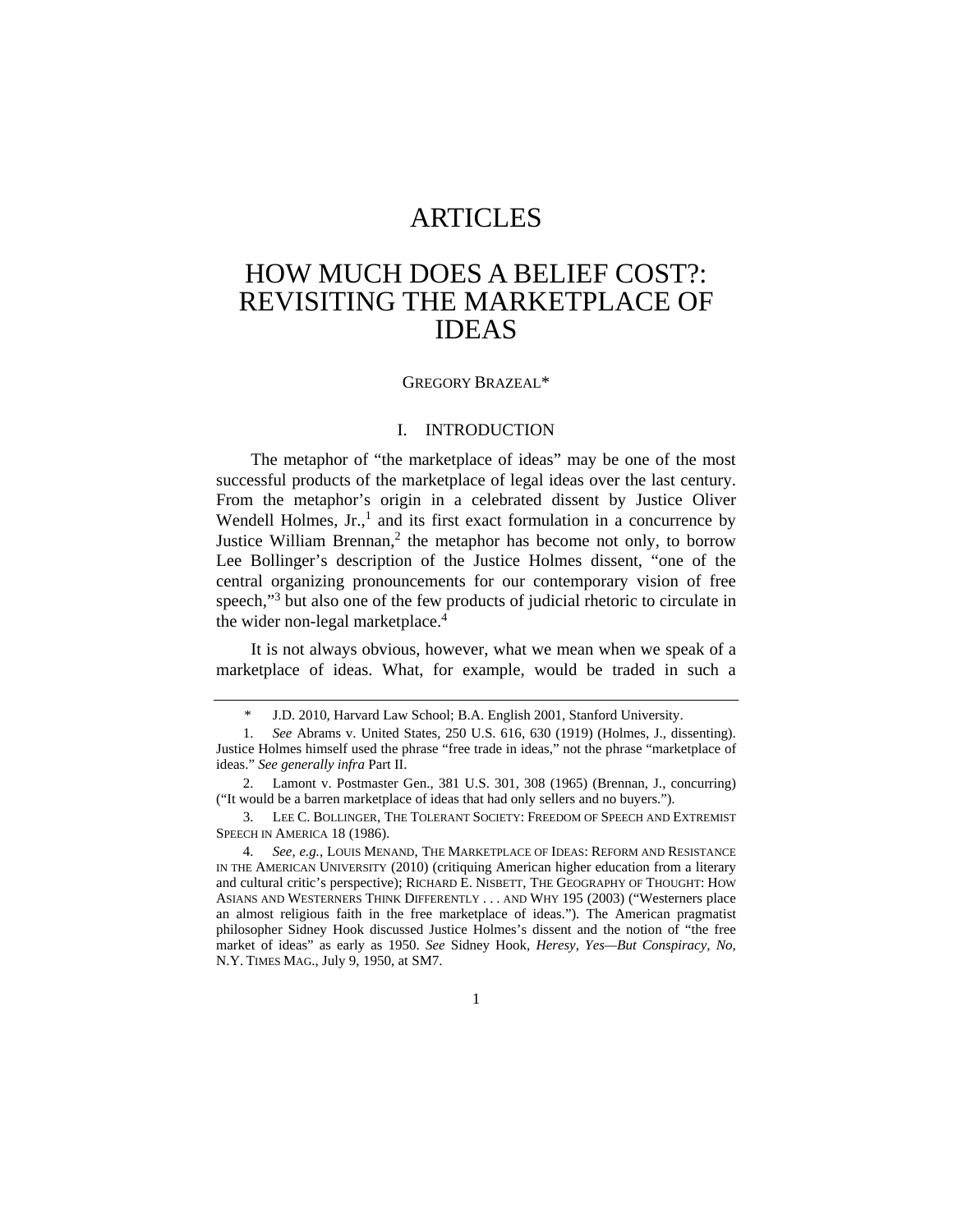market? If ideas are exchanged, how, concretely, do such exchanges work? Should we conceive of producers of ideas buying consumers' belief? Or consumers of ideas somehow paying for producers' labor? How? In what currency? If we take the notion of an idea-market literally enough, we will find ourselves asking these and other questions at the boundaries of intelligibility—like the question in this Article's title: How much does a belief cost? The intuitive appeal of the marketplace of ideas metaphor has often been accompanied by a less than perfect clarity regarding the precise nature of the market's components and their interactions.

This Article investigates whether it is possible to give any meaningful, worthwhile content to the notion of a marketplace of ideas, and concludes that it is. Viewing the creation, dissemination, and consumption of ideas through the lens of an economic approach to human behavior can provide valuable insights, even if we ultimately decide that this perspective should not play a determinative role in First Amendment jurisprudence.

Part II briefly surveys the history of the metaphor of the marketplace of ideas. The metaphor's early formulations offer little guidance in producing an economic model because, at its origin, the metaphor had little to do with what we would today tend to identify as specifically economic thinking. But as the metaphor has evolved, its economic structure has received increasingly sophisticated articulations, often in tandem with developments in the law and economics literature. For the most part, however, the articulations have remained somewhat one-sided, with the focus on either the production or the consumption of ideas, but not both.

Part III proposes a basic model of the marketplace of ideas. Part IV refines the basic model by examining various market failures that could arise in idea-markets. In an effort to lay the groundwork for future discussions, Parts III and IV devote particular attention to structural dissimilarities between a market in more traditional goods and a market in ideas.

This Article concludes by suggesting avenues for further research. The conclusion also illustrates the application of the marketplace of ideas model by showing how the model can help explain the centrality of sophisticated mathematical modeling in the contemporary economics profession.

# II. THE MARKETPLACE OF IDEAS METAPHOR: A HISTORICAL SKETCH

The common ancestor of all contemporary scholarship on the marketplace of ideas is a relatively brief passage from Justice Holmes's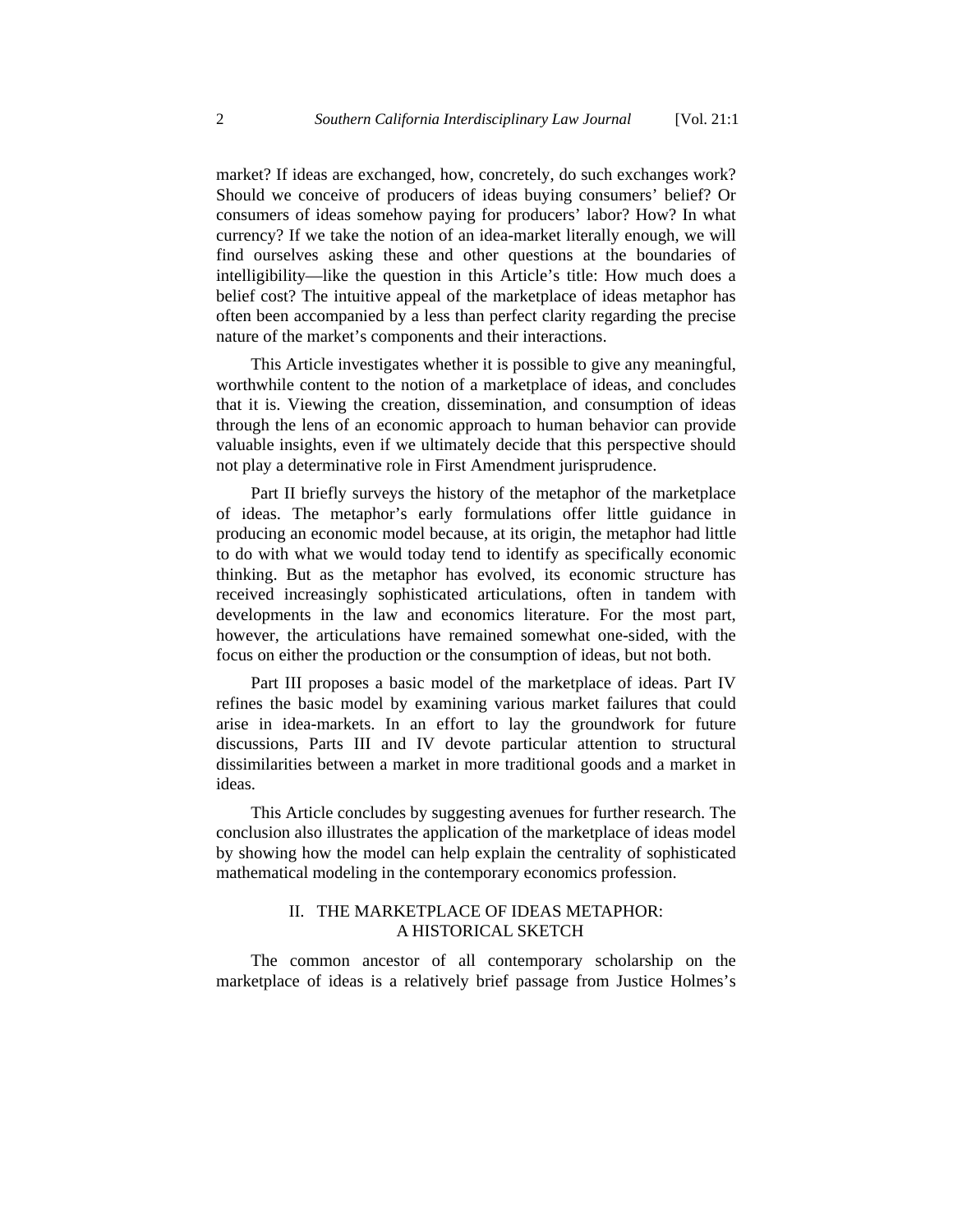dissent in *Abrams v. United States*. 5 After noting that "Congress certainly cannot forbid all effort to change the mind of the country,"6 Justice Holmes goes on to say:

[W]hen men have realized that time has upset many fighting faiths, they may come to believe even more than they believe the very foundations of their own conduct that the ultimate good desired is better reached by free trade in ideas—that the best test of truth is the power of the thought to get itself accepted in the competition of the market, and that truth is the only ground upon which their wishes safely can be carried out. That at any rate is the theory of our Constitution.7

From the perspective of the history of the marketplace of ideas metaphor, perhaps the most notable feature of Justice Holmes's discussion is how loosely it is tied to a distinctly economic approach to human behavior. Although Justice Holmes uses language drawn from economics (for example, "the competition of the market" and "free trade"), his argument is surprisingly light on identifiably economic reasoning. The basic theme of Justice Holmes's passage is simply that, in the absence of any reliable divining rod, our best method for identifying truth is to let individuals discuss various proposed ideas without constraint, and then see which ideas gain the most adherents. As a general rule, the ideas that end up the most widely accepted will tend to be truer than the ideas of any one individual. Many actively engaged minds, in other words, will tend to be better at identifying truth than any single mind, including one's own.8

As Justice Holmes's passage has been applied in subsequent Supreme Court opinions, it has also taken on the implication that we need not fear permitting the expression of falsehoods because where both truth and falsity may be freely spoken, falsity will tend to be discredited and the truth will emerge.<sup>9</sup> In other words, to Justice Holmes's defense of free speech as

 <sup>5.</sup> *Abrams*, 250 U.S. at 624–31 (Holmes, J., dissenting).

 <sup>6.</sup> *Id.* at 628.

 <sup>7.</sup> *Id.* at 630.

 <sup>8.</sup> Cass Sunstein makes a similar point, with qualifications, in CASS R. SUNSTEIN, INFOTOPIA: HOW MANY MINDS PRODUCE KNOWLEDGE (2006).

 <sup>9.</sup> *See, e.g.*, Smith v. United States, 431 U.S. 291, 320–21 (1977) (Stevens, J., dissenting) (rejecting "dire predictions about the baneful effects" of certain offensive pictures, because "we must rely on the capacity of the free marketplace of ideas to distinguish that which is useful or beautiful from what which is ugly or worthless"); McDaniel v. Paty, 435 U.S. 618, 642 (1978) (Brennan, J., concurring) ("The antidote which the Constitution provides against zealots who would inject sectarianism into the political process is to subject their ideas to refutation in the marketplace of ideas and their platforms to rejection at the polls."); Red Lion Broad. Co. v. FCC, 395 U.S. 367, 390 (1969) ("It is the purpose of the First Amendment to preserve an uninhibited marketplace of ideas in which truth will ultimately prevail . . . ."). *But see* Cent. Hudson Gas & Elec. Corp. v. Pub. Serv.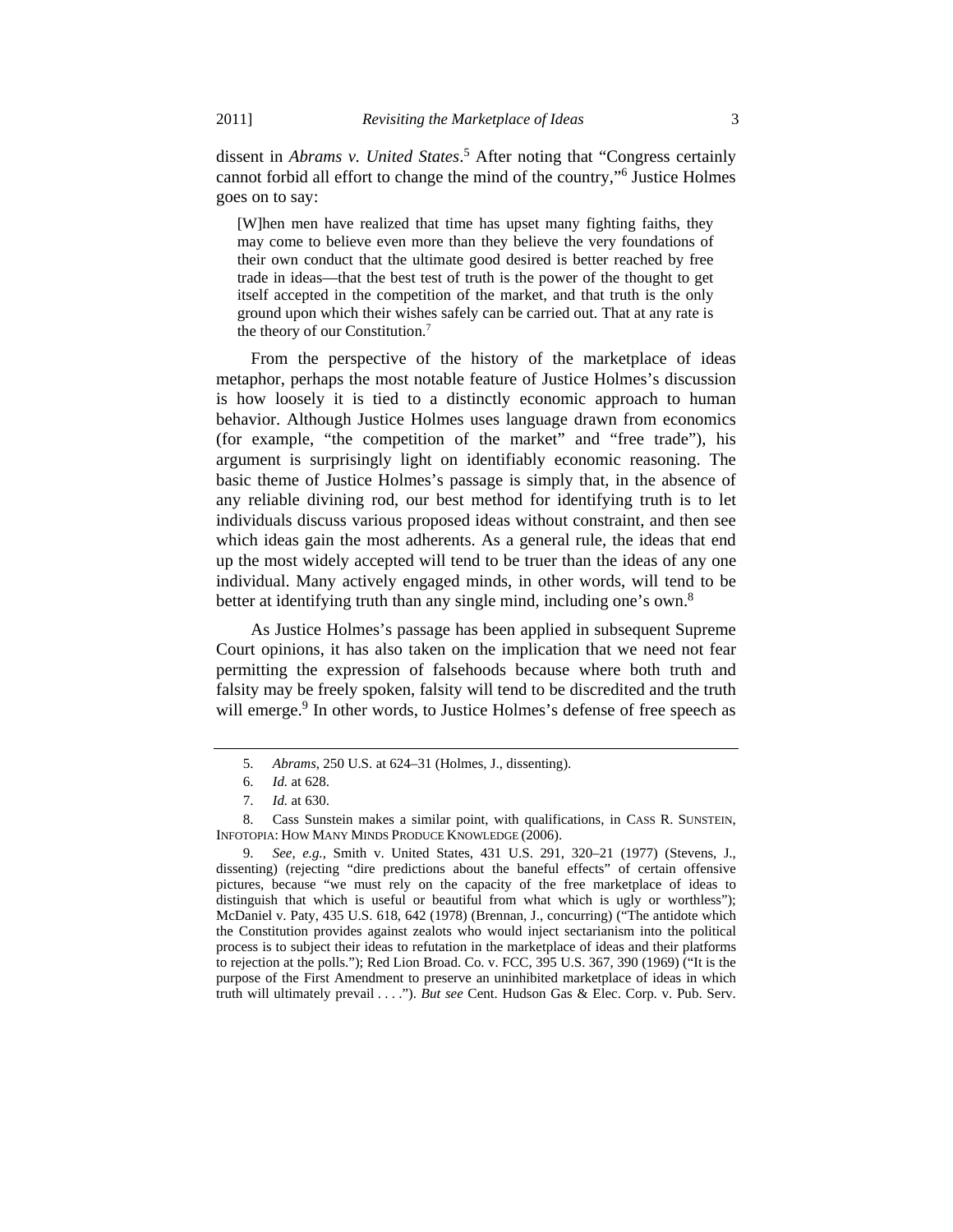the best way of identifying truth has been added a defense of free speech as safe, because self-correcting.

Economic terminology is not necessary for the expression of either of these ideas. Justice Holmes's central point might just as well have been phrased in democratic, as opposed to economic, terms: "The best test of truth is the power of the thought to attract supporters in the free election of ideas." Or Justice Holmes could have drawn on the language of Herbert Spencer,  $10$  an evolutionary theorist he admired: "In the evolution of opinion," he might have said, "the fittest beliefs will survive." Given the centrality of Spencer's thinking to the economic ideology of laissez-faire,  $11$ as well as Justice Holmes's own belief in social Darwinism, $12$  we might even wonder whether Justice Holmes, in invoking the language of laissezfaire economics to defend free expression, was not already in some sense invoking Spencer's philosophy.13

For that matter, the English poet John Milton famously expressed an idea similar to Justice Holmes's using martial language:

And though all the winds of doctrine were let loose to play upon the earth, so Truth be in the field, we do injuriously by licensing and prohibiting to

 12. Despite Justice Holmes's objection in *Lochner* to reading Spencer's theories into the Constitution, Justice Holmes strongly believed in the school of thought to which Spencer belonged, a school that historian Richard Hofstadter would later label "social Darwinism." *See generally* HOFSTADTER, *supra* note 10, at 31–50. *Cf., e.g.*, Buck v. Bell, 274 U.S. 200, 207 (1927) (upholding a statute instituting compulsory sterilization of individuals deemed genetically unfit: "Three generations of imbeciles are enough."); Mary L. Dudziak, *Oliver Wendell Holmes as a Eugenic Reformer: Rhetoric in the Writing of Constitutional Law*, 71 IOWA L. REV. 833, 843 (1986) ("[Justice] Holmes shared this Social Darwinist concern regarding the effect of human actions on the process of evolution.").

 13. What Justice Holmes meant when he used the terms "free trade" and "competition" may have had as much to do with Spencer's notion of the pitiless, unrestrained pursuit of self-interest leading to social progress through the merciful dying out of the competitively unfit as with any of our contemporary models of economic behavior. *See* HERBERT SPENCER, SOCIAL STATICS, ABRIDGED AND REVISED; TOGETHER WITH THE MAN VERSUS THE STATE 203–07 (D. Appleton & Co. 1893) (1850). Indeed, given the intertwining of Spencer's evolutionary and economic thought, it is unclear whether it would be more accurate to say that the general idea of "the survival of the fittest" is an evolutionary metaphor applied to the economy, or an economic metaphor applied to evolution.

Comm'n, 447 U.S. 557, 592–93 (1980) (Rehnquist, J., dissenting) (questioning the value of the marketplace of ideas metaphor, in part because market imperfections may confirm "our experience that the truth rarely catches up with a lie").

 <sup>10.</sup> *See* RICHARD HOFSTADTER, SOCIAL DARWINISM IN AMERICAN THOUGHT 32 (Beacon Press rev. ed. 1955) (1944).

 <sup>11.</sup> *See, e.g.*, Lochner v. New York, 198 U.S. 45, 75 (1905) (Holmes, J., dissenting) (criticizing the implicit role of "Mr. Herbert Spencer's Social Statics" in the majority opinion).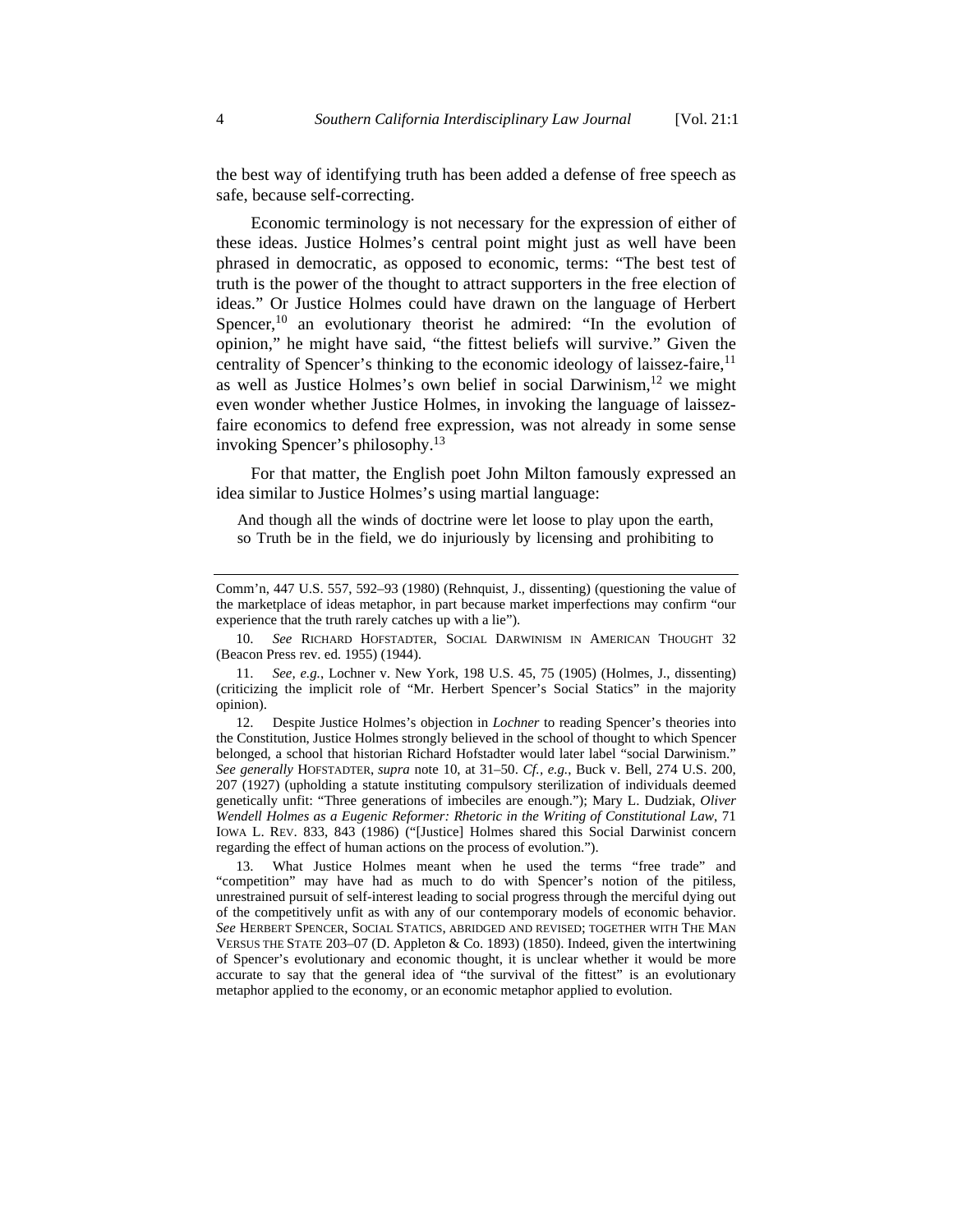misdoubt her strength. Let her and Falsehood grapple; who ever knew Truth put to the worse in a free and open encounter? Her confuting is the best and surest suppressing.<sup>14</sup>

Likewise, President Thomas Jefferson used martial language to make more or less the same point. In the wake of the young republic's electoral rejection of the Federalists' Sedition Act,<sup>15</sup> Jefferson offered a defense of free speech in his First Inaugural Address: "If there be any among us who would wish to dissolve this Union or to change its republican form," he said, "let them stand undisturbed as monuments of the safety with which error of opinion may be tolerated where reason is left free to combat it."<sup>16</sup> Like Milton, Jefferson had no need for an economic figure of speech in order to convey the idea that public safety does not require a government to persecute the expression of false opinions, because in a community allowing free expression, truth will prevail on its own.

One way of looking at Justice Holmes's dissent in *Abrams* would thus be to say that it hardly presents a model of the marketplace of ideas at all. Its contribution to debates about free expression has ultimately been more rhetorical than substantive. It has offered an appealing shorthand figure for the primary truth-focused argument in favor of not regulating the expression of ideas—a justification that predates Justice Holmes's articulation of it.<sup>17</sup> The historical centrality of this justification to defenses

 17. *Cf.* FREDERICK SCHAUER, FREE SPEECH: A PHILOSOPHICAL ENQUIRY 15–16 (1982) (identifying the use of the marketplace of ideas metaphor in First Amendment jurisprudence

 <sup>14.</sup> JOHN MILTON, *Areopagitica*, *in* AREOPAGITICA AND OF EDUCATION 1, 50 (George H. Sabine ed., Harlan Davidson, Inc. 1951) (1644). But see ISAIAH BERLIN, *John Stuart Mill and the Ends of Life*, *in* FOUR ESSAYS ON LIBERTY 173, 187 (1969), for a response to Milton: "These are brave and optimistic judgments, but how good is the empirical evidence for them today? Are demagogues and liars, scoundrels and blind fanatics, always, in liberal societies . . . refuted in the end?" Stanley Fish, a scholar of both Milton and free speech, also notes that in practice, Milton supported the suppression of Catholic speech rather than allowing it to compete in a fair contest with the Anglican Church. STANLEY FISH, THERE'S NO SUCH THING AS FREE SPEECH: AND IT'S A GOOD THING, TOO 102–03 (1994).

 <sup>15.</sup> *See* AKHIL REED AMAR, AMERICA'S CONSTITUTION: A BIOGRAPHY 61 (2005) (election of 1800 as "a referendum of sorts" on the 1798 Sedition Act).

 <sup>16.</sup> THOMAS JEFFERSON, First Inaugural Address (Mar. 4, 1801), *in* WRITINGS 492, 493 (Merrill D. Peterson ed. 1984). It might be noted that although John Stuart Mill's name is sometimes invoked in discussions of the historical background of the marketplace of ideas metaphor—see for example Leonard M. Niehoff, *Rationing the Infinite*, 107 MICH. L. REV. 1019, 1022–23 n.9 (2009)—Mill's defense of liberty of thought and discussion did not rest in any explicit way on the assurance that truth would emerge victorious in a fair contest with falsity, and therefore that little need be feared from the expression of false but dangerously seductive ideas. Rather, Mill argued that the contest with falsity will strengthen our conviction in the truth, if we possess it; and if we do not possess it, will lead us to refine our opinions, rendering them truer than they otherwise would have been. *See* JOHN STUART MILL, *On Liberty*, *in* THREE ESSAYS 5, 26–28 (1975).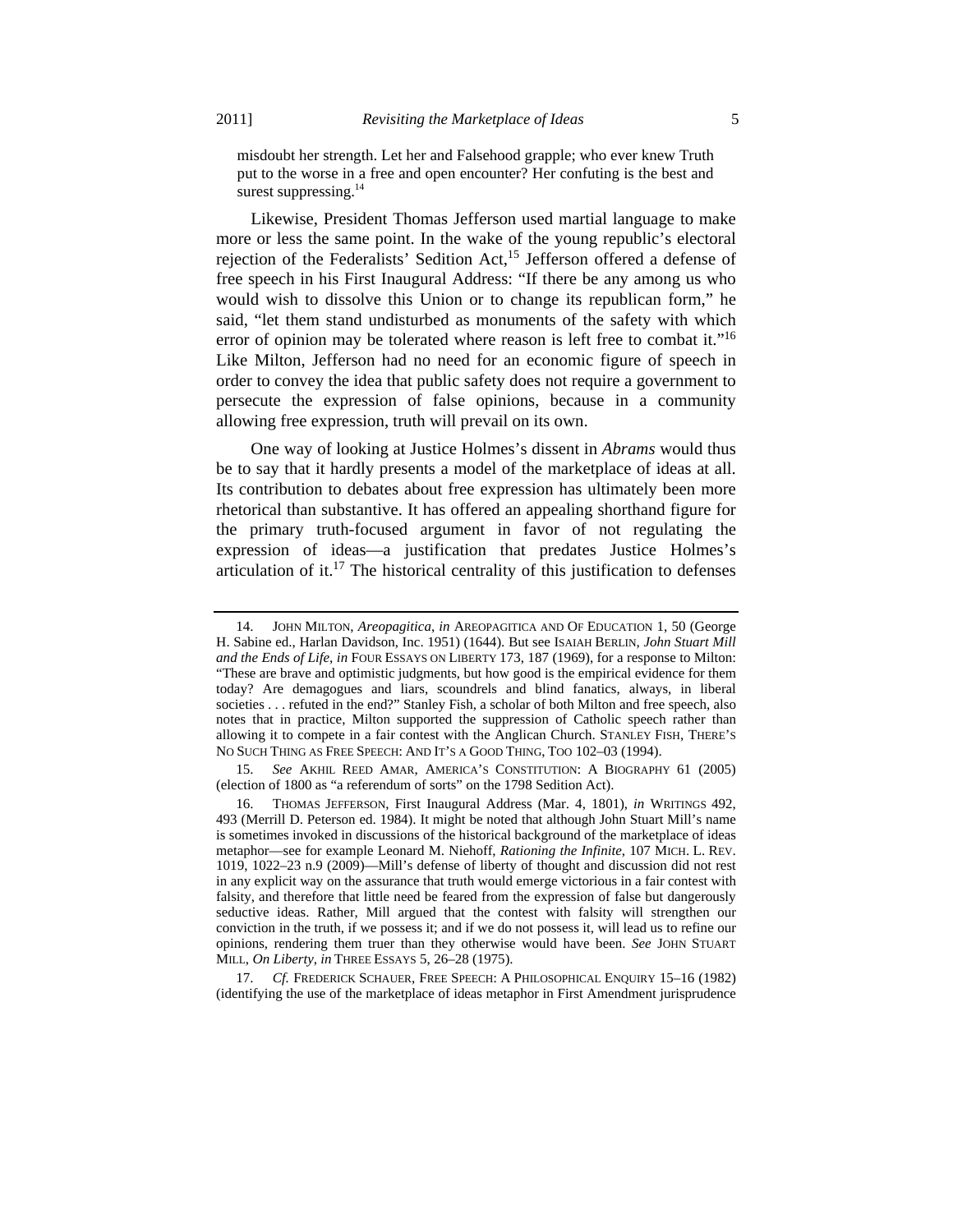of free speech, from Milton's time onward, may have prepared the way for the success of Justice Holmes's metaphor as much as or more than Justice Holmes's metaphor inspired, through anything we would recognize today as a specifically economic argument, the success of the truth-focused justification of free speech in American jurisprudence. During the decades in which Justice Holmes's words rose to prominence, became attached to the shorthand phrase "the marketplace of ideas," and developed into one of the canonical points of reference in First Amendment thought, specialized economic thinking about the metaphor played almost no role, especially in Supreme Court opinions.<sup>18</sup>

The first attempts to articulate the features of a marketplace of ideas from a specifically economic perspective only arrived with the advent of the law and economics movement. In fact, the history of economic analyses of the marketplace of ideas can be seen as a kind of epiphenomenon of the law and economics movement generally. The producers of what may be the two earliest scholarly articles working out the details and implications of the metaphor from an explicitly economic perspective were Aaron Director,<sup>19</sup> the founder of the *Journal of Law and Economics*,<sup>20</sup> and his coeditor, Ronald Coase,<sup>21</sup> who published in that journal one of the founding articles in the law and economics movement, "The Problem of Social Cost."<sup>22</sup> Both Director and Coase attempted to use political liberals'

with a more general "argument from truth" approach to defending free speech); Robert Post, *Reconciling Theory and Doctrine in First Amendment Jurisprudence*, 88 CALIF. L. REV. 2353, 2363 (2000) ("The theory of the marketplace of ideas focuses on 'the truth-seeking function' of the First Amendment.").

 <sup>18.</sup> The marketplace of ideas metaphor arguably did not receive an explicitly economic treatment in a Supreme Court opinion until *Miami Herald Publishing Co. v. Tornillo*, 418 U.S. 241, 251 (1974), which noted the difficulty of "entry into the marketplace of ideas served by the print media," and considered arguments that "the 'marketplace of ideas' is today a monopoly controlled by the owners of the market." *Id.* Even after *Miami Herald*, technical economic references to the marketplace of ideas have remained relatively rare. *But see, e.g.*, Leathers v. Medlock, 499 U.S. 439, 458 (1991) (Marshall, J., dissenting) ("[D]ifferential taxation *within* an information medium distorts the marketplace of ideas by imposing on some speakers costs not borne by their competitors.").

 <sup>19.</sup> *See* Aaron Director, *The Parity of the Economic Market Place*, 7 J.L. & ECON. 1 (1964).

 <sup>20.</sup> Press Release, Univ. of Chi. News Office, Aaron Director, Founder of the Field of Law and Economics (Sept. 13, 2004), *available at* http:wwwnews.uchicago.edu/releases/04/040913.director.shtml.

 <sup>21.</sup> R. H. Coase, *The Market for Goods and the Market for Ideas*, 64 AM. ECON. REV. 384 (1974) [hereinafter *The Market for Goods and the Market for Ideas*].

 <sup>22.</sup> R.H. Coase, *The Problem of Social Cost*, 3 J.L. & ECON. 1 (1960) [hereinafter *The Problem of Social Cost*].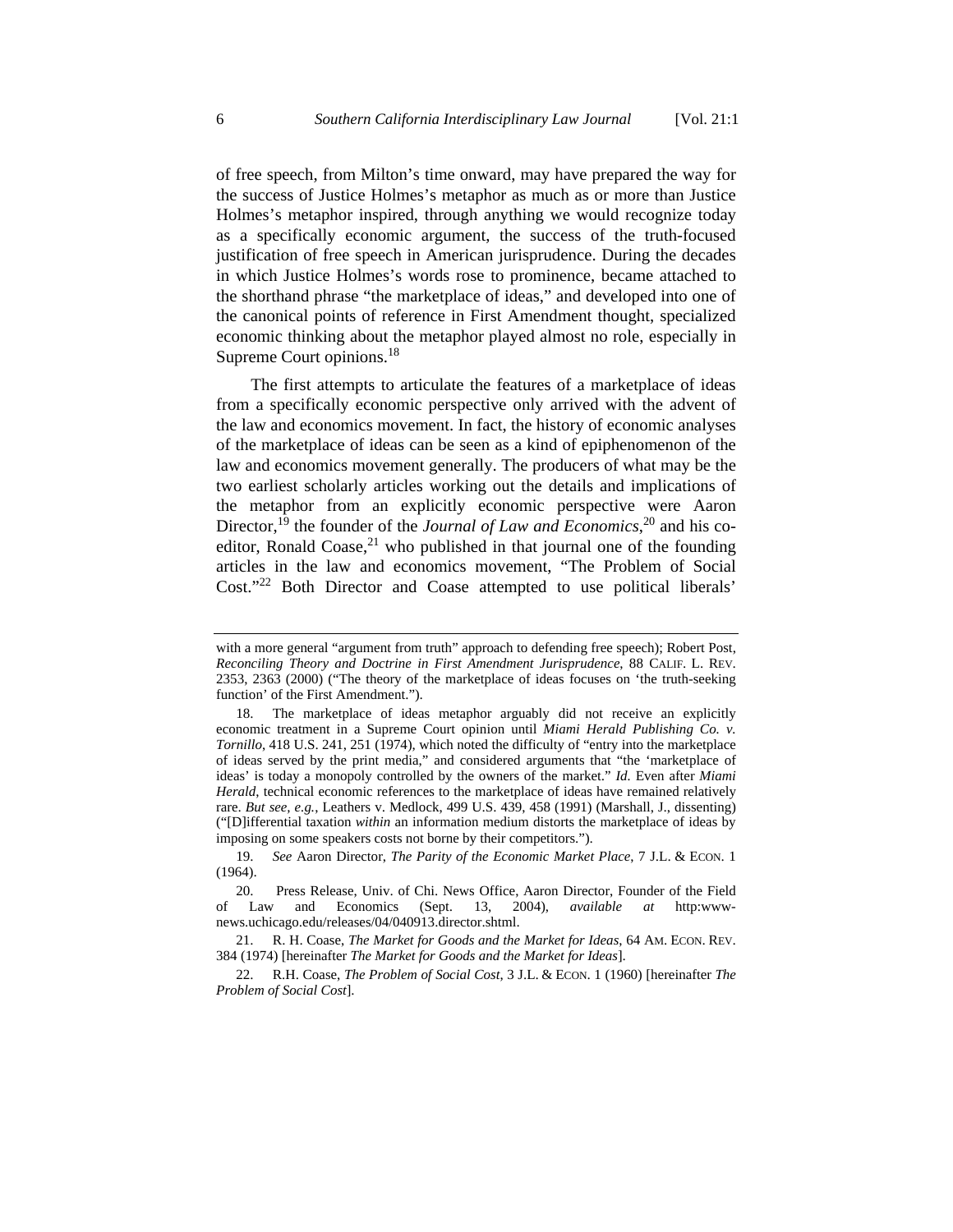fondness for governmental non-intervention in the marketplace of ideas to suggest that such liberals should, as a matter of principle, be equally fond of governmental non-intervention in economic markets.<sup>23</sup>

Since then, writings dedicated to the marketplace of ideas have tended to parallel developments in and around the law and economics literature in an almost mechanical fashion. Just as Judge Richard Posner remains the towering figure in the field of law and economics generally, Judge Posner's treatment of the marketplace of ideas metaphor remains arguably the most well-developed, despite having been produced early in the field's history.<sup>24</sup> In fact, it seems fair to say that no one has attempted to think through the legal implications of Justice Holmes's metaphor as thoroughly as Judge Posner did starting in the 1970s.<sup>25</sup>

Likewise, just as law and economics generally provoked radical leftist critiques in the 1980s,<sup>26</sup> so the marketplace of ideas received a radical leftist critique in a 1984 article as a "legitimizing myth."<sup>27</sup> As law and economics inspired more temperate and qualified resistance among

 <sup>23.</sup> *See* Director, *supra* note 19, at 3; *The Market for Goods and the Market for Ideas*, *supra* note 21, at 384–89.

 <sup>24.</sup> *See, e.g.*, RICHARD A. POSNER, ECONOMIC ANALYSIS OF LAW 308–17 (1st ed. 1972) (discussing the marketplace of ideas and the primacy of political over economic rights). *See generally* RICHARD A. POSNER, ECONOMIC ANALYSIS OF LAW 727–44 (7th ed. 2007) [hereinafter POSNER (7th ed.)] (discussing the protection of free markets in ideas and religion); Richard A. Posner, *Free Speech in an Economic Perspective*, 20 SUFFOLK U. L. REV. 1 (1986); Richard A. Posner, *Monopoly in the Marketplace of Ideas*, 86 YALE L.J. 567 (1977) (book review). The section of Judge Posner's treatise dealing with the freedom of speech has been continually updated, expanded, and refined through the most recent edition.

 <sup>25.</sup> Judge Posner, however, argues that the metaphor is not a metaphor at all: "Ideas are a useful good produced in enormous quantity in a highly competitive market. The marketplace of ideas of which [Justice] Holmes wrote is a fact, not merely a figure of speech." POSNER (7th ed.), *supra* note 24, at 727. Much of the remainder of this Article attempts to draw attention to the significance of structural differences between the creation and dissemination of ideas and the operation of markets in more traditional economic goods. If it is true that ideas are almost never literally bought and sold through a monetary exchange or at a set price, that idea-consumers cannot choose which ideas they will buy (believe), that idea-producers cannot know ahead of time which specific ideas they will produce, and that idea-producers might just as well be said to buy idea-consumers' beliefs in many cases as to sell ideas to them, it seems difficult to deny that discussions of the marketplace of ideas involve at least some element of metaphor.

 <sup>26.</sup> *See, e.g.*, Duncan Kennedy, *Cost-Benefit Analysis of Entitlement Problems: A Critique*, 33 STAN. L. REV. 387 (1981) (providing a leftist critique of law and economics in general).

 <sup>27.</sup> *See* Stanley Ingber, *The Marketplace of Ideas: A Legitimizing Myth*, 1984 DUKE L.J. 1. "[W]e must pierce the myth of the neutral marketplace of ideas," Ingber concludes, "and expose the flawed market model assumptions of objective truth and the power of rationality . . . . [A] system of freedom of expression adds an aura of legitimacy to the governing system by protecting the appearance of individual autonomy." *Id.* at 90.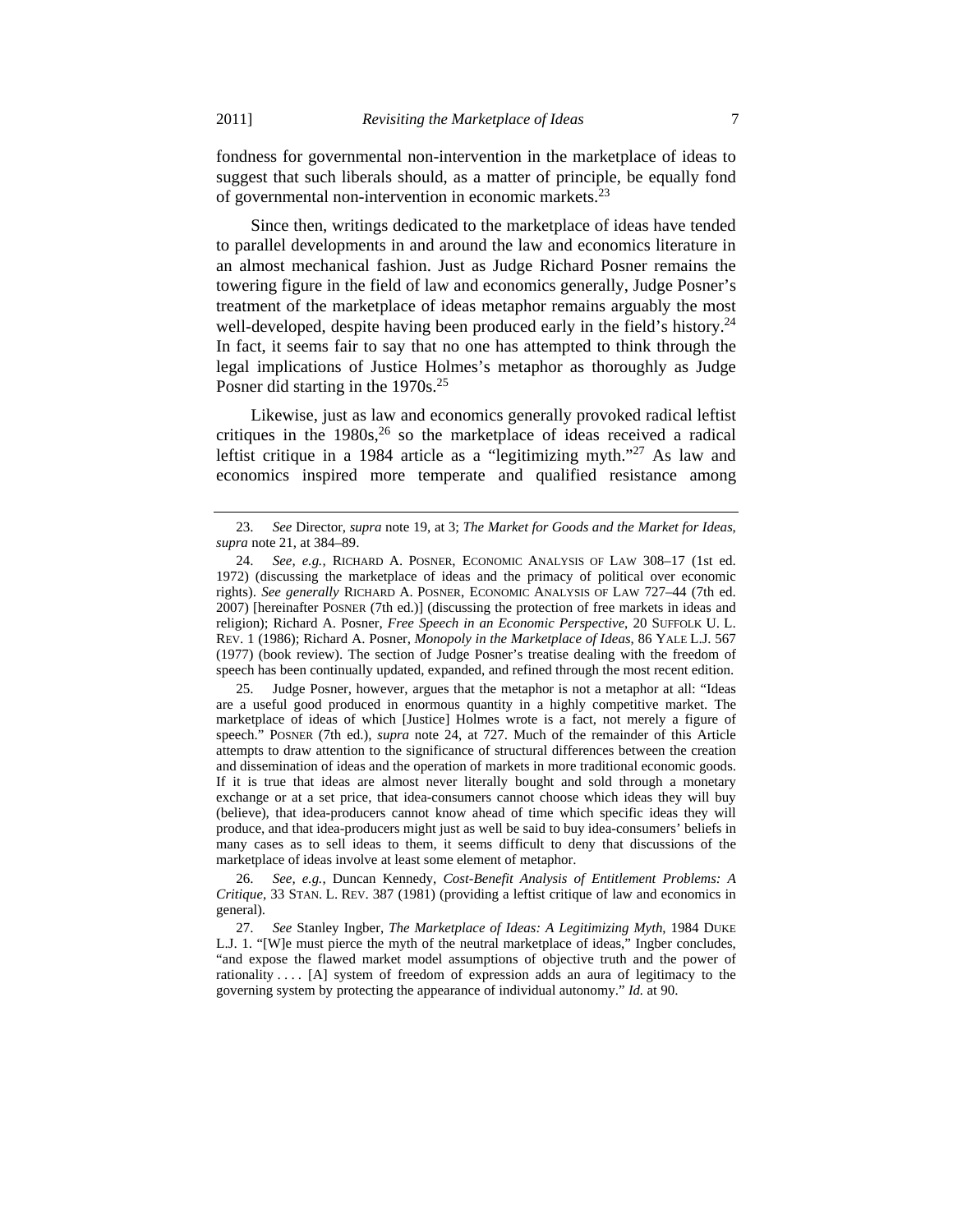moderate liberals, the defense of free speech through the marketplace of ideas metaphor received its fair share of more moderate liberal critiques on progressive, humanist grounds.<sup>28</sup> These critiques often argued that there were more valuable and reliable justifications for free speech than the maximization of truth, and above all, that the assumptions underlying the marketplace of ideas metaphor were unrealistic.<sup>29</sup>

Finally, beginning in the 1990s, as law and economics became more entrenched in mainstream legal scholarship and education, and as more political progressives attempted to apply the ostensibly ideologically neutral tools of law and economics to progressive ends,  $30$  a corresponding shift in the marketplace of ideas literature took place. An increasing number of works suggested that there might be something like market failures in the current marketplace of ideas—especially with regard to pornography, the speech of wealthy interests, and hate speech—and that these failures might justify regulations that would seem objectionable under a classical liberal theory of the First Amendment.<sup>31</sup> With the rise of game

- 29. *See supra* note 28 and accompanying text.
- 30. *See* POSNER (7th ed.), *supra* note 24, at 26–27.

 <sup>28.</sup> For a helpful summary of the critique of marketplace of ideas defenses of free expression in the early 1980s, see Christopher T. Wonnell, *Truth and the Marketplace of Ideas*, 19 U.C. DAVIS L. REV. 669, 669–70, 672–73 (1986). *See also, e.g.*, SCHAUER, *supra*  note 17, at 33 (observing weaknesses in the truth-promoting defense of free expression); C. Edwin Baker, *Scope of the First Amendment Freedom of Speech*, 25 UCLA L. REV. 964, 974–78 (1978) (presenting assumptions of the marketplace of ideas model as unrealistic); Bill Shaw, *Corporate Speech in the Marketplace of Ideas*, 7 J. CORP. L. 265, 283 (1982) (arguing against taking the term "free trade in ideas" literally). For a typical expression of mainstream humanist reservations about law and economics in general, see RONALD DWORKIN, *Is Wealth a Value?*, *in* A MATTER OF PRINCIPLE 237 (1985). For more recent and explicit critiques of the economic approach to the marketplace of ideas model, see, for example, Darren Bush, *The "Marketplace of Ideas:" Is Judge Posner Chasing Don Quixote's Windmills?*, 32 ARIZ. ST. L.J. 1107, 1110 (2000) (addressing "the (in)appropriateness of the economic interpretation of [Justice] Holmes' metaphor as a tool for legal analysis" through attention to various market failures); Adam Candeub, *Media Ownership Regulation, the First Amendment, and Democracy's Future*, 41 U.C. DAVIS L. REV. 1547, 1561–66 (2008) (presenting the marketplace of ideas metaphor as inadequate for measuring diversity of viewpoints in contemporary media).

 <sup>31.</sup> *See, e.g.*, OWEN M. FISS, THE IRONY OF FREE SPEECH 3–4 (1996) ("[T]he state may have to act to further the robustness of public debate in circumstances where powers outside the state are stifling speech."); CATHARINE A. MACKINNON, ONLY WORDS 9 (1993) ("[B]oth pornography and its protection have deprived women *of* speech, especially speech against sexual abuse."); CASS R. SUNSTEIN, DEMOCRACY AND THE PROBLEM OF FREE SPEECH 35 (1993) (proposing a "New Deal" for speech in which "government regulation of speech might . . . promote free speech as understood through the democratic conception"). On hate speech as a source of market failure in the marketplace of ideas see, for example, Kim M. Watterson, Note, *The Power of Words: The Power of Advocacy Challenging the Power of Hate Speech*, 52 U. PITT. L. REV. 955, 974 (1991). In recent years, the discussions in legal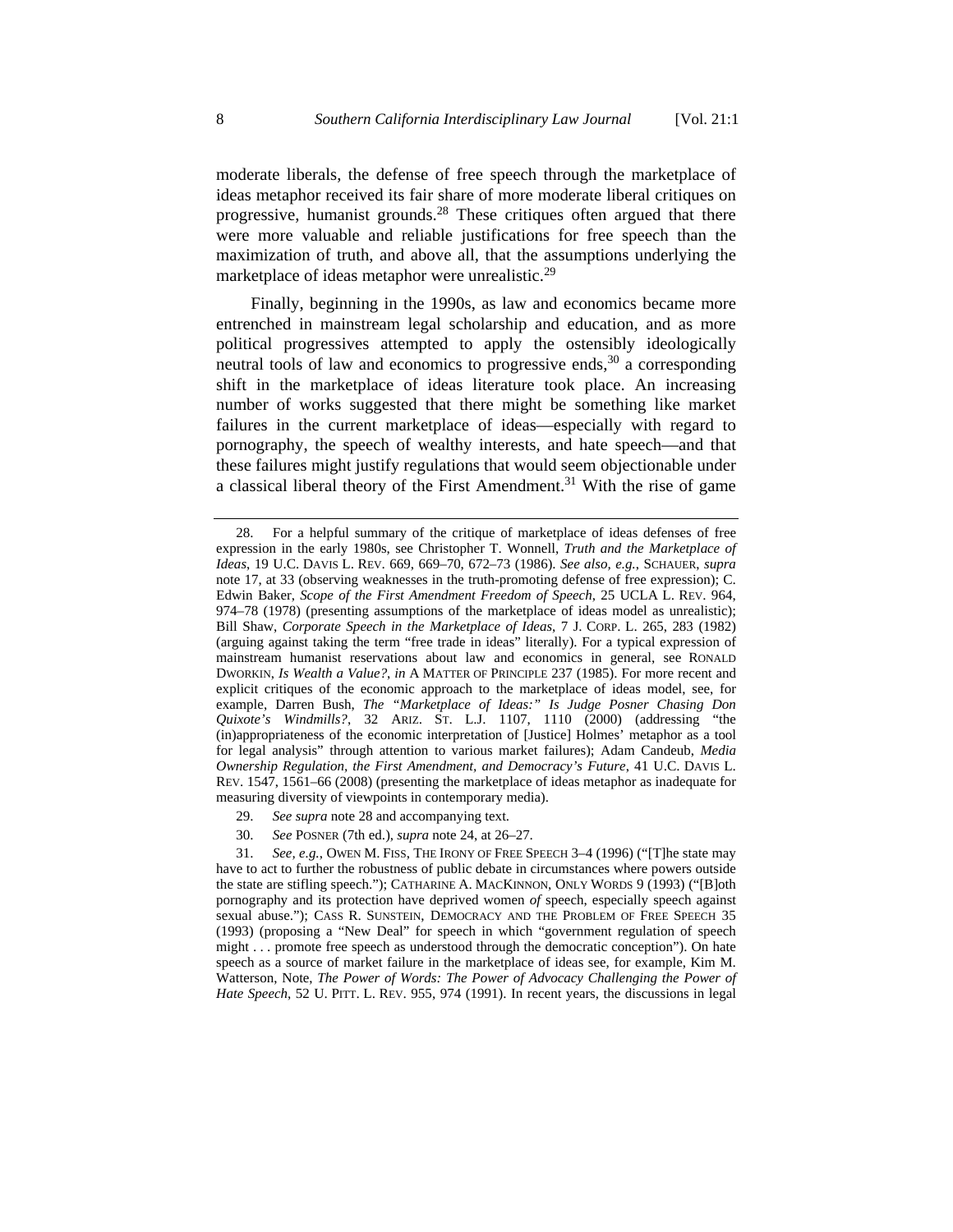theory and public choice theory as tools in the law and economics literature, game theoretical and public choice treatments of speech and information markets also appeared.<sup>32</sup>

In recent years, one of the most notable trends in the law and economics literature has been the diffusion of psychological concepts from behavioral economics.33 It should not be surprising, then, that 2006 saw the arrival of a behavioral economics analysis of market failures in the marketplace of ideas. $34$  The central contribution of behavioral economics may be to suggest that Milton, even in theory, is not right. Even given a level playing field, truth will not always emerge victorious over falsity,

 32. *See generally* Daniel A. Farber, *Free Speech Without Romance: Public Choice and the First Amendment*, 105 HARV. L. REV. 554 (1991) (providing a public choice analysis of idea-markets); Paul Milgrom & John Roberts, *Relying on the Information of Interested Parties*, 17 RAND J. ECON. 18 (1986) (providing a game theoretical analysis of ideamarkets). For a discussion of both works in the course of an extremely thorough theoretical investigation of the marketplace of ideas model, see Alvin I. Goldman & James C. Cox, *Speech, Truth, and the Free Market for Ideas*, 2 LEGAL THEORY 1, 11, 25–26, 28–29 (1996). Goldman and Cox identify several of the weaknesses in the existing marketplace of ideas scholarship that are also noted in this Article, such as the confusion of truth with efficiency as the outcome of a perfect economic market. *See id.* at 17.

 33. *See, e.g.*, BEHAVIORAL LAW & ECONOMICS (Cass R. Sunstein ed., 2000) (arguing that behavioral economics can provide better predictions of human behavior than the rational choice models that have dominated economic analysis of law).

 34. *See, e.g.*, Derek E. Bambauer, *Shopping Badly: Cognitive Biases, Communications, and the Fallacy of the Marketplace of Ideas*, 77 U. COLO. L. REV. 649  $(2006)$ .

scholarship of market failures in the marketplace of ideas have continued, often in more specialized forms. *See, e.g.*, Tamara R. Piety, *Market Failure in the Marketplace of Ideas: Commercial Speech and the Problem that Won't Go Away*, 41 LOY. L.A. L. REV. 181 (2007) (discussing commercial speech regulation through the lens of market failures in the marketplace of ideas); Ellen P. Goodman, *Media Policy Out of the Box: Content Abundance, Attention Scarcity, and the Failures of Digital Markets*, 19 BERKELEY TECH. L.J. 1389 (2004) (discussing media regulation through the lens of market failures in the marketplace of ideas). Finally, since at least the 1960s, the economics profession has dedicated increasing attention to the importance of information. For two notable examples, see Kenneth J. Arrow, *Uncertainty and the Welfare Economics of Medical Care*, 53 AM. ECON. REV. 941 (1963) and George J. Stigler, *The Economics of Information*, 69 J. POL. ECON. 213 (1961). Many of the developments in economics relating to the economics of information have left relatively few traces in the marketplace of ideas literature. There may be some misalignment between the two conversations. The economics of information literature generally takes the state of information as a given and attempts to use this given state to explain traditional economic phenomena, such as the trade in secondhand goods. On the other hand, the marketplace of ideas literature generally seeks to explain how the state of information came to be as it is, and in doing so treats information as though it were something like a traditional economic good. The economics literature relating to intellectual property thus comes closer to the concerns of the marketplace of ideas literature, insofar as the primary focus of both is the good-like behavior of information. But to the extent that the former's concern is largely confined to the economics of intellectual work for which literal payment might be provided, the latter remains much broader in scope.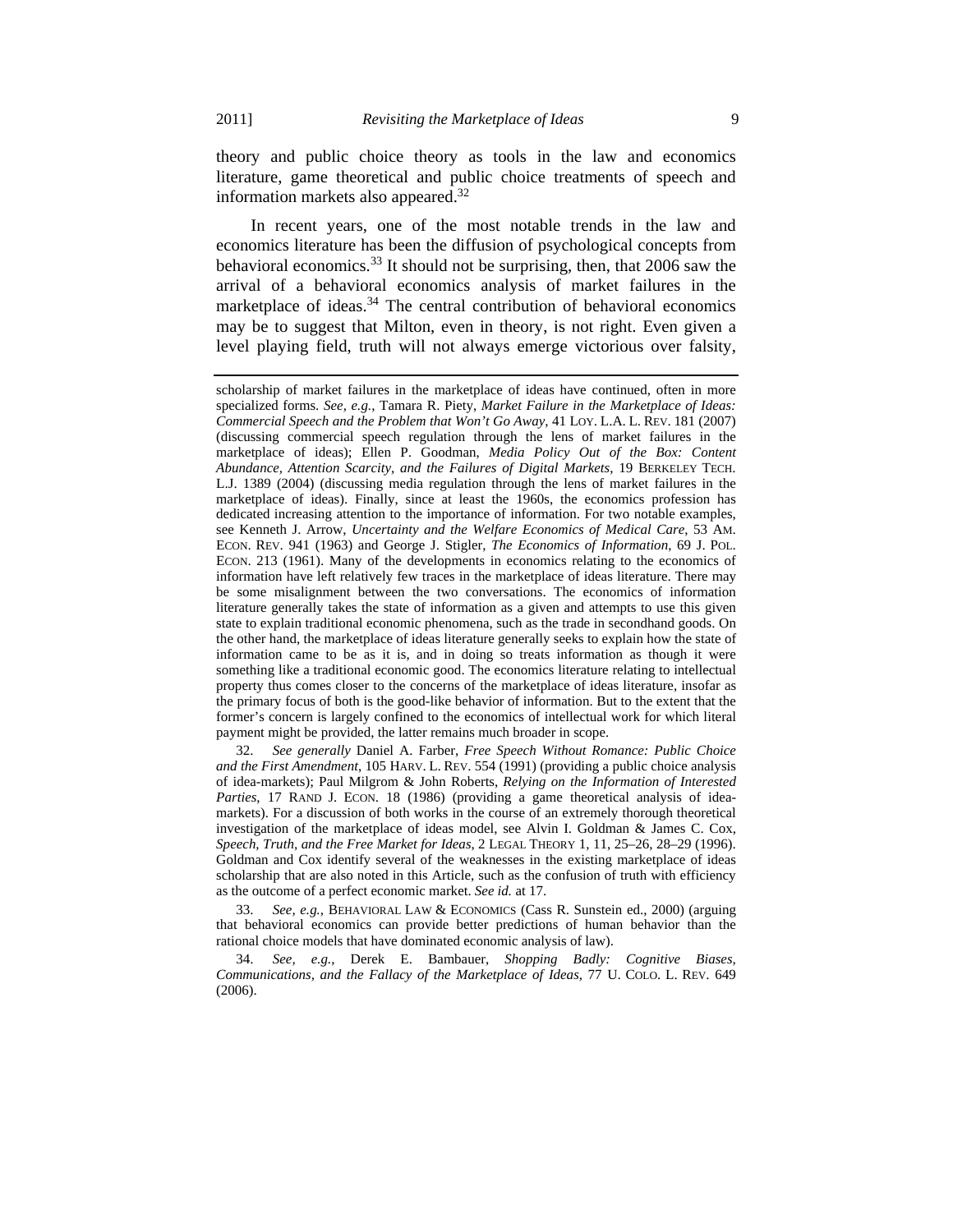because individuals have systematic, empirically verifiable tendencies to favor falsity over truth in certain contexts, such as the evaluation of risk.<sup>35</sup> Justice Holmes's more limited formulation of the point may still be valid, however, because he did not suggest that the free trade in ideas would inevitably lead to truth. He simply suggested that the free trade in ideas would lead to more reliable identifications of truth than could be provided by any alternative. Echoing what has sometimes been said of democracy as a form of government, Justice Holmes might have been willing to say of the free market in ideas that it is the worst method of arriving at the truth, except all the other methods that have ever been tried.<sup>36</sup>

Before proceeding to the presentation of a basic model of the marketplace of ideas in the next section, it may be worthwhile to say a few words about the tendency of the existing marketplace of ideas scholarship to focus on either producers or consumers, but not both. The chapter on the First Amendment in Judge Posner's *The Economic Analysis of Law*, for example, concentrates primarily on producers.<sup>37</sup> Judge Posner derives a justification for the constitutional protection of free expression above all from the weakness of incentives for producers to create valuable but unpopular ideas.<sup>38</sup> His account touches on consumer behavior, but for the most part approaches First Amendment law as an attempt to optimize producer incentives.39 Because "it is not feasible to create property rights in pure ideas," valuable but unpopular ideas are generally "likely to be underproduced."<sup>40</sup> Given that "popular ideas are a good substitute  $\dots$  for

 <sup>35.</sup> *See id.* at 673–97.

 <sup>36.</sup> *Cf.* SCHAUER, *supra* note 17, at 34 ("The reason for preferring the marketplace of ideas to the selection of truth by government may be less the proven ability of the former than it is the often evidenced inability of the latter.").

 <sup>37.</sup> *See* POSNER (7th ed.), *supra* note 24, at 727–44. Economist Kenneth Arrow's work on basic scientific research as a public good also focuses overwhelmingly on factors shaping the supply of ideas rather than those shaping their consumption. *See* Kenneth Arrow, *Economic Welfare and the Allocation of Resources for Invention*, *in* THE RATE AND DIRECTION OF INVENTIVE ACTIVITY: ECONOMIC AND SOCIAL FACTORS 609, 616 (1962) ("The central economic fact about the processes of invention and research is that they are devoted to the production of information.").

 <sup>38.</sup> *See* POSNER (7th ed.), *supra* note 24, at 727.

 <sup>39.</sup> *See id.* at 727–44.

 <sup>40.</sup> *Id.* at 727. Professor Daniel A. Farber's defense of free speech also relies heavily on ideas ("information" in his phrasing) displaying the features of a public good. *See* Farber, *supra* note 32, at 555. The underproduction of valuable ideas as a result of their nonexcludability may not only provide a justification for certain speech protections, as Judge Posner suggests, but may also suggest the potential efficiency of direct government subsidization of idea production— as in the United Kingdom with government funding of the BBC, or in the United States' funding of basic research in science through, for example,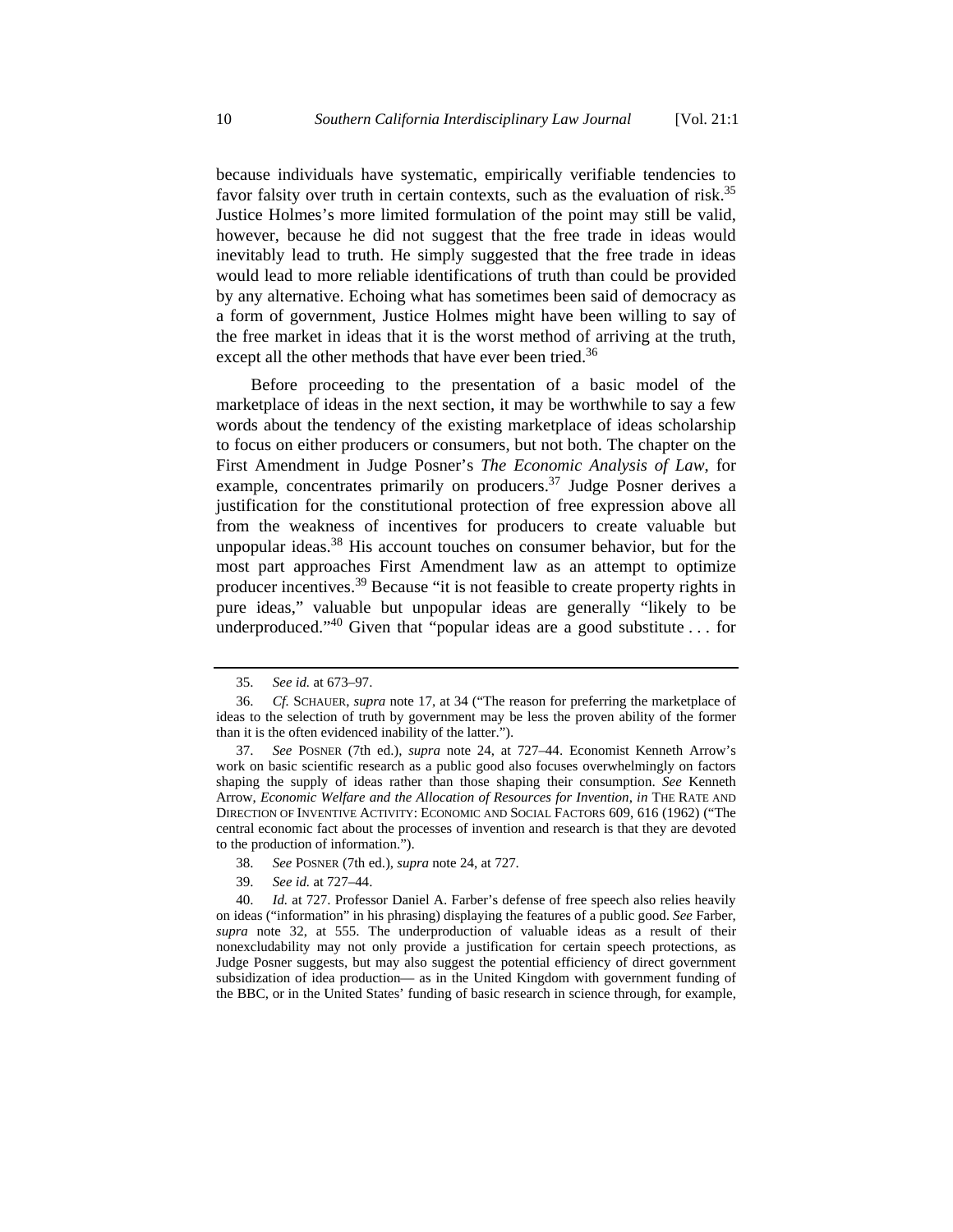valuable but unpopular ideas . . . any costs that government imposes on unpopular ideas may cause massive substitution away from them. $141$ Finally, Judge Posner argues:

Since voting has little private value, we should not expect people to invest heavily in becoming informed about the candidates and issues. This means that the private demand for political ideas and opinions is likely to be weak, which is an argument for minimizing the legal costs of producing such ideas and opinions.42

Judge Posner's argument suggests that constitutionally entrenched freedom of expression can be justified as a way of preventing the government from imposing added costs on the production of ideas that are already likely to be produced at a level below what would be socially optimal. A corollary is that types of expression whose production is already adequately incentivized, such as commercial speech, may not deserve as much constitutional protection.<sup>43</sup>

In contrast to Judge Posner's generally producer-focused approach, Justice Brennan, in coining the phrase "the marketplace of ideas," provides a slogan for emphasizing idea consumption: "It would be a barren marketplace of ideas that had only sellers and no buyers."44 By focusing so intently on the creation of ideas, a supply-side model of the marketplace of ideas like Judge Posner's could lead us to believe a market was functioning optimally simply because producers' incentives were optimized—even if the true ideas they produced found no adherents, and even if false ideas, either repackaged from the past or newly created, received widespread acceptance. More generally, a focus on production will tend to neglect the significance of ideas that are not new—ideas whose producers have long since receded from the reach of incentives. Many potentially important ideas were created in the past, including many ethical, political, and religious ideas. The effect these ideas have on human welfare will depend

the National Science Foundation. The U.S. Congress has also created for itself a statefunded idea-production facility, the Congressional Research Service, which performs research on request for any member of Congress. By contrast, the executive branch has no centralized research service, which may cause difficulties, for example, if a newly arrived political appointee at the White House is wary of prematurely signaling her deliberations by requesting a piece of information directly from another government entity.

 <sup>41.</sup> POSNER (7th ed.), *supra* note 24, at 727.

 <sup>42.</sup> *Id.* at 728.

 <sup>43.</sup> *Id.* at 740.

 <sup>44.</sup> Lamont v. Postmaster Gen., 381 U.S. 301, 308 (1965) (Brennan, J., concurring).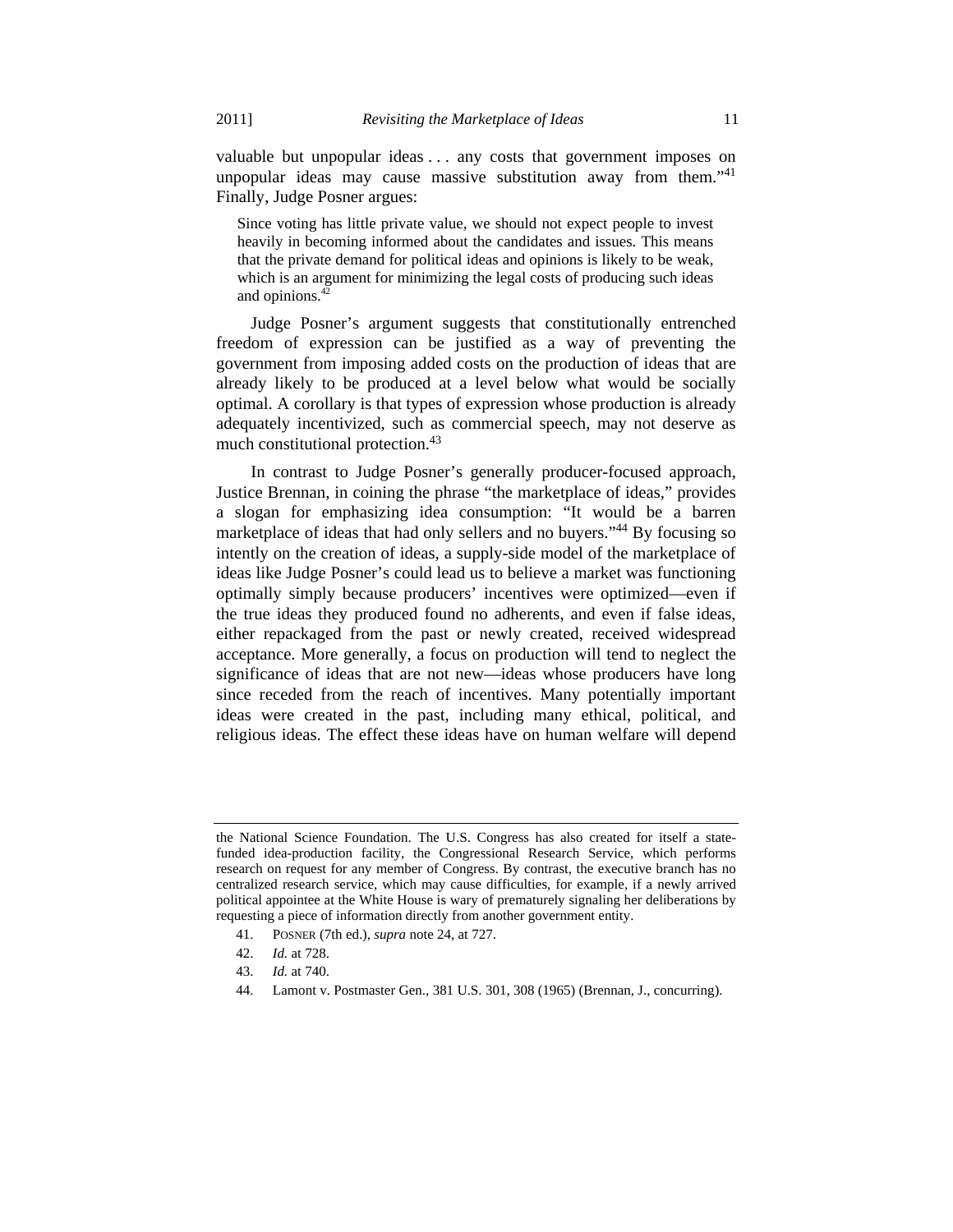on how they are distributed and consumed. A production-focused model may be blind to their significance.<sup>45</sup>

Like Justice Brennan's opinion, most judicial and popular discourse dealing with the marketplace of ideas has tended to concern itself with consumption more than production. Even Justice Holmes's dissent in *Abrams* makes no mention of how ideas are produced.46 He directs his attention toward consumer behavior, arguing that history suggests no individual is an infallible arbiter of truth and falsity—no single person a perfectly discriminating consumer of ideas—and that as a result, again, "the best test of truth is the power of the thought to get itself accepted in the competition of the market."47 In Justice Holmes's brief invocation of the market, the existence of conflicting ideas is taken as a given. Production has already taken place.

Some of the more recent works on the marketplace of ideas have returned to Justice Holmes's focus on the behavior of consumers.<sup>48</sup> But this literature, like Judge Posner's producer-focused work, often stops short of clearly explaining how consumers and producers interact.<sup>49</sup> What does a transaction in the marketplace of ideas look like? If the marketplace of ideas is in fact a "missing market" because of the unfeasibility of establishing property rights in pure ideas, then how does the state of demand affect the behavior of producers, or the state of supply the behavior of consumers, if at all?

I thank Dean Martha Minow for drawing my attention to the importance of this idea, as well as for her other helpful comments on an earlier draft of this Article.

 <sup>46.</sup> *See* Abrams v. United States, 250 U.S. 616, 630 (1919) (Holmes, J., dissenting). 47. *Id.*

 <sup>48.</sup> *See, e.g.*, Bambauer, *supra* note 34 (emphasizing bounded rationality of consumers of ideas); Joseph Blocher, *Institutions in the Marketplace of Ideas*, 57 DUKE L.J. 821 (2008) (emphasizing transaction costs faced by consumers of ideas, and generally arguing for a heterodox "New Institutional Economics" perspective on the marketplace of ideas). *See also* CASS SUNSTEIN, REPUBLIC.COM 18 (2001) (emphasizing that "[c]onsumers' *attention* is the crucial (and scarce) commodity in the emerging market").

 <sup>49.</sup> Similarly, until surprisingly recently, orthodox economists tended to explain the functioning of the economy—and in particular, the differences between the prices of various goods—either through a theory of value focused on the costs of production (the supply side) or, less commonly, one focused on the utility of goods to consumers (the demand side). *See*  HARRY LANDRETH & DAVID C. COLANDER, HISTORY OF ECONOMIC THOUGHT 233, 239, 245 (4th ed. 2001). Only beginning with the work of Leon Walras and especially Alfred Marshall in the later nineteenth century did economists arrive at a synthetic view of how supply and demand interact in determining relative prices. *Id.* at 239, 282.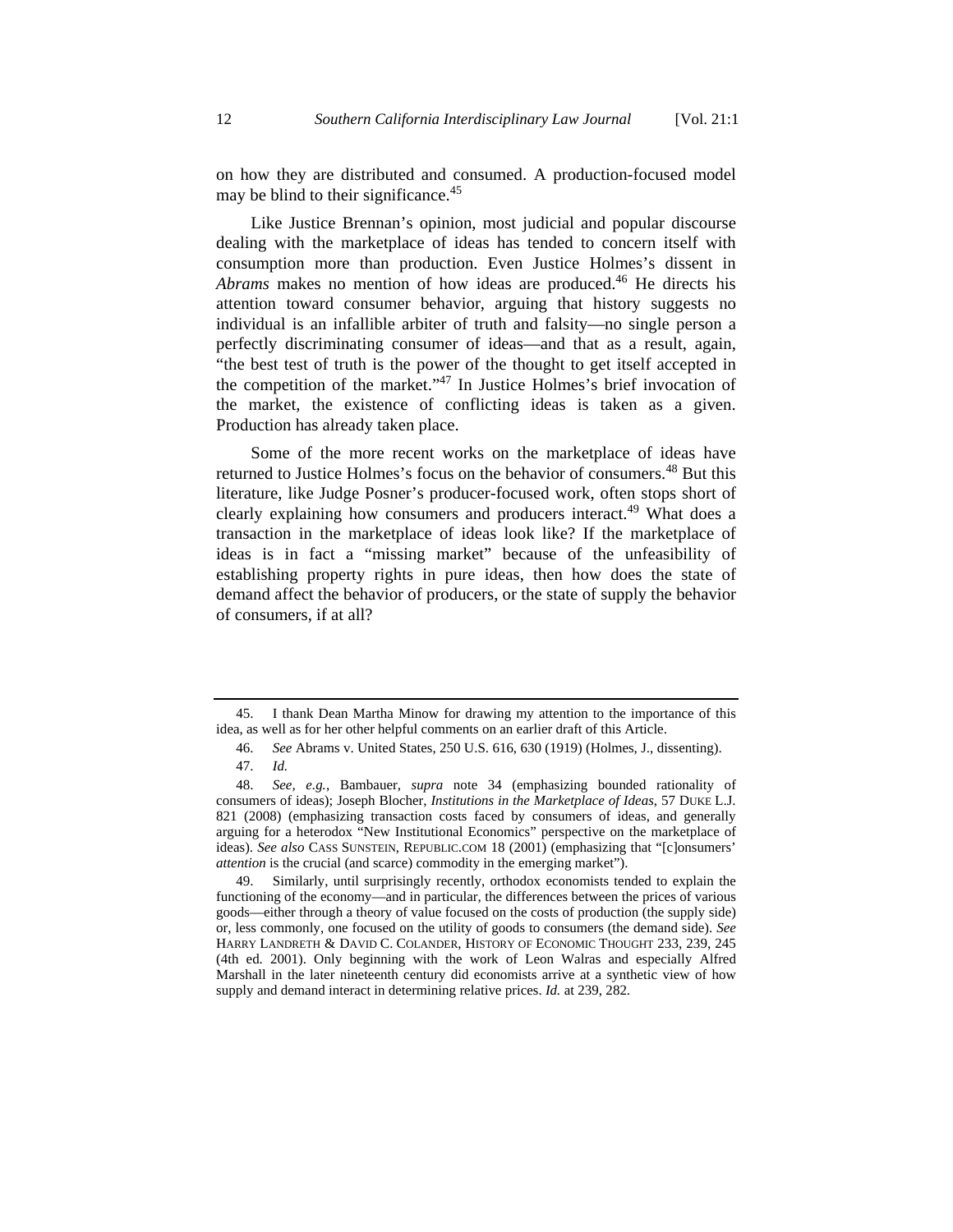#### III. A BASIC MODEL OF THE MARKETPLACE OF IDEAS

Professor Gary Becker suggests that economic modeling can be useful for predicting human behavior wherever there are scarce means and competing ends.50 Given that both the production and the consumption of ideas requires, at the very least, time and mental energy that is scarce and might be dedicated to other endeavors, the economic approach would seem suited to the prediction of behavior in the marketplace of ideas.

But many often-neglected aspects of the market in ideas distinguish it from a market in more traditional economic goods. These differences require us to make choices about how we will conceive of the marketplace of ideas, decisions that have almost always been settled long ago in discussions of traditional economic markets. The following sections survey some of these decisions and propose tentative answers.

## A. TRANSACTIONS IN IDEAS

Ideas are rarely purchased like toasters. Though it is possible to imagine, in some small subset of cases, a consumer of ideas literally engaging in a monetary transaction in order to "purchase" some specific idea, such cases are rare and extremely peripheral to the interests that generally motivate discussion of the marketplace of ideas. First Amendment scholarship is interested, for the most part, in the ideas at the center of public deliberation, not those rare cases, such as the purchase of trade secrets or secret intelligence, in which one party has an idea, another wants the idea, and the latter literally pays the former specifically in order to obtain it.<sup>51</sup> Even in these cases, it would probably accord more with ordinary usage to say that the consumer purchased access to the idea, or the right to exploit the idea legally, as opposed to somehow "buying" the idea itself. It is not as though the idea is literally removed from one mind and placed in another, in the way that a toaster is moved from a retail shelf to a buyer's kitchen.

 <sup>50.</sup> *See* GARY S. BECKER, THE ECONOMIC APPROACH TO HUMAN BEHAVIOR 3–14 (1976). Becker identifies the heart of the economic approach as "[t]he combined assumptions of maximizing behavior, market equilibrium, and stable preferences," *id.* at 5, and states that "[t]he applications of the economic approach . . . are as extensive as" an extremely broad conception of economics that would equate it with the investigation of the consequences of "scarce means and competing ends," *id.* at 8.

 <sup>51.</sup> Indeed, we would not generally speak of the kind of information purchased by intelligence agencies as "ideas" at all. In ordinary usage, we often reserve the term "idea" for more lofty, speculative, or debatable objects of thought. But, in one of its many simplifying gestures, this Article will provisionally define an idea as any claim that can be believed or disbelieved.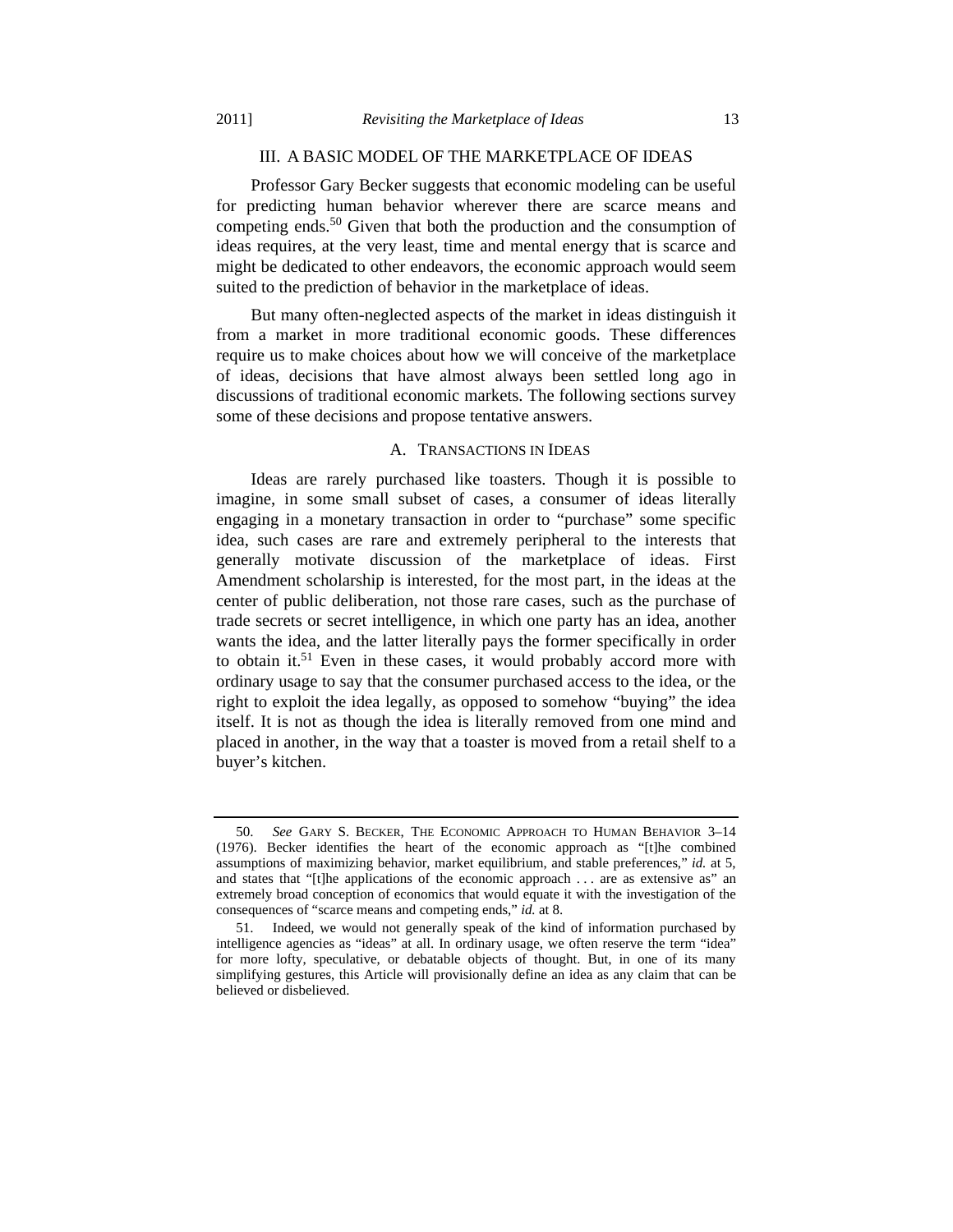It is true that there is a more common category of cases in which an idea-consumer purchases a book or rents a movie in order to learn something specific, or pays for information of some kind, such as a medical opinion or legal advice. At a stretch, we might say that the consumer "buys" an idea in these cases. Alternately, one could speak of the producers and disseminators of ideas "buying" consumers' beliefs, rather than consumers doing the purchasing. Nearly every instance of advertising (or its pejorative twin, propaganda) can be seen as the exchange of money for access to consumers' attention, often with the aim of communicating an idea to the idea-consumer or perhaps a desire somehow attached to an idea.52 In cases where the consumer deliberately chooses to be exposed to the advertising—say, by not closing a web browser window or not changing channels while a commercial plays, in order to gain access to the entertainment following the advertisement—the consumer has fairly literally exchanged his attention for a desired good.<sup>53</sup>

Still, we might be skeptical of the value of the marketplace of ideas model if it required connecting the dots between each of a believer's ideas and some literal, often distant monetary transaction. Many of our beliefs seem to come from interactions in which no money is exchanged, such as exchanges between parents and children or casual conversation with friends. Indeed, in perhaps the most thorough conceptual exploration of the marketplace of ideas metaphor to date, the philosopher Alvin Goldman and the economist James Cox note that "[i]f messages are not goods or products at all, then there is no *market* in messages. But if there is no market in messages, then [the marketplace of ideas thesis] seems to lack even surface plausibility."54 Based in part on this analysis, as well as other critiques of the plausibility of the assumptions underlying discussions of the marketplace of ideas,<sup>55</sup> Goldman and Cox conclude that "economic

 <sup>52.</sup> James Gleick describes Google as selling its users' attention to advertisers: "The merchandise of the information economy is not information; it is attention. These commodities have an inverse relationship. When information is cheap, attention becomes expensive. Attention is what we, the users, give to Google, and our attention is what Google sells—concentrated, focused, and crystallized." James Gleick, *How Google Dominates Us*, N.Y. REV. BOOKS, Aug. 18, 2011,

http://www.nybooks.com/articles/archives/2011/aug/18/how-google-dominates-us.

 <sup>53.</sup> A final example of a reasonably tight nexus between ideas and monetary transactions can be found in "prediction markets"—attempts to aggregate the self-interested intelligence of participants by allowing them to bet on the occurrence or likelihood of future events. These markets, however, deal only with ideas about the future, and play a negligible role in the current overall production, dissemination, and consumption of ideas.

 <sup>54.</sup> Goldman & Cox, *supra* note 32, at 27.

 <sup>55.</sup> *See id.* at 16–29.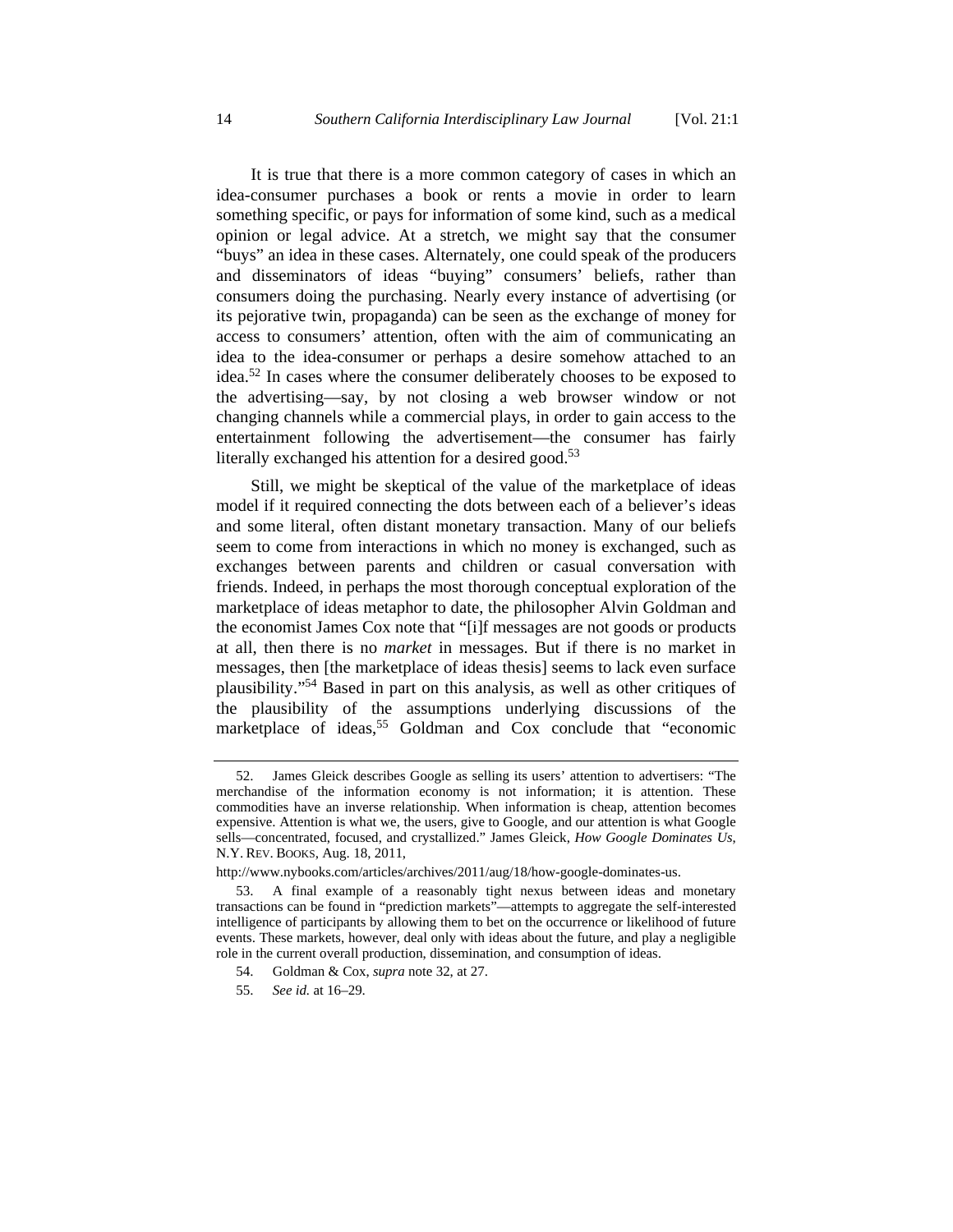analysis lends no theoretical support" to the marketplace of ideas thesis,<sup>56</sup> namely, that "[m]ore total truth possession will be achieved if speech is regulated only by free-market mechanisms rather than by other forms of regulation."57

Without disputing Goldman and Cox's ultimate judgment of what they identify as the marketplace of ideas thesis, and the plausibility of its underlying assumptions, this Article aims to suggest that the economic approach to the creation, dissemination, and consumption of ideas might nevertheless prove predictively useful. How can the marketplace of ideas metaphor be salvaged, if there is often no literal market in messages?

As a first step, we can adopt a different way of conceiving of transactions in the marketplace of ideas. It happens to accord with a common figure of speech. We often say—or at least used to say, colloquially, in the United States—that someone "buys" an idea when he believes it. "Joe said he'd pay me back next week," someone might lament, "but I didn't buy it for a second. He never has a cent to his name."58 If we focus on the moment of belief as the closest equivalent in the marketplace of ideas to the moment of trade, purchase, or the contractual "meeting of the minds" in more conventional economic markets, we will not distract ourselves with the hunt for connections between every idea and a literal exchange of money. We will also remain in accord with the roots of the tradition surveyed above in Part II. When Justice Holmes speaks of the free trade in ideas, he speaks of consumers accepting ideas in the market (believing them), not merely being exposed to them or gaining the right to exploit them.

So let us focus our attention on the processes by which the consumers of ideas come to believe producers' ideas in the marketplace. A second fundamental difference between the marketplace of ideas and markets in more traditional goods will then emerge. Provided one has sufficient funds, one can choose whether or not to buy a toaster; but in the vast majority of cases, one cannot choose whether or not to believe an idea. Belief is rarely, if ever, a phenomenon of the will.<sup>59</sup> One is exposed to an idea, one

 <sup>56.</sup> *Id.* at 32.

 <sup>57.</sup> *Id.* at 4.

 <sup>58.</sup> This figure of speech seems to have a lengthy heritage. *See, e.g.*, *Proverbs* 23:23 ("Buy truth, and do not sell it . . . .").

 <sup>59.</sup> *But see* William James, *The Will to Believe*, *in* NEW WORLD, Mar. 1896, at 327, *reprinted in* WRITINGS 1878–1899, at 457 (Gerald E. Myers ed. 1992) (defending the right to religious faith). It is easy, however, to misconstrue the extremely limited circumstances in which James thought that willed belief might be possible. *See* Gregory Brazeal, *The Supreme Fiction: Fiction or Fact?*, J. MODERN LITERATURE, Fall 2007, at 80, 95–98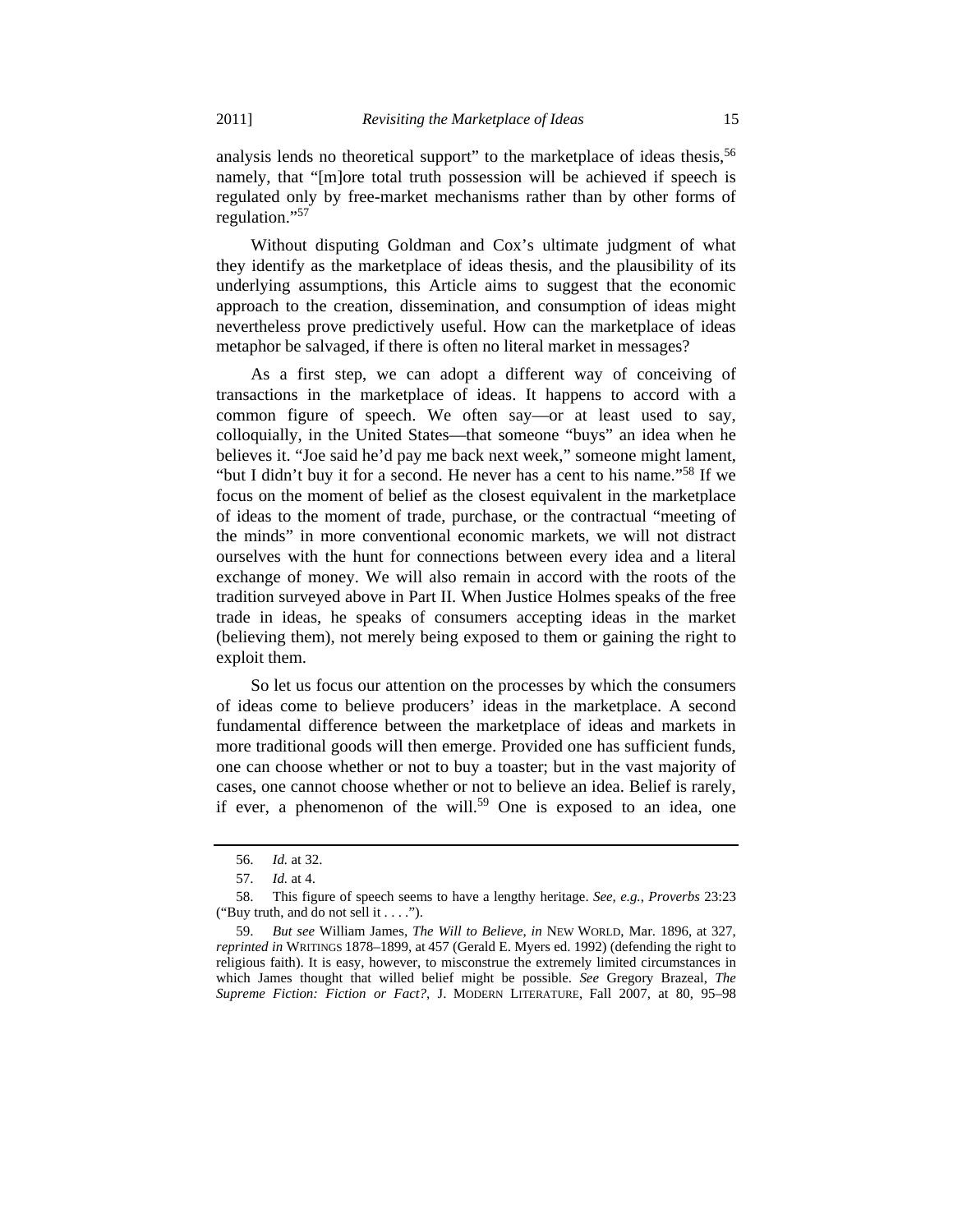considers it, and one either believes it or not. If one does not believe it, "Try harder!" will rarely be an appropriate response. To the extent that belief is not willed or chosen, we might wonder whether it makes any more sense to apply the economic approach to the human behavior of belief than it would to apply such an approach to predicting the behavior of a machine, or of the collision of billiard balls.

A first response might be that even if consumers of ideas are rarely able to choose what to believe, they make countless decisions that indirectly shape their beliefs. They choose, for example, which television programs to watch, which printed matter to read, whether to pursue continuing education, where to live, with whom to talk, and how much time to dedicate to thinking about various matters. All of these conscious or even deliberative choices shape the ideas encountered as potential objects of belief.

But this response has its limits. It would be misleading to conceive of consumers as simply choosing their beliefs by indirect means, because the choices that indirectly shape belief may, in many cases, have only a random relation to the content of the beliefs thus acquired. The consumer who chooses to walk down a street may accidentally notice a billboard and come to believe a message displayed on it. The incidental consumer of advertisements rarely intends in advance to consume any specific ideas being advertised. In addition, in many cases—perhaps even the majority of cases—ideas may be absorbed passively, without the consumer either having deliberately chosen to be exposed to the idea or having applied much thought to the evaluation of its truth. $60$  The consumer who comes to believe the message on the billboard may do so without ever questioning whether it is true, or without thinking much about it at all. The consumer

<sup>(</sup>describing the popular misreading by James's contemporaries of the "will to believe"). For a general survey of contemporary philosophical debates on volition and belief, see Andrew Chignell, *The Ethics of Belief*, STANFORD ENCYCLOPEDIA OF PHILOSOPHY (Fall 2010), http://plato.stanford.edu/entries/ethics-belief, especially section three, "Belief, its aims, and our control over it."

 <sup>60.</sup> Or perhaps the consumer formed an impression of the idea's truth earlier on, but passively accepts its truth later. Apparently, idea-consumers store information about many ideas separately from the ideas themselves and have a tendency over time to forget whether an idea was presented as true or false. *See* Sam Wang & Sandra Aamodt, Op-Ed., *Your Brain Lies to You*, N.Y. TIMES, June 27, 2008, at A19 *available at*  http://www.nytimes.com/2008/06/29/opinion/29iht-edwang.1.14069662.html. Wang and Aamodt note the practical implication that "[j]ournalists and campaign workers may think they are acting to counter misinformation by pointing out that it is not true. But by repeating a false rumor, they may inadvertently make it stronger." *Id. See also* CASS R. SUNSTEIN, ON RUMORS: HOW FALSEHOODS SPREAD, WHY WE BELIEVE THEM, WHAT CAN BE DONE (2009).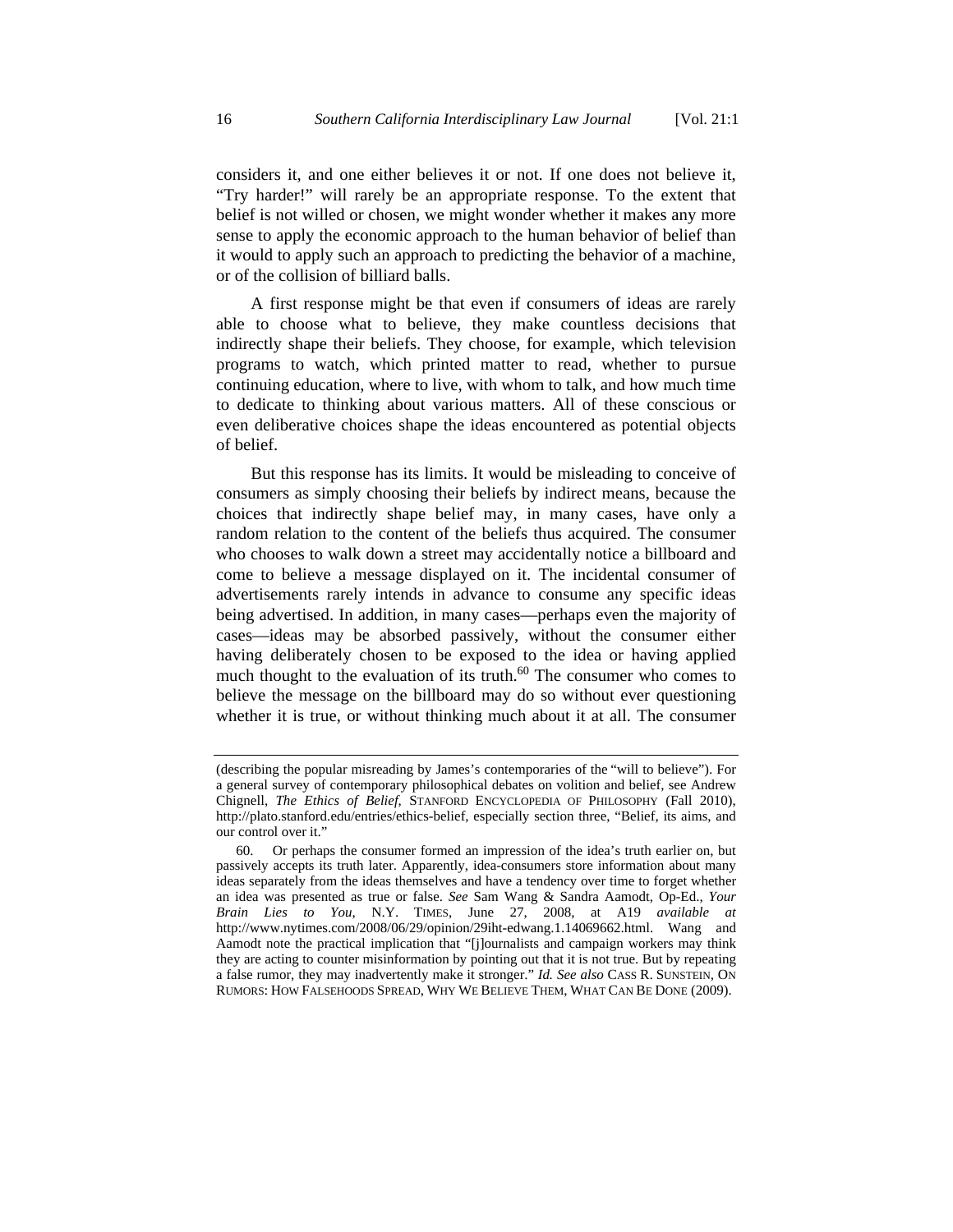watching a television program or visiting a website may passively absorb an idea. It is not inconceivable that the vast majority of our beliefs are simply passively absorbed through processes more akin to a person contracting influenza than to a rational adult engaging in a critical, enlightened group deliberation with well-informed companions.<sup>61</sup>

This Article's response to the preceding difficulties will be, in the grand tradition of economics, to assume them away. The remainder of this Article will simply approach belief as if it were a volitional process based on idea-consumers' preferences. The assumption may not be as flagrantly unrealistic as it initially seems, considering that consumers with very strong preferences for the truth might end up adopting precisely the beliefs that a non-volitional believer would adopt. It has also been a commonplace since long before behavioral economics identified the self-serving bias that people have a tendency to believe what it is in their self-interest to believe, almost as though they were choosing what to believe willfully. As Arthur Schopenhauer notes, "it is natural to man to believe true what he desires to be true, and to believe it because he desires it."62 Or, in Upton Sinclair's words: "It is difficult to get a man to understand something, when his salary depends on his not understanding it!"<sup>63</sup>

In any case, it has been argued that an economic model stands or falls not based on the accuracy of its assumptions, but based on its ability to produce useful and accurate predictions.<sup>64</sup> The decision to model idea-

 63. UPTON SINCLAIR, I, CANDIDATE FOR GOVERNOR: AND HOW I GOT LICKED 109 (Univ. of Cal. Press 1994) (1934).

 <sup>61.</sup> For explorations of the analogy between the spread of ideas and the selfpropagation and mutation of viruses, see GEORGE A. AKERLOF & ROBERT J. SHILLER, ANIMAL SPIRITS: HOW HUMAN PSYCHOLOGY DRIVES THE ECONOMY, AND WHY IT MATTERS FOR GLOBAL CAPITALISM 56 (2009) (explaining the epidemic spread of confidence and pessimism); RICHARD DAWKINS, THE SELFISH GENE 192 (30th anniversary ed. 2006) (introducing the term "meme" and applying it to the viral spread of ideas); Jeffrey Evans Stake, *Are We Buyers or Hosts? A Memetic Approach to the First Amendment*, 52 ALA. L. REV. 1213 (2001) (proposing a memetic metaphor as an alternative to the marketplace metaphor in First Amendment jurisprudence). The analogy was anticipated by the Framers. *See* THE FEDERALIST No. 78, at 469 (Alexander Hamilton) (Clinton Rossiter ed., 1961) ("[I]ll humours which the arts of designing men . . . sometimes disseminate among the people themselves . . . speedily give place to better information . . . .").

 <sup>62.</sup> ARTHUR SCHOPENHAUER, ESSAYS AND APHORISMS 168 (R.J. Hollingdate trans., Penguin Books 1970) (1851).

 <sup>64.</sup> *See* MILTON FRIEDMAN, *The Methodology of Positive Economics*, *in* ESSAYS IN POSITIVE ECONOMICS 3 (1953). I cite Friedman not as the source of this idea, but because it has become customary to nod to Friedman at this point. Choosing to judge economic models by their predictive power requires no more philosophical or methodological ballast than choosing to judge hammers by their nail-driving effectiveness. Others are always free to disagree and evaluate economic models by the truth of their assumptions, or their beauty, just as others are always free to evaluate a hammer based on its shape or scent. But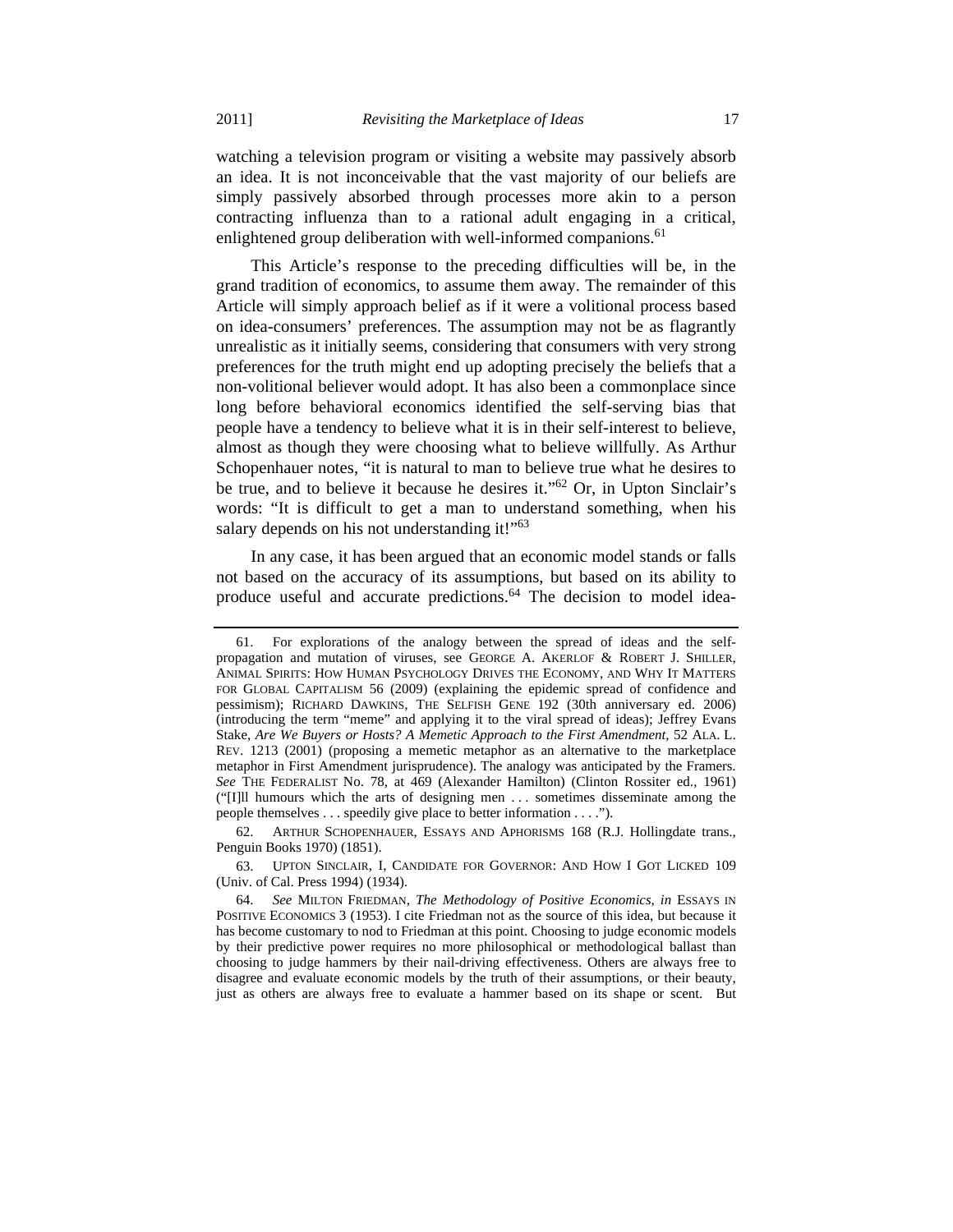consumers as though they were choosing which ideas to believe would be sufficiently justified if it cleared away an obstacle to the generation of such predictions.

The preceding discussion leads the way to a third difference between idea-markets and markets in more traditional goods. While this Article has assumed that one either believes or does not believe an idea, just as one either buys or does not buy a toaster, the matter may not be so clear cut. It often may be highly unclear whether an individual believes an idea, even to that individual. Sometimes we may not know exactly what we think. At other times our belief might be qualified. Such qualification includes the modal sense of believing that something may be true, could be true, or must be true; the strength of a belief, the degree to which it is believed; or the belief in something "in a sense," that is, provided that one thing is meant and not another.

The notion of belief also overlaps with many related phenomena that are different from belief but are often difficult to distinguish in an individual case—such as the passive repetition of an idea, the use of an idea in the course of an argument out of convenience, the hypothetical proposal of an idea, or the recognition of the validity or legitimacy of an idea without belief. Our precise relation to an idea may also shift, perhaps imperceptibly, from one moment to the next.

As in the case of volition and belief, however, the remainder of this Article will ignore the problem of qualified belief in the interest of simplicity. It will be assumed that belief is a clear-cut, binary phenomenon: one either adopts an idea, or one does not.

#### B. IDEA-PRODUCERS

Differences between markets in ideas and markets in more traditional goods also exist for producers. Whereas the producers of toasters can usually decide what kind of toaster to produce, the producers of ideas, to the extent that they have control over whether to produce an idea at all, often have a very limited ability to determine what kind of idea they will produce. It is sufficient for our purposes, however, that producers of ideas, in most of the cases that concern us, can choose to dedicate their energies to the exploration of a particular subject or question, even if at the outset

objecting to a predicatively useful economic model on philosophical grounds may remind some of the apocryphal French diplomat who, at the end of a lengthy negotiation, objected to the proposed resolution by saying: "Yes, it will work in practice—*but will it work in theory*?"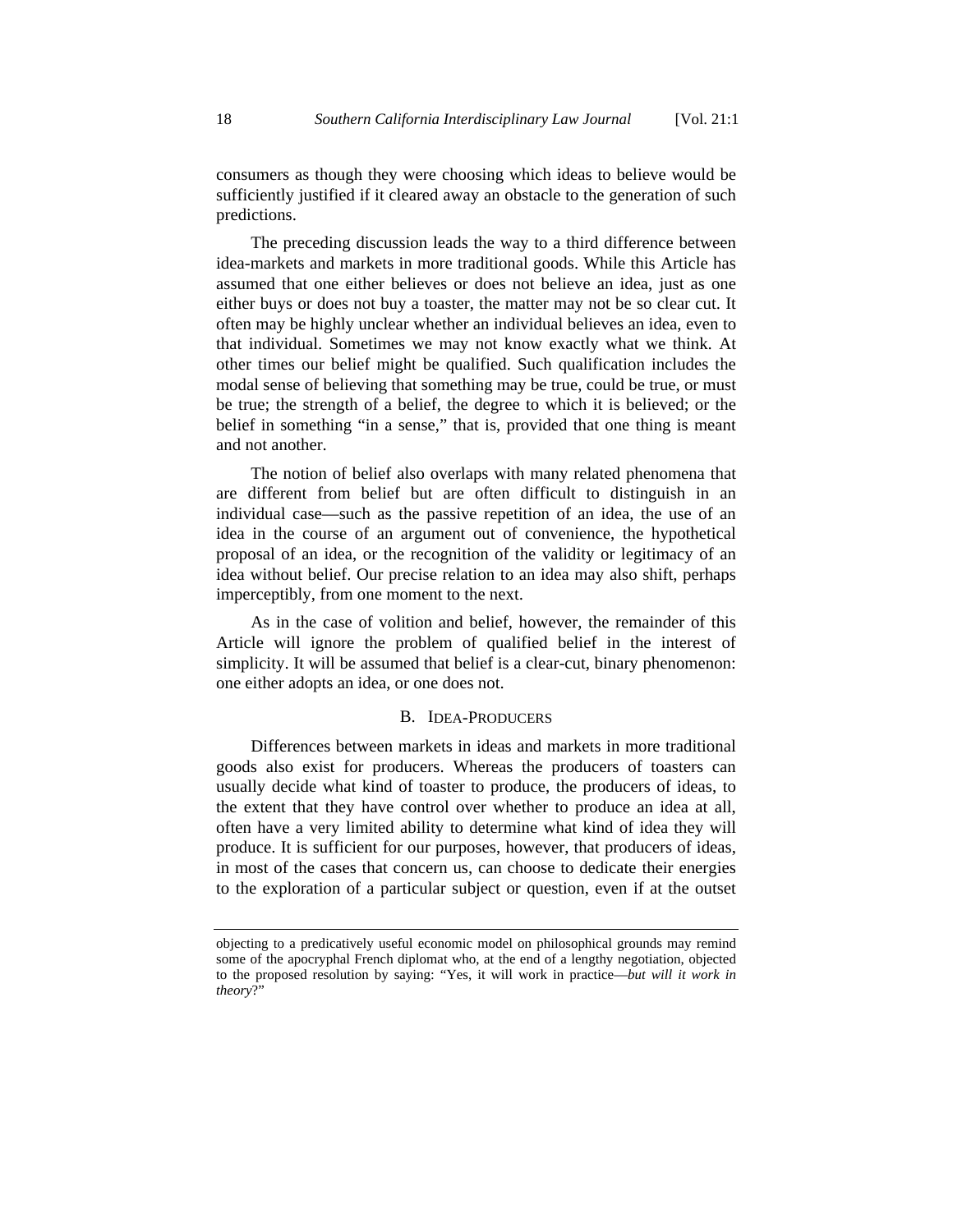some sense produced on speculation, but the same might be said of many more traditional economic endeavors. We do not assume that corporate research and development programs are beyond the scope of economic inquiry simply because of their unpredictable outcomes.

What would idea-producers maximize? It might be tempting to conceive of producers as primarily aiming to maximize the number of people who believe their ideas, or the total quantity of truth they produce. But there is no need to limit the elements in producers' utility functions in this way. In particular, there is no reason to assume that truth is every ideaproducer's goal. Many organizations that play a prominent role in the contemporary American marketplace of ideas have strong incentives to create and disseminate false ideas.<sup>65</sup> As Judge Posner said of judges, ideaproducers may maximize "[t]he same thing everybody else does"—wealth, power, and so on.66 Some of the more common and significant constraints on idea-producers might be limited time, creativity, intelligence, education, and resources for research.<sup>67</sup> As noted above, they will also operate under the constraint of uncertainty about what idea they will produce.

It might also be worthwhile to distinguish a few possible modes of production of ideas, especially in order to combat any assumption that ideaproducers are primarily individuals. Professor Yochai Benkler helpfully distinguishes three general models of cultural production: the "marketbased model," in which prices provide signals that orchestrate the behavior of producers; the "firm-based model," in which managerial commands take the place of prices; and the "model of peer-production," in which neither prices nor managerial commands are present, but diversely-motivated, uncoordinated individuals use information networks to produce

 <sup>65.</sup> *See, e.g.*, Jon D. Hanson & Douglas A. Kysar, *Taking Behavioralism Seriously: Some Evidence of Market Manipulation*, 112 HARV. L. REV. 1420, 1468–1571 (1999) (discussing the manipulation of consumers' perceptions of risk by the tobacco industry).

 <sup>66.</sup> *See* Richard A. Posner, *What Do Judges and Justices Maximize? (The Same Thing Everybody Else Does)*, 3 SUP. CT. ECON. REV. 1, 39 (1993).

 <sup>67.</sup> In his Nobel lecture, Gary Becker identifies limited time as "the most fundamental constraint" in human actions. Gary S. Becker, *Nobel Lecture: The Economic Way of Looking at Behavior*, 101 J. POL. ECON. 385, 386 (1993). Yochai Benkler emphasizes two scarce resources in today's cultural-production economy: "first, human creativity, time, and attention; and second, the computation and communications resources used in information production and exchange." YOCHAI BENKLER, THE WEALTH OF NETWORKS: HOW SOCIAL PRODUCTION TRANSFORMS MARKETS AND FREEDOM 107 (2006). *See also* GARY S. BECKER, HUMAN CAPITAL: A THEORETICAL AND EMPIRICAL ANALYSIS, WITH SPECIAL REFERENCE TO EDUCATION (3d ed. 1993) (discussing education as a constraint).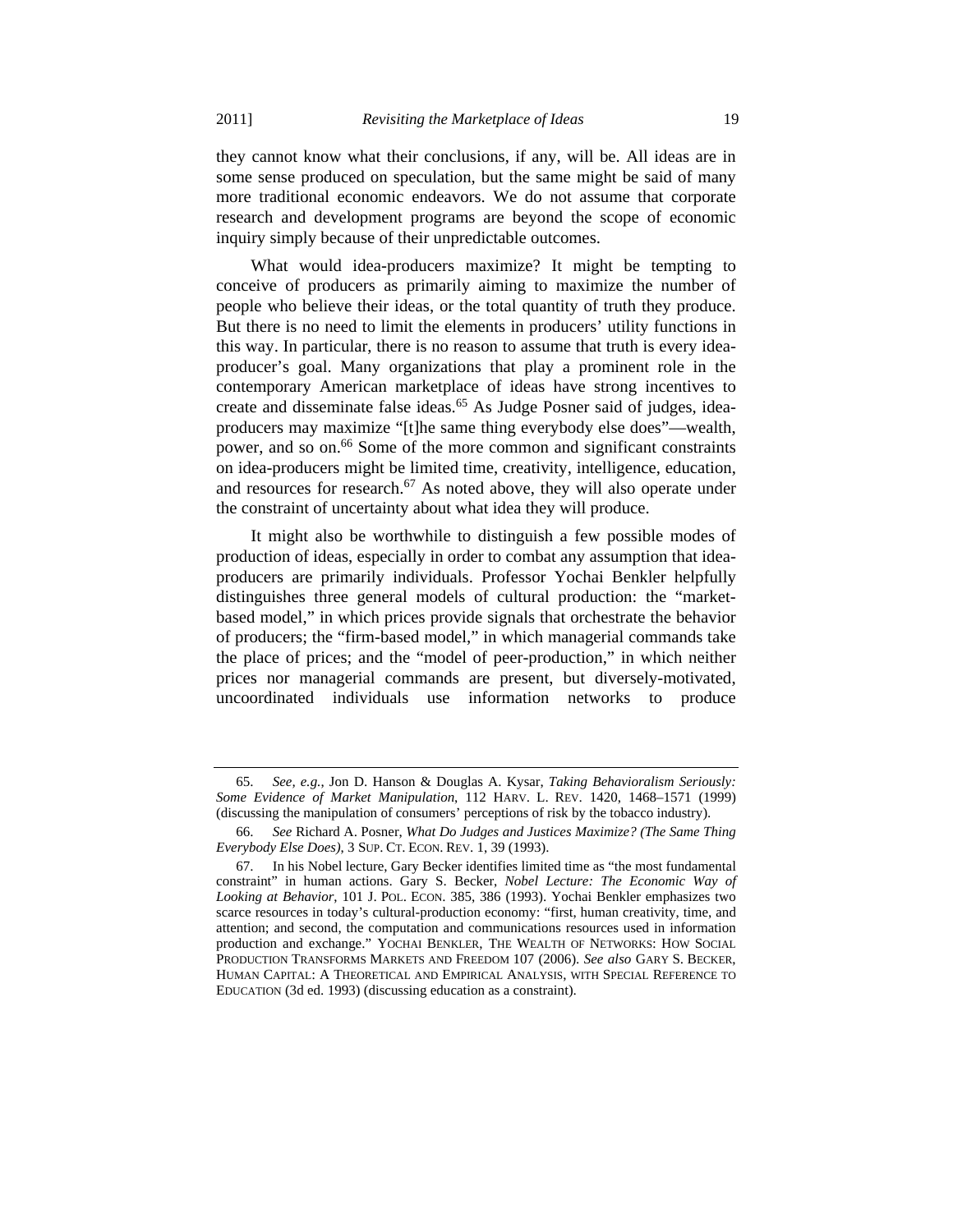collaboratively.<sup>68</sup> Each general model encompasses a variety of subtypes, and there can be hybrids between the three models.<sup>69</sup> Within the third category, we might include the informal production of ideas—socially, through conversation, or even alone, given that relatively solitary ideaproducers can generally be seen as a node in some peer network, no matter how spatially and temporally dispersed it might be.

In each model, and in the production of ideas in society as a whole, we can expect that idea-production will be aided by specialization and the division of labor,<sup>70</sup> just as in Adam Smith's example of the pin factory.<sup>71</sup>

## C. IDEA-CONSUMERS

What do consumers of ideas maximize? It might be tempting to conceive of them as primarily maximizing the quantity and significance of true beliefs they possess. But there is no reason to limit our conception of their utility functions in this way. It is true that as a general matter, an economically rational actor would probably prefer true ideas to false ones, because true ideas will tend to be more useful for achieving the actor's ends. However, it is not implausible that in many of the political contexts that lie at the center of scholarly interest in the marketplace of ideas, truth and consumer utility part ways.

 <sup>68.</sup> *See* BENKLER, *supra* note 67, at 59–60; Yochai Benkler, *Coase's Penguin, Or, Linux and the Nature of the Firm*, 112 YALE L.J. 369, 375 (2002) [hereinafter Benkler, *Coase's Penguin*]. Benkler argues that "nonproprietary strategies have always been more important in information production than they were in the production of steel or automobiles." BENKLER, *supra* note 67, at 4. He further argues that under certain conditions, "nonmarket collaborations can be better at motivating effort and can allow creative people to work on information projects more efficiently than would traditional market mechanisms and corporations." *Id.* at 6–7.

 <sup>69.</sup> *See* Benkler, *Coase's Penguin*, *supra* note 68, at 373 (discussing "hybrid models"). For examples of subtypes of the models of production, see BENKLER, *supra* note 67, at 43 tbl.2.1 ("Ideal-Type Information Production Strategies").

 <sup>70.</sup> *See* Manuel A. Utset, *Back to School with Coase: The Production of Information and Modes of Knowledge Within and Across Academic Disciplines*, 75 B.U. L. REV. 1063, 1071–72 (1995). Specialization and the division of labor can also be expected to take place among idea-consumers, for example in the obtaining of ideas about a political candidate or policy. Consumers may base their opinions about an unknown candidate on statements about the candidate by popular representatives of one or another political viewpoint. *See* James A. Stimson, *A Macro Theory of Information Flow*, *in* INFORMATION AND DEMOCRATIC PROCESSES 345, 347–48 (John A. Ferejohn & James H. Kuklinski eds., 1990) (positing that "the normal economics of specialization and division of labor are applicable also to the collection of political information").

 <sup>71.</sup> ADAM SMITH, AN INQUIRY INTO THE NATURE AND CAUSES OF THE WEALTH OF THE NATIONS 8–9 (Edwin Cannan, ed., Univ. of Chicago Press 2010) (1776).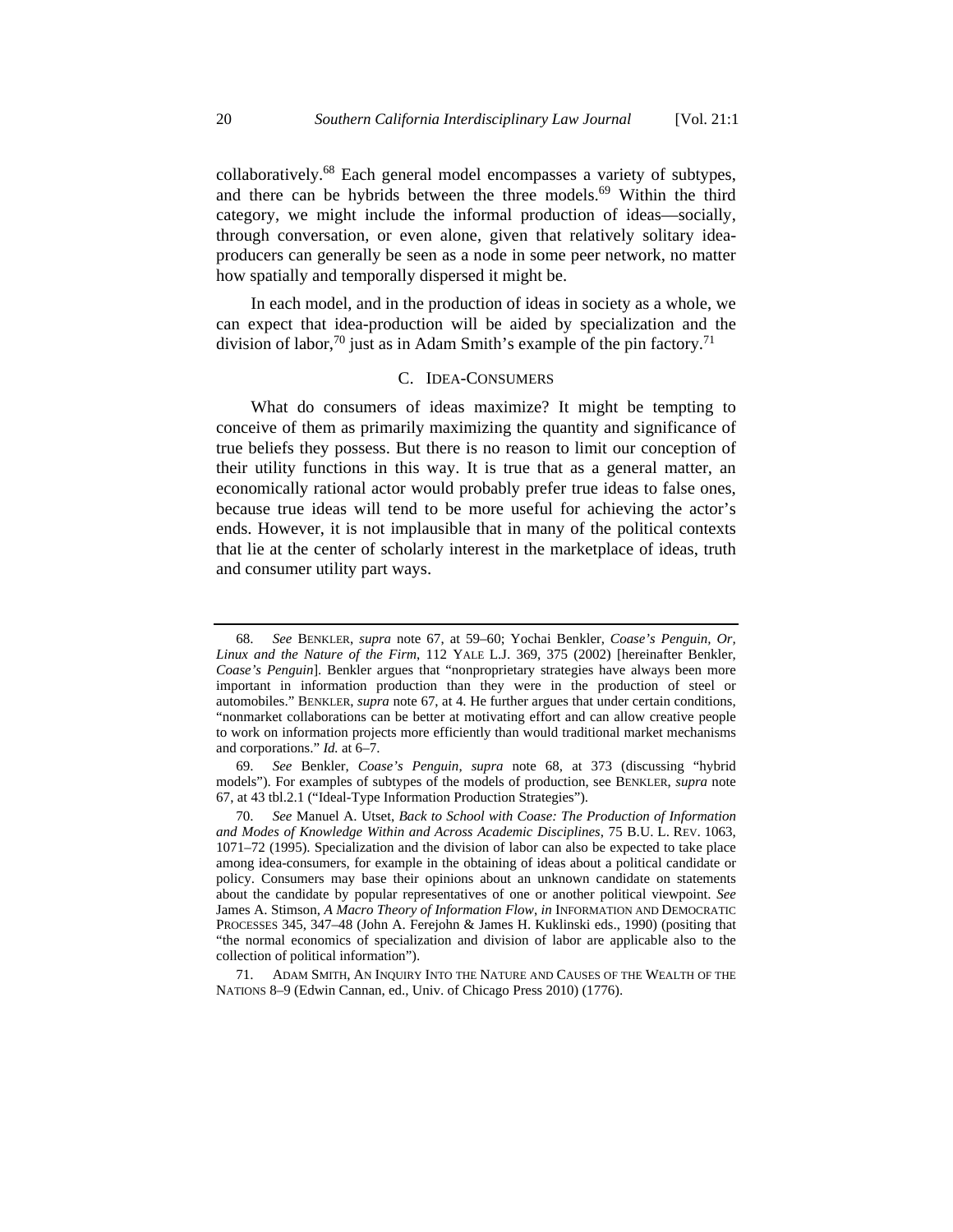The analysis of voter beliefs, for example, has repeatedly shown that voters possess remarkably low levels of political knowledge.72 The usual explanation for this phenomenon (already noted above by Judge Posner<sup>73</sup>) is that it would be economically irrational for the individual voter to devote resources to seeking out the truth in political matters. With regard to those voters who do inform themselves, it may be that they receive intangible benefits from engaging in civic republicanism, such as a heightened sense of righteousness. It might also be that the goal of the consumer of political information is often not the maximization of the possession of true ideas, but the maximization of the psychic benefits that accompany being a "fan" of one or another political "team."74 If the latter is the case, true ideas might interfere with the consumer's enjoyment of the political spectacle, and thus a consumer might rationally avoid exposure to them.

More generally, once we recognize the theoretical possibility of divergences between an idea's truth and the utility for a consumer of believing in the idea, it becomes possible that a perfectly economically rational consumer of ideas—that is, one who believes if and only if belief is in her perceived best interest, in all cases—might in practice be so stubbornly irrational in the epistemic sense that we would consider her insane.

For most consumers on most occasions, however, the truth of an idea (if we pretend for a moment that this is an easily recognized property) and its utility will probably go hand in hand. It is difficult even to imagine what it would be like for a consumer to generally favor false ideas over true ones. Given the vast range of possible false ideas, from the doorknob being an elephant to the floor consisting of radioactive clouds, which ideas would the individual choose to believe?<sup>75</sup>

As a final note, consumers of ideas, like producers, will operate within a variety of constraints, including scarcities of attention, intelligence,

 <sup>72.</sup> *See* Ilya Somin, *Political Ignorance and the Countermajoritarian Difficulty: A New Perspective on the Central Obsession of Constitutional Theory*, 89 IOWA L. REV. 1287, 1304 (2004).

 <sup>73.</sup> See *supra* text accompanying note 40.

 <sup>74.</sup> *See* Ilya Somin, *Knowledge About Ignorance: New Directions in the Study of Political Information*, 18 CRITICAL REV. 255, 261 (2006).

 <sup>75.</sup> Some philosophers have even attempted to define truth in terms akin to "justified usefulness." *See, e.g.*, William James, *What Pragmatism Means*, *in* PRAGMATISM: A NEW NAME FOR SOME OLD WAYS OF THINKING, Apr. 1907, at 479, *reprinted in* WRITINGS 1902– 1910, at 520 (Bruce Kuklick ed., 1987) ("The true is the name of whatever proves itself to be good in the way of belief, and good, too, for definite, assignable reasons.") (emphasis omitted).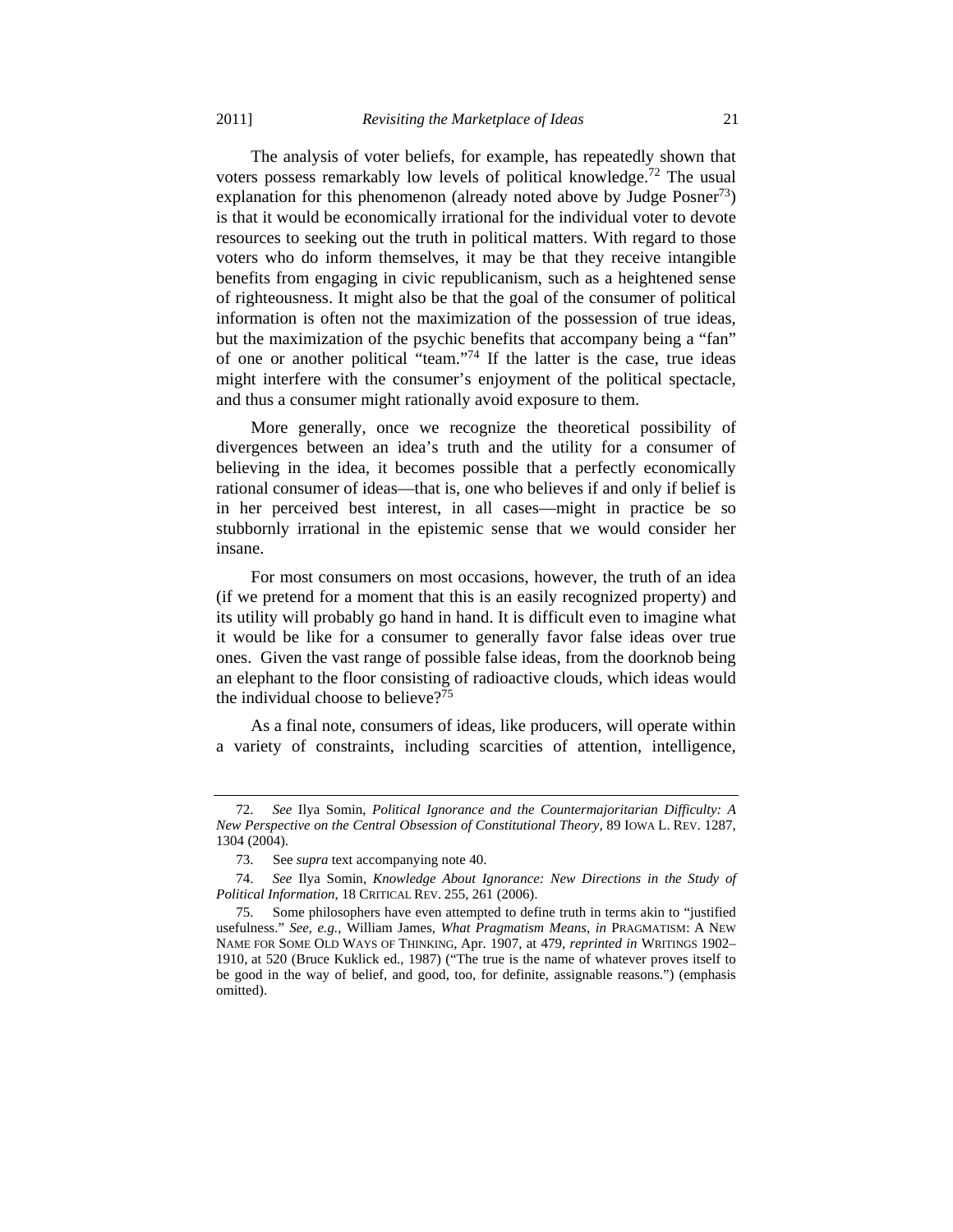education, availability of useful partners for deliberation, and money to purchase or facilitate access to ideas.

#### D. INTERMEDIARIES

In many contexts, there are intermediaries between idea-consumers and idea-producers. The paradigmatic intermediary would be the news media, and for the last half century especially the television news media, which both selects the ideas it will present to consumers, and often serves as a kind of idea-rating agency through the way it presents and evaluates the ideas of others.

There are many other intermediaries as well. Teachers often serve to channel the attention of their students toward one or another set of ideas. The algorithms employed by Internet search engines emphasize certain results and effectively bury others. Even if an idea-producer manages to publish an idea on the web, the idea may reach no consumers at all if, for some reason, the page where it is published never appears near the top of any search results. The same could be said of filtering software, which by definition stands as a barrier between some consumers and the general pool of expression available on the Internet.76 These intermediaries will operate based on incentives that may not be aligned with the preferences of either consumers or producers.77

Given the relative rarity of ideas being purchased through actual monetary transactions, especially transactions between the producer of the idea and a consumer, it might be best in some contexts to conceive of producers depositing the ideas they have produced into the public sphere, as though it contained a general pool of ideas. We could then conceive of consumers acquiring ideas from this general pool. Intermediaries would stand both between the producer and the pool and between the consumer and the pool. The notion of a general pool of ideas also helps draw

 <sup>76.</sup> *See generally* Lawrence Lessig, *What Things Regulate Speech: CDA 2.0 Vs. Filtering*, 38 JURIMETRICS J. 629 (1998) (examining the constitutional implications of filtering software).

 <sup>77.</sup> On the media's incentives, see generally the work of C. Edwin Baker, for example, *Media Concentration: Giving up on Democracy*, 54 FLA. L. REV. 839, 902–13 (2002) and *Advertising and a Democratic Press*, 140 U. PA. L. REV. 2097, 2139–68 (1992). *Accord* EDWARD S. HERMAN & NOAM CHOMSKY, MANUFACTURING CONSENT: THE POLITICAL ECONOMY OF THE MASS MEDIA (2002) (providing a popular presentation of corporate media as vehicles of propaganda). *But see, e.g.*, Book Note, *And Now, a Word from Our Sponsor*, 108 HARV. L. REV. 489 (1994) (reviewing C. EDWIN BAKER, ADVERTISING AND A DEMOCRATIC PRESS (1994)) (providing a critical review of Baker's portrayal of media incentives and behavior).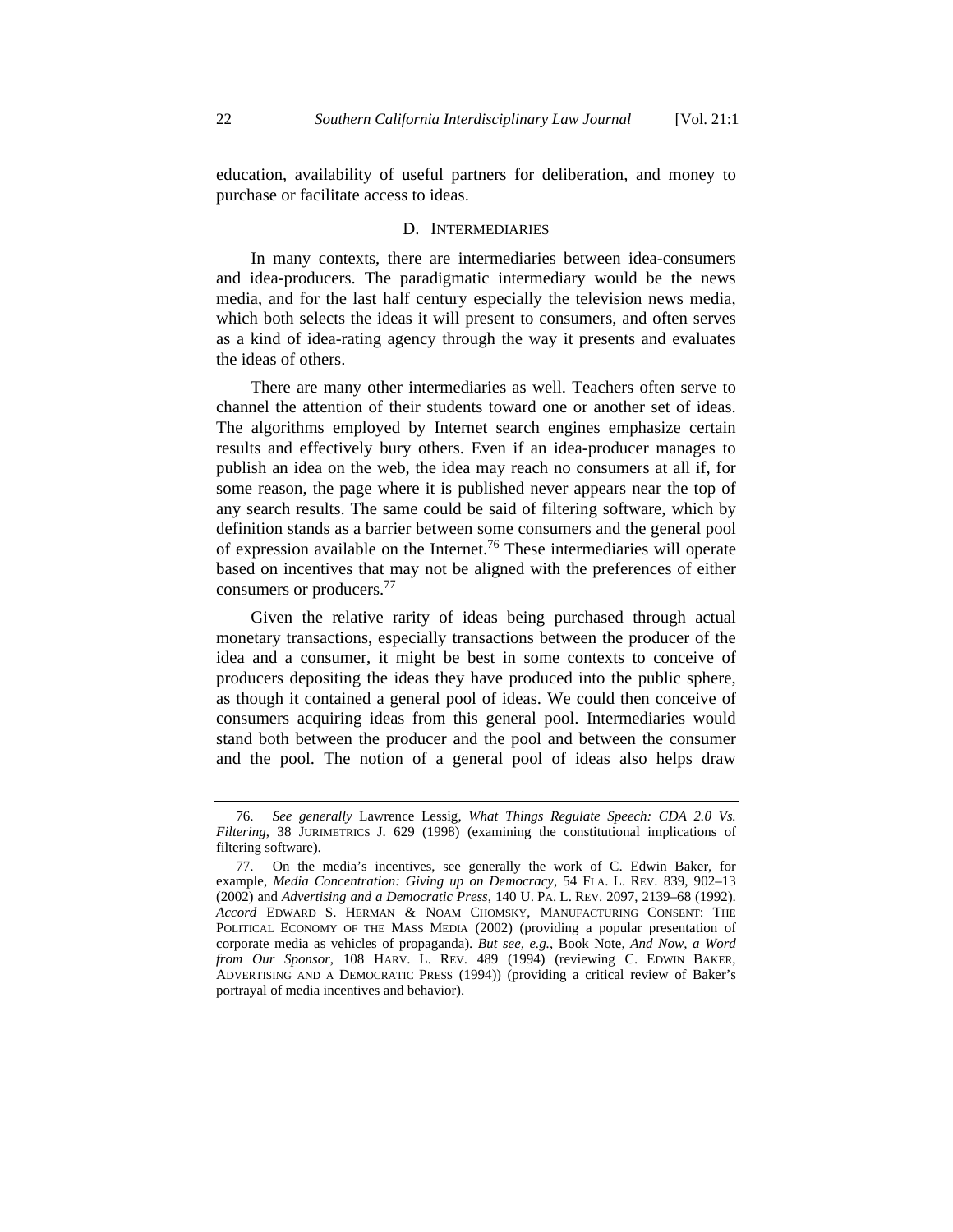attention to the fact that many of the ideas in circulation may be very old and of uncertain provenance.

#### E. IDEAS AS GOODS

Several peculiar features of ideas as goods might be noted. First, unlike in many traditional markets, producers of ideas are almost always consumers of ideas as well. Economists refer to this as the "on the shoulders of giants" effect.<sup>78</sup> One result is that imposing burdens on the use of ideas, such as copyright restrictions, will also tend to impose burdens on the production of ideas.<sup>79</sup>

Second, ideas are public goods in the sense that they are nonexcludable. That is, the costs of preventing all non-paying individuals from obtaining the benefits of an idea would generally be impracticably high, just as it would be impracticably costly to exclude all Americans who do not pay their taxes in full from benefiting from the country's national security. This is another way of putting Judge Posner's point, already cited, that "it is not feasible to create property rights in pure ideas."80 Jefferson may have put it best:

If nature has made any one thing less susceptible than all others of exclusive property, it is the action of the thinking power called an idea, which an individual may exclusively possess as long as he keeps it to himself; but the moment it is divulged, it forces itself into the possession of every one, and the receiver cannot dispossess himself of it. $81$ 

So far, we have been discussing ideas almost as though they were concrete, individual things, reproduced as they spread from mind to mind. But from the producer's perspective, at least, the nonexcludability of ideas makes it equally appropriate to think of them in a more Platonic way, as though every idea in the public sphere were only one thing, and every mind

 <sup>78.</sup> BENKLER, *supra* note 67, at 37.

 <sup>79.</sup> *See generally* LAWRENCE LESSIG, THE FUTURE OF IDEAS: THE FATE OF THE COMMONS IN A CONNECTED WORLD (2001) (discussing the harmful effects of excessive copyright restrictions on creativity).

 <sup>80.</sup> *See supra* note 40 and accompanying text. *Accord* SUNSTEIN, *supra* note 31, at 68–71 (discussing how information about public issues displays the features of a public good and is thus likely to be underproduced). There may, however, be exceptions to the nonexcludability of ideas. Consider the case of a cult whose members must pay to be exposed to certain secret doctrines, and are contractually bound not to disclose the doctrines to anyone. Theoretically, given adequate surveillance and enforcement mechanisms, we could imagine a legal regime in which unauthorized propagation of these protected ideas by anyone would result in some sanction.

 <sup>81.</sup> Letter from Thomas Jefferson to Isaac McPherson (Aug. 13, 1813), *in* WRITINGS, *supra* note 16, at 1286, 1291 [hereinafter Letter from Thomas Jefferson, WRITINGS].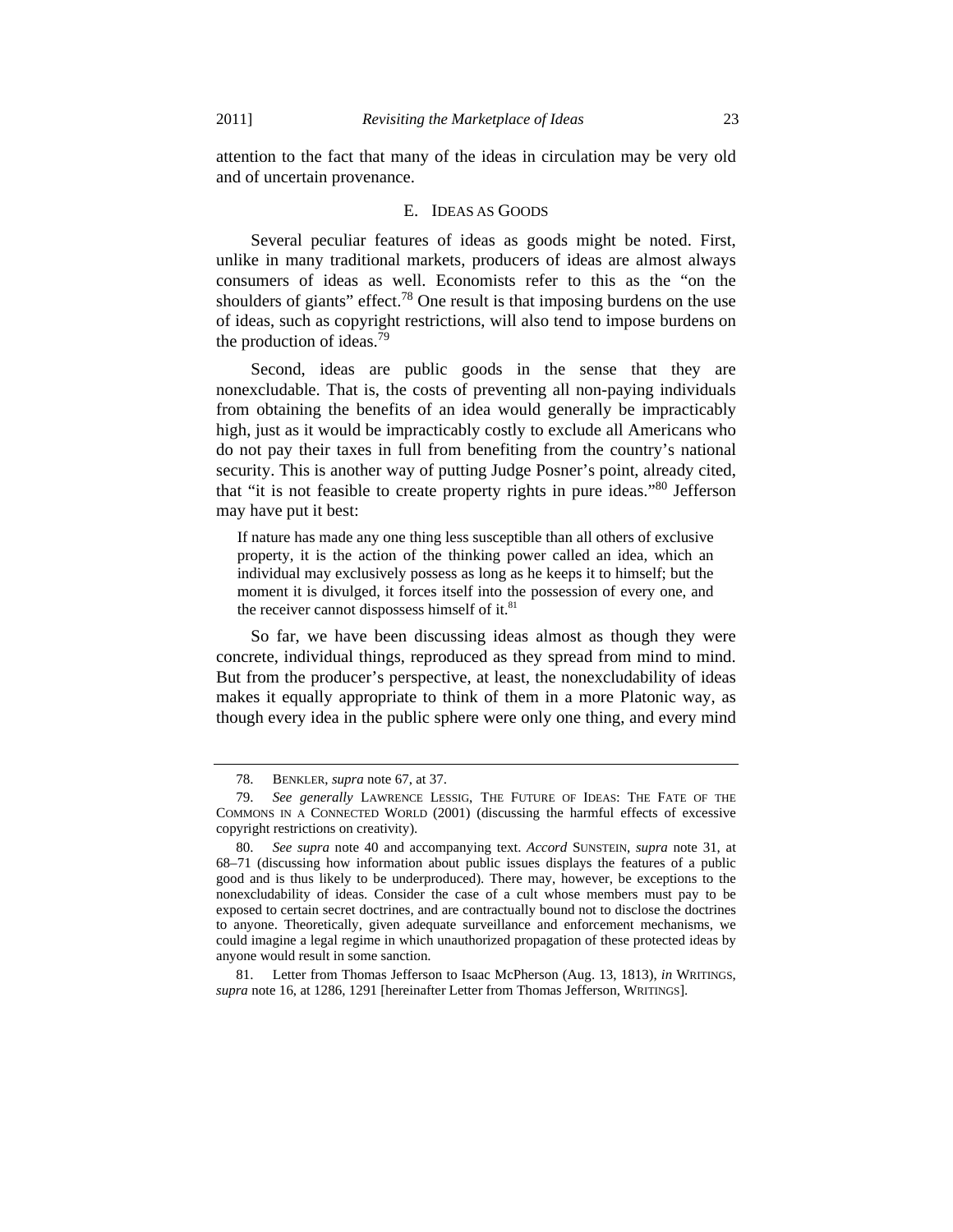perceived that one thing as it considered the idea. Because toasters are an excludable good, the creator of a quality toaster oven can produce one for each paying consumer. The creator of a fine idea, by contrast, can only produce the idea once, and once the idea is in the public sphere, everyone can in theory appreciate it without paying the producer. As a result, socially valuable ideas (like all public goods) will tend to be produced at a suboptimal level—a subject discussed at greater length below in Part  $IV.E.<sup>82</sup>$ 

Third, ideas are also public goods in the sense of being nonrivalrous. One person's access to an idea does not decrease the availability of the idea for someone else's enjoyment, just as one American's enjoyment of the nation's security in no significant way detracts from another's enjoyment of it. Again, Jefferson provides a memorable formulation:

He who receives an idea from me, receives instruction himself without lessening mine; as he who lights his taper at mine, receives light without darkening me. That ideas should freely spread from one to another over the globe, for the moral and mutual instruction of man, and improvement of his condition, seems to have been peculiarly and benevolently designed by nature, when she made them, like fire, expansible over all space, without lessening their density in any point, and like the air in which we breathe, move, and have our physical being, incapable of confinement or exclusive appropriation.83

In less eloquent terms, just as the marginal cost of extending the benefits of national security to an additional resident is, for all practical purposes, zero, so will the marginal cost of "a copy of an idea" being created in another person's mind be nil.

# IV. MARKET FAILURES IN THE MARKETPLACE OF IDEAS

The term "market failure" refers to an endogenous, usually non-selfcorrecting feature of a market that systematically obstructs the realization of efficient outcomes by economically rational actors.<sup>84</sup> What kind of market? In theory, we could imagine identifying market failures in any type of trade arrangement, from those obtaining in a relatively classical liberal state, such as the United States of the later nineteenth century; to those in a state of relative anarchy, as today in Somalia; to those in a highly centrally controlled economy, such as contemporary North Korea; to those in a

 <sup>82.</sup> *See infra* Part IV.E ("Externalities (and Transaction Costs)").

 <sup>83.</sup> Letter from Thomas Jefferson, WRITINGS, *supra* note 81, at 1291.

 <sup>84.</sup> *See* JOSEPH E. STIGLITZ, ECONOMICS, at A13 (2d ed. 1997).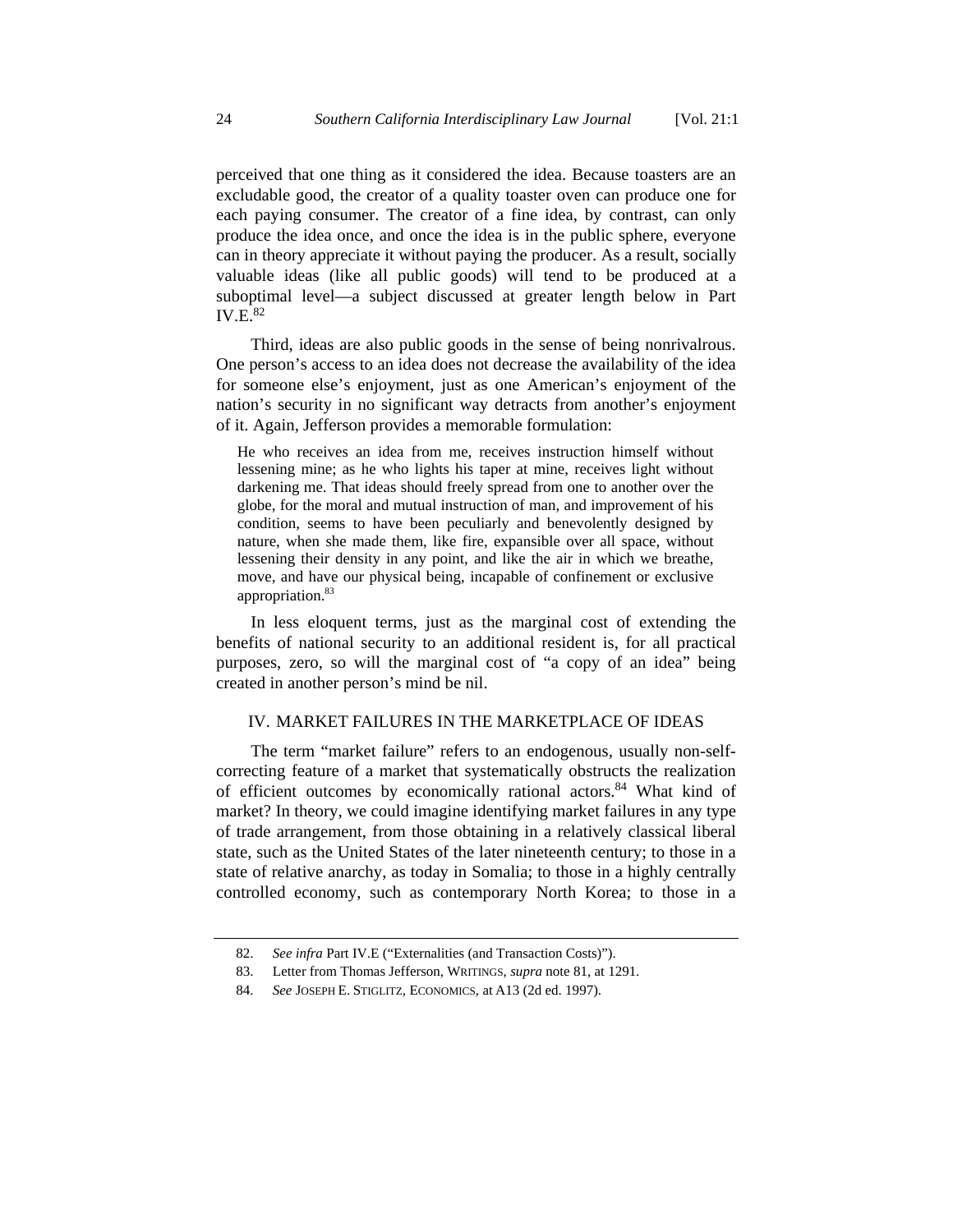modern, liberal welfare state, such as Sweden. In each case, the government would enforce through its laws various rules that would structure the economic interactions between residents—or, in the case of Somalia, the absence of an effective government would leave residents to make their own trades and other arrangements in the absence of any government enforcement or rules. In each case, we could identify various ways in which the rules of the game would lead to inefficient outcomes even if all the participants in the game behaved economically rationally. These aspects of the market structures would be sources of market failure.

In practice, however, this is not how discussions of market failure usually proceed. Though many legal scholars since the New Deal have rejected the notion that a "free market" deductively entails something like the contingent, internally conflicted, frequently changing jumble of rights and liabilities that happened to govern in the later nineteenth century United States, <sup>85</sup> most discussions in economics still assume such a classical liberal market as a baseline. That is, economists refer to one or another idealized form of the classical liberal market as "the free market," and then refer to departures from that baseline—especially those that involve an expansion in the size of government or an increase in the actual interactions between government and private economic actors—as "government interventions in the market." $86$  So if a judge fines someone for squatting on private property, that is the free market operating, but if the same judge fines someone for selling toxic toothpaste, that is government intervention in the market  $87$ 

 <sup>85.</sup> For one of the earliest articulations of this view, see Robert Hale, *Coercion and Distribution in a Supposedly Non-Coercive State*, 38 POL. SCI. Q. 470 (1923).

 <sup>86.</sup> Even economists who emphasize the value of regulation routinely distinguish between market failure and government or regulatory failure. *See, e.g.*, Joseph Stiglitz, *Regulation and Failure*, *in* NEW PERSPECTIVES ON REGULATION 11, 17–18 (David Moss & John Cisternino eds., 2009). At first glance, the distinction makes intuitive sense: on the one hand, there are systemic failures that arise from the private trades of private actors; on the other hand, there are systemic failures that arise when the government attempts to regulate these private trades. But once one recognizes that the government plays an essential role in the ostensibly private trades by enforcing various legal rules, such as property and contract rights, the distinction becomes less clear. What was called a "market failure" can also in many cases be seen as a failure created by the government through its choice of legal rules. Only when one defines "the market" not as the trading of private actors apart from any governmental interference, but rather as something akin to a classical liberal market, do distinctions like the one between "market failure" and "government failure" gain their intuitive appeal.

 <sup>87.</sup> For a thorough critique of the notion that classical liberal markets, in the context of property law, provide a natural baseline in the discussion of free markets, or markets in general, see JOSEPH WILLIAM SINGER, ENTITLEMENT: THE PARADOXES OF PROPERTY (2000).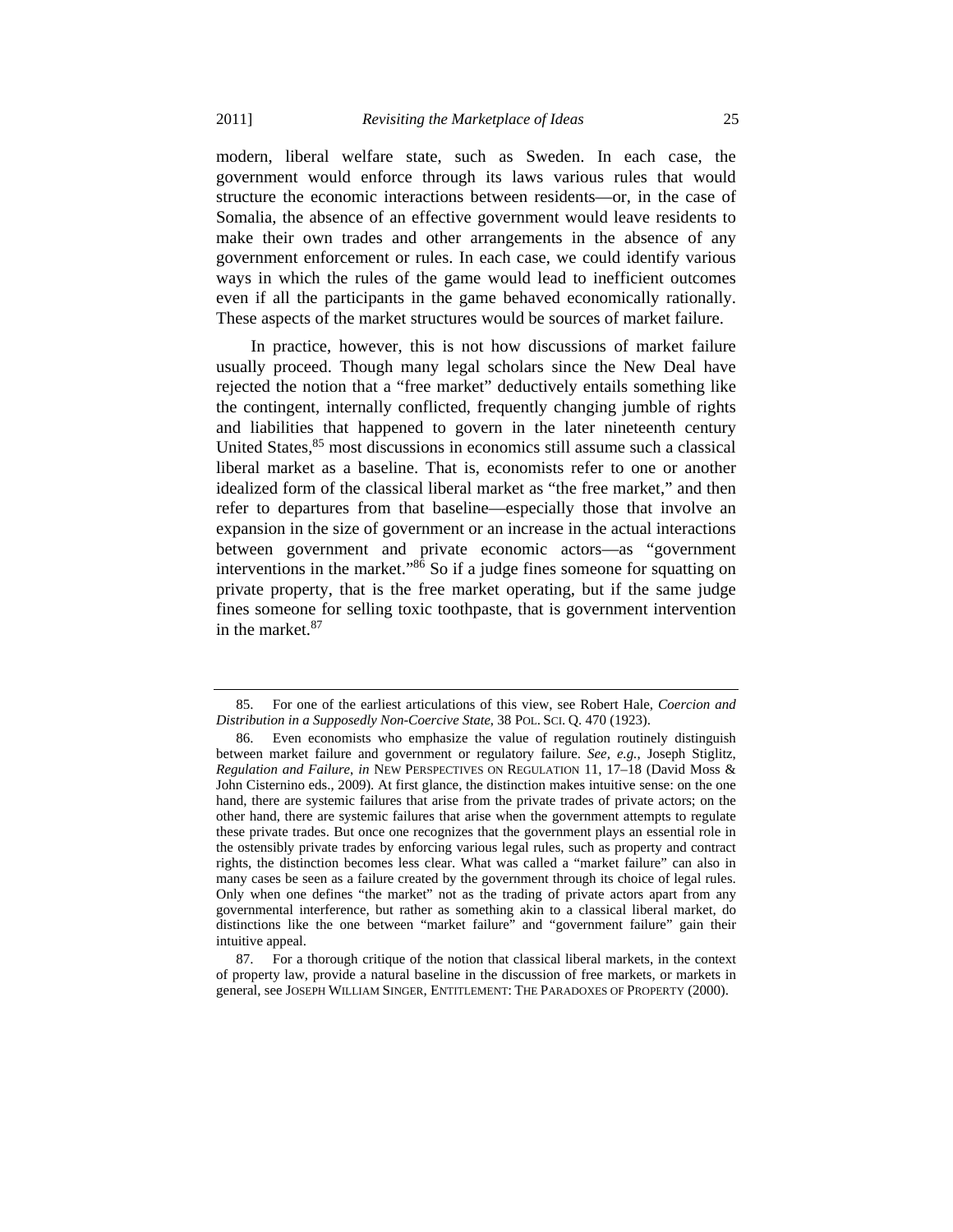As a result of the tendency to define "the free market" as an idealized classical liberal or laissez-faire market, the kind of market existing in a socalled "night-watchman state," discussions of market failure tend in practice to focus only on those failures that would arise in such a market.<sup>88</sup> Failures that would arise as a result of departures from the classical liberal baseline tend to be defined instead as "government failures."89 The consequence for our discussion is yet another series of terminological complications. What should count as a market failure in the marketplace of ideas? What should count as a government failure, if anything? What is our baseline for free speech?

To begin with, it seems inappropriate to treat the speech market of the later nineteenth century United States as a baseline for defining a free market in ideas, because government policies at the time were substantially less laissez-faire than they are now. As late as 1919, *Abrams v. United States*—as discussed above, the origin of the marketplace of ideas metaphor—was a 7–2 decision to uphold convictions for the distribution of some fairly tame anti-war leaflets. $90$  Justice Holmes's dissent would not be fully vindicated until the late 1960s when *Brandenburg v. Ohio* held it unconstitutional "to forbid or proscribe advocacy of the use of force or of law violation except where such advocacy is directed to inciting or producing imminent lawless action and is likely to incite or produce such action."<sup>91</sup> Should the late Warren Court's view of the First Amendment thus serve as a baseline of the free market in ideas? Or perhaps the current Roberts Court's view?

In an effort to avoid the conceptual muddle surrounding the distinction between market failures and government failures, this Article will attempt to avoid invoking any baseline for a free market in ideas. Instead, markets of all kinds will be taken as they are found, and market failures will refer, as originally suggested, to any endogenous features of the market (including all governmental policies shaping the market) that systematically obstruct the realization of efficient outcomes by economically rational actors. The category of government failure will drop out of the picture entirely.

 <sup>88.</sup> *See* STIGLITZ, *supra* note 84, at 327 (providing Stiglitz's introduction to typical market failures in classical liberal markets), 430–53 (discussing imperfect information), 335–81 (discussing imperfect competition), 505–19 (discussing externalities).

 <sup>89.</sup> *See supra* note 86 and accompanying text.

 <sup>90.</sup> Abrams v. United States, 250 U.S. 616 (1919).

 <sup>91.</sup> Brandenburg v. Ohio, 395 U.S. 444, 448 (1969).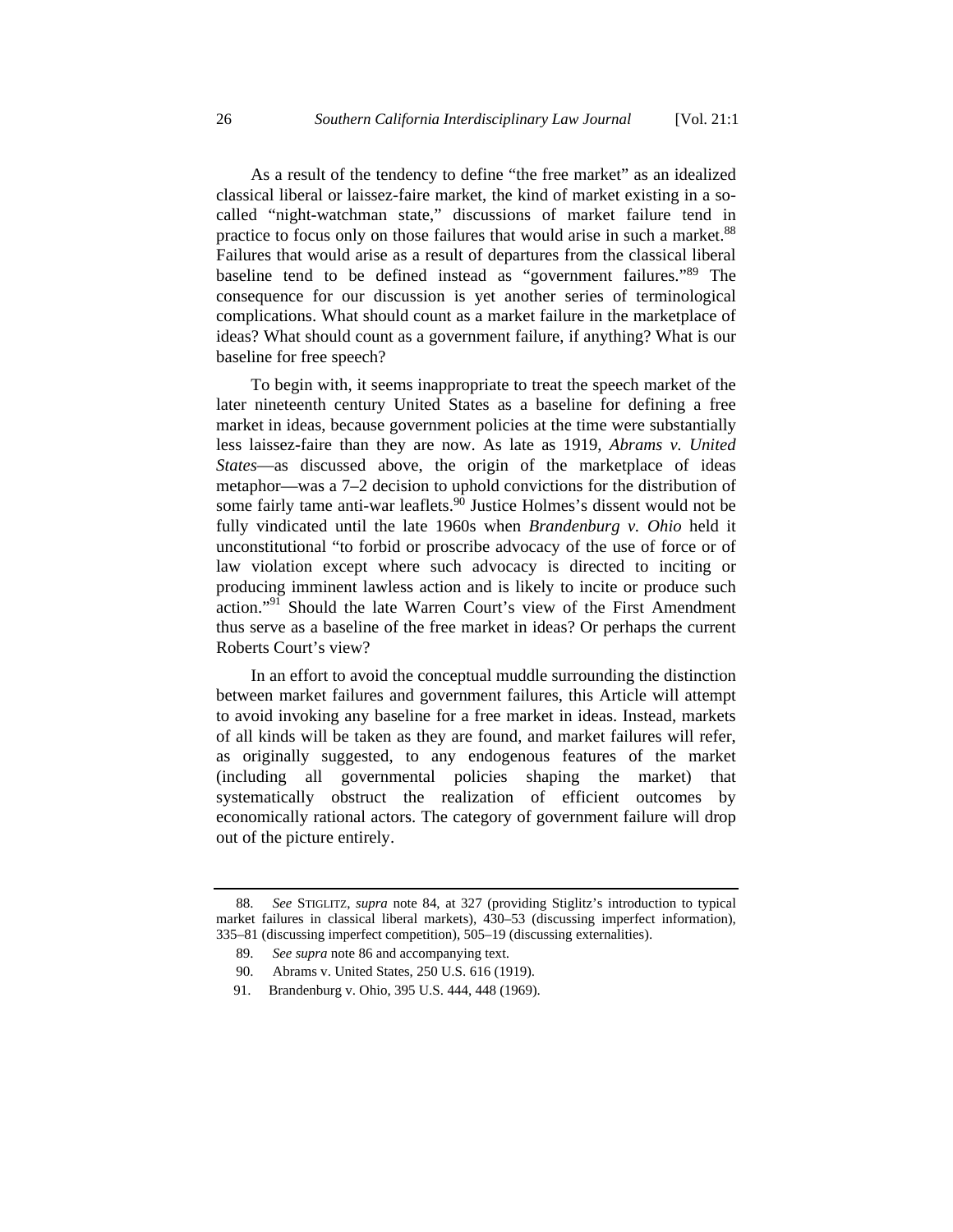Two final conceptual matters should be addressed before turning to specific market failures: the distinction between economic and epistemic rationality, and the distinction between efficiency and truth.

# A. ECONOMIC VERSUS EPISTEMIC RATIONALITY

Because we are discussing a market in ideas, it may be worth emphasizing the difference between what is called "rationality" in economics and rationality in its more ordinary, intellectual, epistemic sense. Economic rationality consists of making those choices that will maximally satisfy the economic actor's preferences.<sup>92</sup> Far from requiring perfect adherence to the highest standards of deliberative thought, or even adherence to the minimum standards of logical consistency, economic rationality does not require that the relevant decisions be made consciously. As Judge Posner writes: "Rational choice need not be conscious choice. Rats are at least as rational as human beings when rationality is defined as achieving one's ends (survival and reproduction, in the case of rats) at least cost."93

Economic rationality bears no necessary conceptual relation to noneconomical, epistemic conceptions of rationality. Like the rat, an individual can possess a great deal of the former and little or none of the latter; or, like a fine philosopher plagued by a horrible investment sense, vice versa.

## B. EFFICIENCY VERSUS TRUTH

We often seem drawn to assume that truth should be the goal of a marketplace of ideas, just as efficiency is often presented as the goal of traditional economic markets. But can it make sense to speak of

 <sup>92.</sup> For a popular introduction to rationality in its economic sense, see GRAHAM ALLISON & PHILIP ZELIKOW, ESSENCE OF DECISION 17–20 (2d ed. 1999). Some have objected to "the linguistic imperialism of economics, which appropriates important words in the common lexicon, like 'rational,' and gives them technical meanings which over time change their ordinary meanings." ROBERT SKIDELSKY, KEYNES: THE RETURN OF THE MASTER, at xv (2009) (also criticizing "economists' definition of rational behaviour as behaviour consistent with their own models" for being "a huge project to reshape humanity into people who believe the things economists believe about them"). *Accord* JERRY L. MASHAW, GREED, CHAOS, & GOVERNANCE 3 (1997) (explaining that the emphasis of microeconomic analyses on "rational self-interest" may "suggest that the steely-eyed calculation of personal gains and losses is the decisional posture that we *should* cultivate in ourselves" to avoid being "irrational—perhaps a dupe"). This Article treats economic rationality and epistemic rationality as mere homonyms with no more necessary logical relation than the fluvial and financial senses of "bank."

 <sup>93.</sup> Richard A. Posner, *Rational Choice, Behavioral Economics, and the Law*, 50 STAN. L. REV. 1551, 1551 (1998).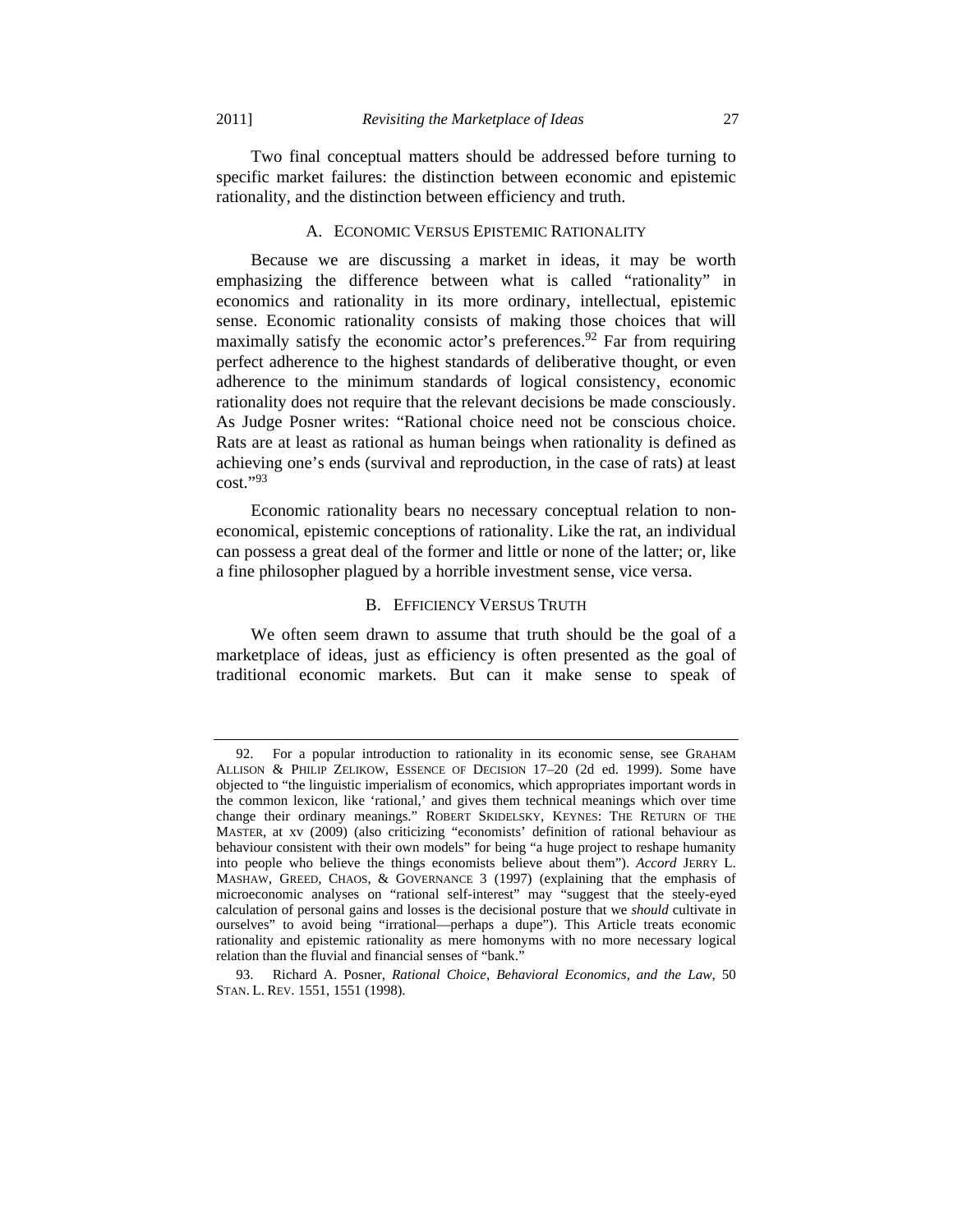maximizing the quantity of truth in an economy of ideas? Some have expressed skepticism.<sup>94</sup> A number of issues might be raised:

(1) Truth: Is there only one kind of truth, or are there several? If the latter, do we include all kinds in the measurement? Also, should we place more weight in significant truths than in trivial ones?

(2) Distribution: Do we care only about the sum total of truth in the economy, or also about how it is distributed among consumers? If the latter, do we care most about the quantity of truth possessed by those with the least truth, the median consumer, or the degree of inequality between those with the most and the least? Do we care only about access to true ideas, or about belief in them as well?

(3) Diversity: Do we care about the number of unique truths in the market as a whole, or do we simply count each true belief of each individual?

(4) Falsity: Do we care only about maximizing truth, or about minimizing falsity as well?<sup>95</sup>

The challenge to the marketplace of ideas metaphor posed by the ambiguity of terms like "maximal truth," however, does not seem insurmountable. So long as one makes some decision regarding the questions above, and applies the resulting standard consistently, there seems to be no reason to conclude that the notion of a quantity of truth, or even the notion of an optimal truth-outcome, is inherently paradoxical or impossible to conceive. We can choose a standard, and based on this standard, we can envision different actual and potential idea-economies containing different quantities of truth. We can do so even if in practice measuring such quantities accurately is unfeasible—not least because of the difficulty of determining what is true in the first place.

Still, even if we define a perfectly functioning marketplace of ideas as one that maximizes the quantity of truth given scarce resources, we should keep in mind the distinction between truth and efficiency. In a perfectly efficient economic market, the self-interested behavior of economically rational consumers and producers would result in an ideal allocation of resources for all—as if under the guidance of an invisible hand.96 In a perfectly efficient marketplace of ideas, consumers and producers would

 <sup>94.</sup> *Cf., e.g.*, Candeub, *supra* note 28, at 1563 ("Identifying an optimal output in viewpoints is a far more fraught endeavor. It seems absurd to talk about a 'well-performing' marketplace of ideas.").

 <sup>95.</sup> For proposed answers to some of these questions, see Goldman & Cox, *supra* note 32, at 5–6.

 <sup>96.</sup> For the most common economic definitions of efficiency, see JULES L. COLEMAN, MARKETS, MORALS AND THE LAW 95–132 (1988).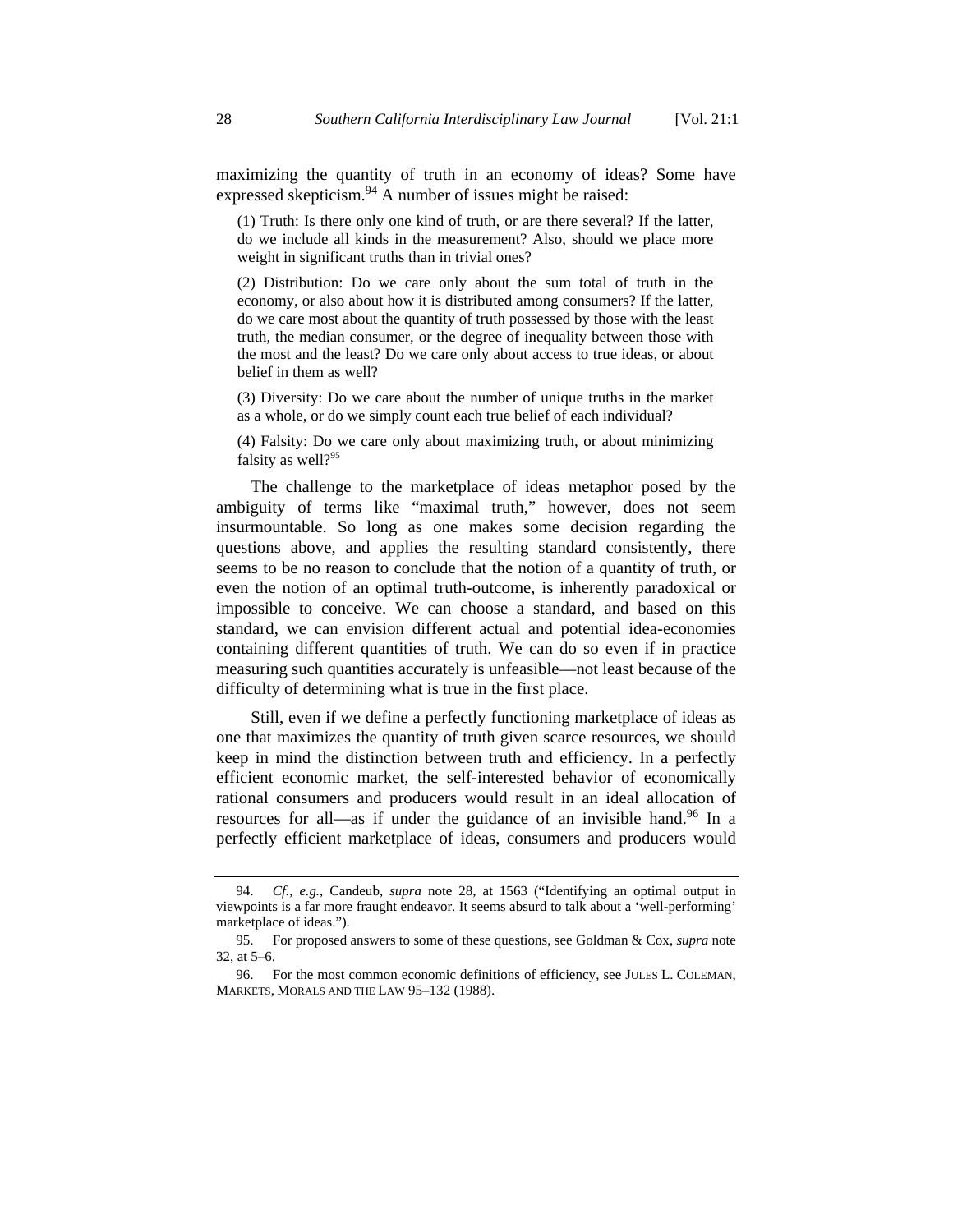behave in similarly self-interested ways, and a similarly efficient allocation of resources, including intellectual work and attention, would result. No new ideas could be produced and no consumer's set of beliefs could be altered without the alteration resulting in more cost than benefit, however those terms are conceived.

The important point is that a perfectly efficient marketplace of ideas would almost certainly not be one that maximized the quantity of truth on any of the conceptions proposed above. Assuming that it is efficient for some true ideas not to be produced, or for some individuals to hold less than perfectly true or even false beliefs,  $97$  a perfectly efficient market will not result in the maximization of truth. The ideally efficient allocation of ideas may not even be one in which every individual's beliefs regarding a given proposition are the same. Differences in the way idea-consumers are situated, and thus in the consequences that the consumer's belief in an idea would have, will mean that dissensus may sometimes be more efficient than consensus. There is no more reason to assume that an ideally efficient idea-market is one in which all consumers arrive at the same conclusions than there is to assume that an ideally efficient appliance-market is one in which all consumers possess toasters of the same size and color. Similarly, it is no more the case that a perfectly efficient market in ideas will produce only the truest ideas than it is the case that a perfectly efficient market in automobiles will produce only luxury sedans.<sup>98</sup>

Markets are the focus of exceptional attention precisely because of their ability to produce efficient outcomes. The uncanny magic of the invisible hand lies in its tendency to promote efficiency, and efficiency alone. The hand cannot be retrained to perform any other trick—such as magically producing a maximal quantity of truth, beauty, or goodness out of the self-interested actions of market actors—simply because we would like it to do so. If it makes sense to speak of the natural end of a marketplace of ideas, that end would be the maximization of efficiency

 <sup>97.</sup> It has often been suggested that belief in the truth does not always benefit the believer, or even society as a whole. *See* T.S. ELIOT, *Four Quartets*, *in* THE COMPLETE POETRY AND PLAYS: 1909–1950 115, 118 (Harcourt, Brace & World, Inc. 1971) ("Go, go, go, said the bird: human kind/Cannot bear very much reality."); Donald C. Langevoort, *Taking Myths Seriously: An Essay for Lawyers,* 74 CHI.-KENT L. REV. 1569 (detailing the psychological and other benefits of many systematically erroneous heuristics and biases, and describing how groups construct self-serving myths and illusions). *Cf.* FRIEDRICH NIETZSCHE, BEYOND GOOD AND EVIL § 39, at 37 (Rolf-Peter Horstmann & Judith Norman eds., Judith Norman trans., Cambridge Univ. Press 2002) (1886) ("Something could be true even if it is harmful and dangerous to the highest degree.").

 <sup>98.</sup> *See* Goldman & Cox, *supra* note 32, at 17.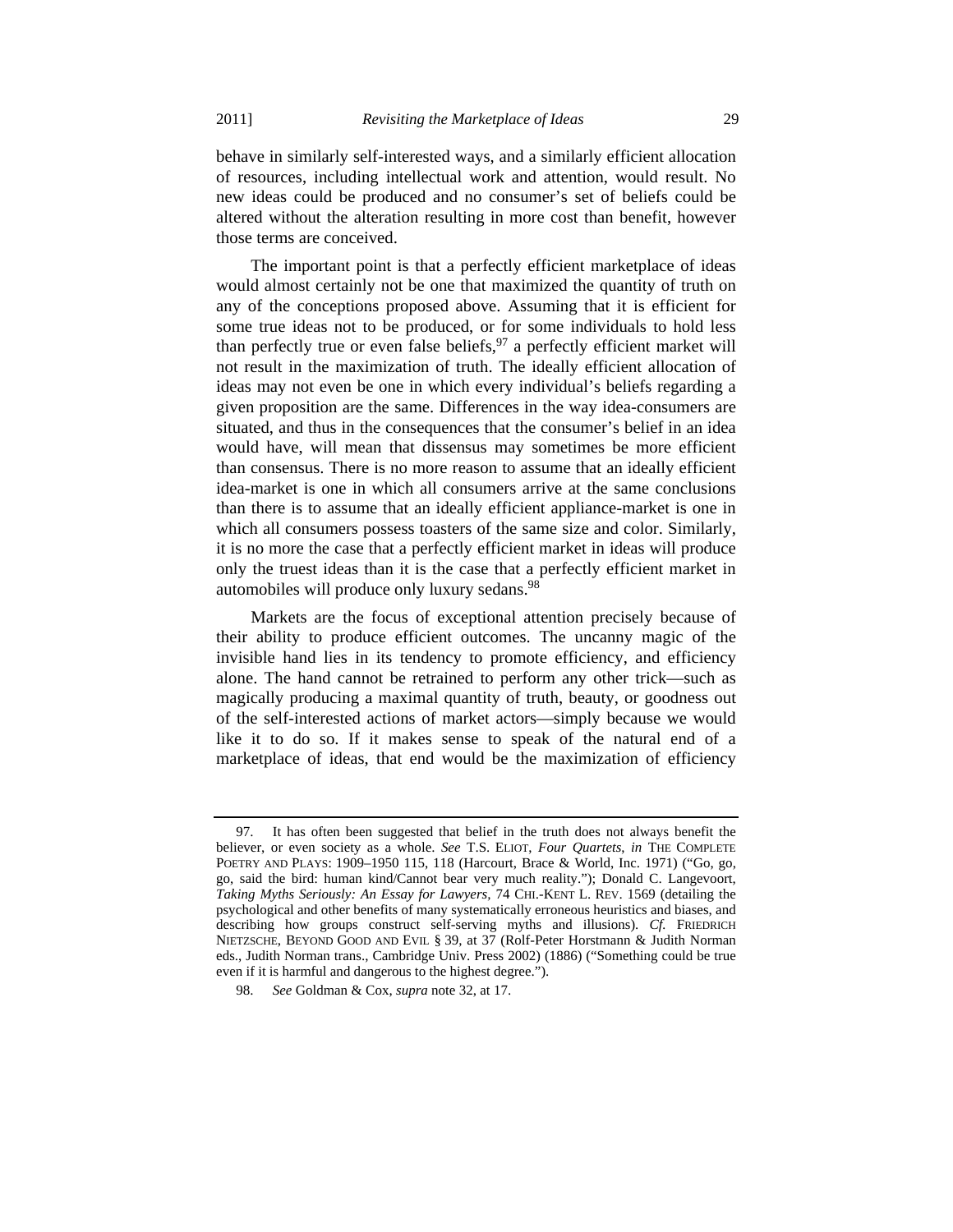rather than truth, even if the reason we originally began discussing the marketplace of ideas had more to do with truth than efficiency.

Keeping in mind the distinctions between economic and epistemic rationality and between efficiency and truth, the following sections discuss several potential sources of market failure in a marketplace of ideas.

## C. IMPERFECT COMPETITION

The paradigmatic example of imperfect competition is a monopoly, which could take a variety of forms in a marketplace of ideas. One ideaproducer, for example, could control all available public avenues of idea dissemination and prevent the ideas of competing producers from reaching idea-consumers. We could imagine a situation like the one prevailing in North Korea, where the government appears to have more or less effectively seized control of all channels of public communication, in part through a ban on mobile phones, the management of all educational institutions, censorship of printed material, the threat of internment even for private expression of dissent, and the requirement that all televisions and radios receive only government stations.<sup>99</sup> The North Korean government's unprecedented monopoly over the production and dissemination of politically sensitive ideas presumably results in both inefficiencies and suboptimal truth outcomes.

But does imperfect competition in an idea-market always correlate to the stifling of truth? Professional associations that regulate the dissemination of medical and legal advice impose a kind of oligopoly in the marketplace of ideas, and it may not be the case that a more perfectly competitive idea-market would result in greater truth. (In the case of the law, the truth is intimately bound up with whatever the oligopoly says it is. This creates special difficulties in evaluating the relative truth of nonoligopolists' claims.) The possibility of a monopoly or oligopoly resulting in superior truth-outcomes becomes especially plausible if one agrees with Goldman and Cox that "[d]omains of opinion where speech is totally unregulated, or is at most regulated by the market, are arguably the domains where maximum error and falsity are to be found."100 As evidence, they point to "domains in which rumor, gossip, old-wives' tales, and superstition flourish, where astrology and the occult are purveyed and apparently believed," and contrast these domains with those in which

100. *Id.* at 12.

Background Note: North Korea, U.S. DEP'T OF STATE (Oct. 31, 2011), http://www.state.gov/r/pa/ei/bgn/2792.htm.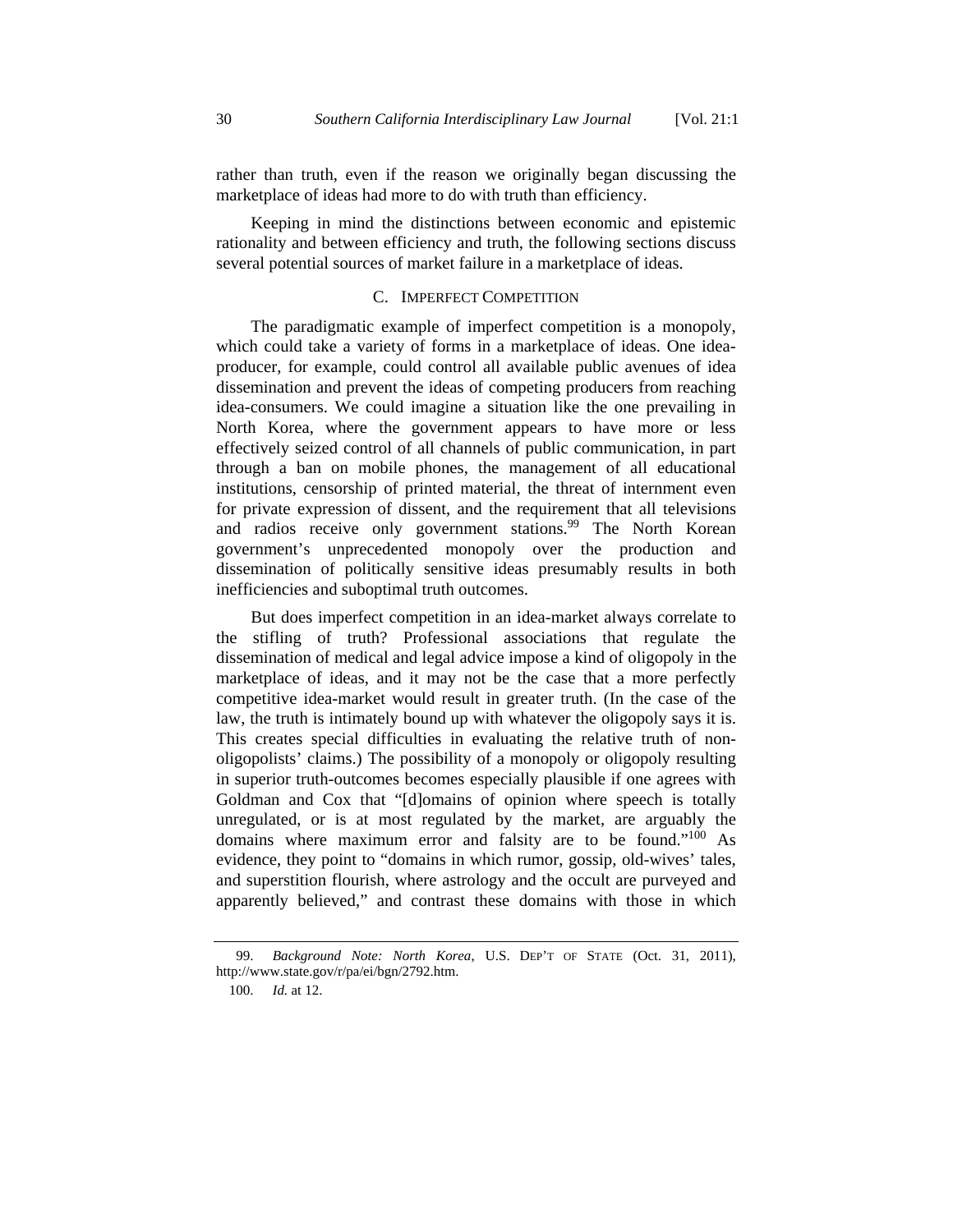"formal education, which might serve to combat popular misconceptions and unfounded folklore, takes place."<sup>101</sup> Indeed, the best test of the truth of an idea about astrology, an urban legend, evolution, or the characteristics of a minority, is apparently not the power of the thought to gain acceptance in the competition of the market.

On the other hand, neither the formal education of economists nor the regulation of expression by their peer-reviewed journals and other institutions succeeded in preventing superstitions about the self-correcting powers of finance markets from flourishing prior to the financial crisis.<sup>102</sup> Nor did the highly regulated creation and dissemination of ideas within various intelligence bureaucracies succeed in generating an accurate consensus among intelligence professionals on the likelihood of the collapse of the Soviet Union before it happened, or the threat posed by Al Qaeda prior to September 11, 2001, or the non-existence of weapons of mass destruction in Iraq in  $2003$ <sup>103</sup>

Imperfect competition in the marketplace of ideas also occurs when the promotion of ideas is subsidized unequally. This is the focus of the "antidistortion rationale" for restricting corporate campaign expenditures discussed in *Austin v. Michigan Chamber of Commerce*, the Supreme Court decision overruled by *Citizens United v. FEC*. <sup>104</sup> *Austin* upheld a state regulation that limited the use of corporate treasury funds for independent campaign expenditures.<sup>105</sup> There, the Court stated, "the mere fact that corporations may accumulate large amounts of wealth is not the justification for [the statute]; rather, the unique state-conferred corporate structure that facilitates the amassing of large treasuries warrants the limit on independent expenditures."106 The regulation had been aimed at "the corrosive and distorting effects of immense aggregations of wealth that are accumulated with the help of the corporate form and that have little or no correlation to the public's support for the corporation's political ideas."<sup>107</sup>

 <sup>101.</sup> *Id.*

 <sup>102.</sup> *See infra* Part IV.E.

 <sup>103.</sup> *See generally* HAROLD L. WILENSKY, ORGANIZATIONAL INTELLIGENCE: KNOWLEDGE AND POLICY IN GOVERNMENT AND INDUSTRY 41–74 (1967) (providing a general description of how ideas tend to be produced, disseminated, and consumed within bureaucracies).

 <sup>104.</sup> *See* Austin v. Mich. State Chamber of Commerce, 494 U.S. 652, 660 (1990), *overruled by* Citizens United v. FEC, 130 S. Ct. 876 (2010). The term "antidistortion rationale" was first used by the Supreme Court in *Citizens United* to describe the analysis in *Austin*. *Citizens*, 130 S. Ct. at 883.

 <sup>105.</sup> *Austin*, 494 U.S. at 659–60.

 <sup>106.</sup> *Id.* at 660.

 <sup>107.</sup> *Id.*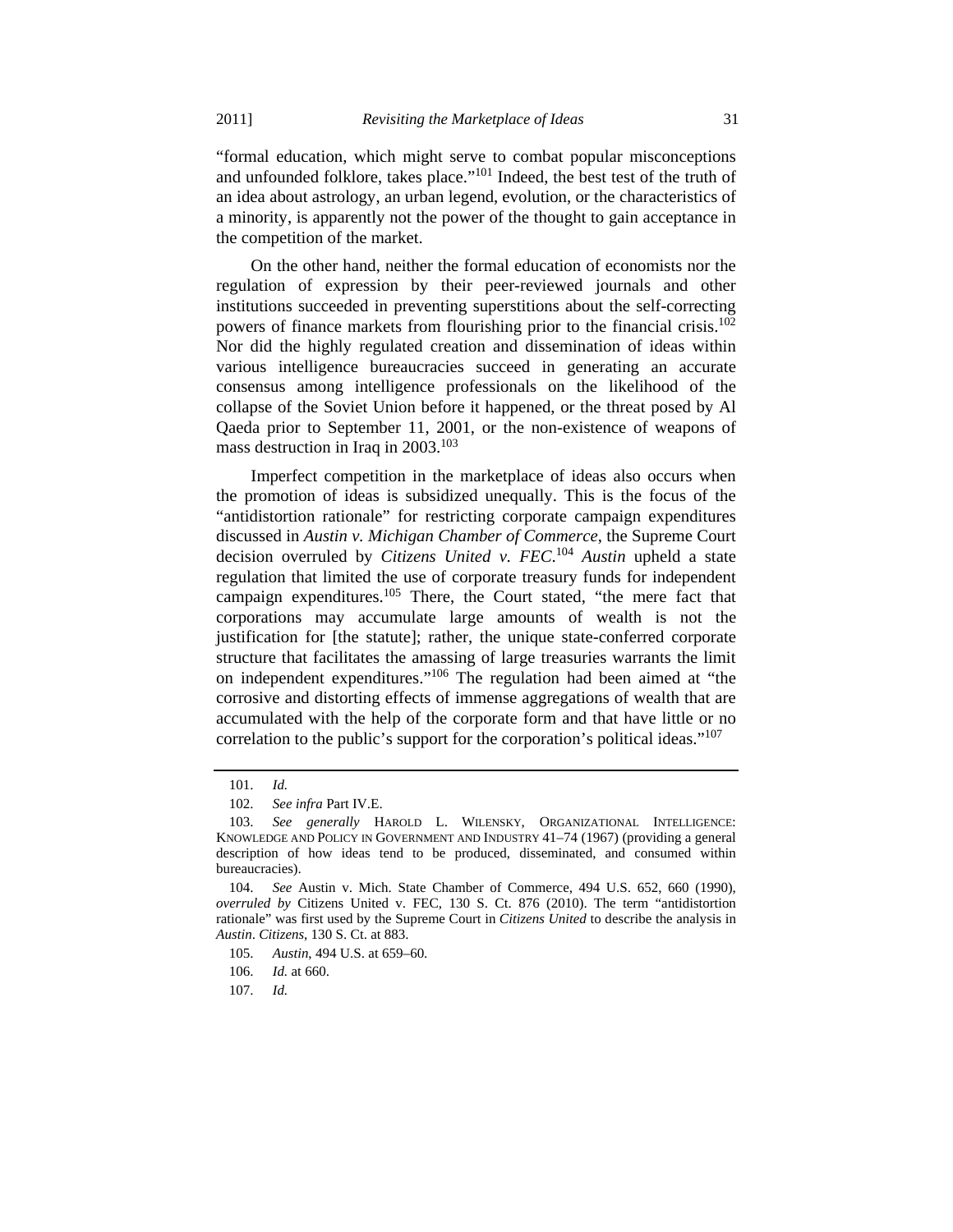The notion that the amplified speech of wealthy interests could have distorting effects on the marketplace of ideas may have an intuitive appeal, but like so many other subjects that have come up in the course of this Article, it proves surprisingly difficult to articulate in concrete terms. The idea of distortion assumes the existence of a baseline from which the distortion takes place. But, as noted above at the start of Part IV, it is just as difficult to identify a natural baseline for truly free speech as it is to identify a natural baseline for free markets generally.

# D. IMPERFECT INFORMATION

Imperfect information is arguably the most significant and pervasive source of market failure in a marketplace of ideas.<sup>108</sup> The problem is not that all ideas in the marketplace of ideas are somehow examples of imperfect information, but that consumers possess imperfect information about the ideas that they encounter. In particular, consumers often possess imperfect information about whether an idea is true. Ideas do not come with labels attached indicating their truth content.

The importance of imperfect information can perhaps best be understood by considering, counterfactually, how an idea-market might operate if the truth of any idea were as obvious as the price of a can of beets in the grocery store. Even if consumers could believe at will, but especially if they could not, it is difficult to imagine that many would choose to believe what is false. This would be the case even if no true beliefs on a subject happened to be available. In a world with perfect information about ideas, more or less the only ideas being purchased in the idea-market would be the true ones. The primary function of the ideamarket might simply be to allocate resources into the most efficient generation, dissemination, and consumption of the most efficient amounts of truth on the subjects about which the generation of truth would be most efficient—a function for which markets would be quintessentially suited.

Unfortunately, imperfect information in idea markets is not only pervasive, but, in many cases, is more problematic than the imperfect information found in more traditional economic contexts. The economist's standard example of imperfect information involves the difficulty for

 <sup>108.</sup> Imperfect information is so pervasive even in traditional economic markets that Hayek, known for defending free markets on the basis of their superiority in disseminating relevant information by comparison to any centralized economic system, hinted that government might have a role to play in organizing certain "channels of information." F.A. HAYEK, THE ROAD TO SERFDOM 38–39 (Routledge Classics 2001) (1944).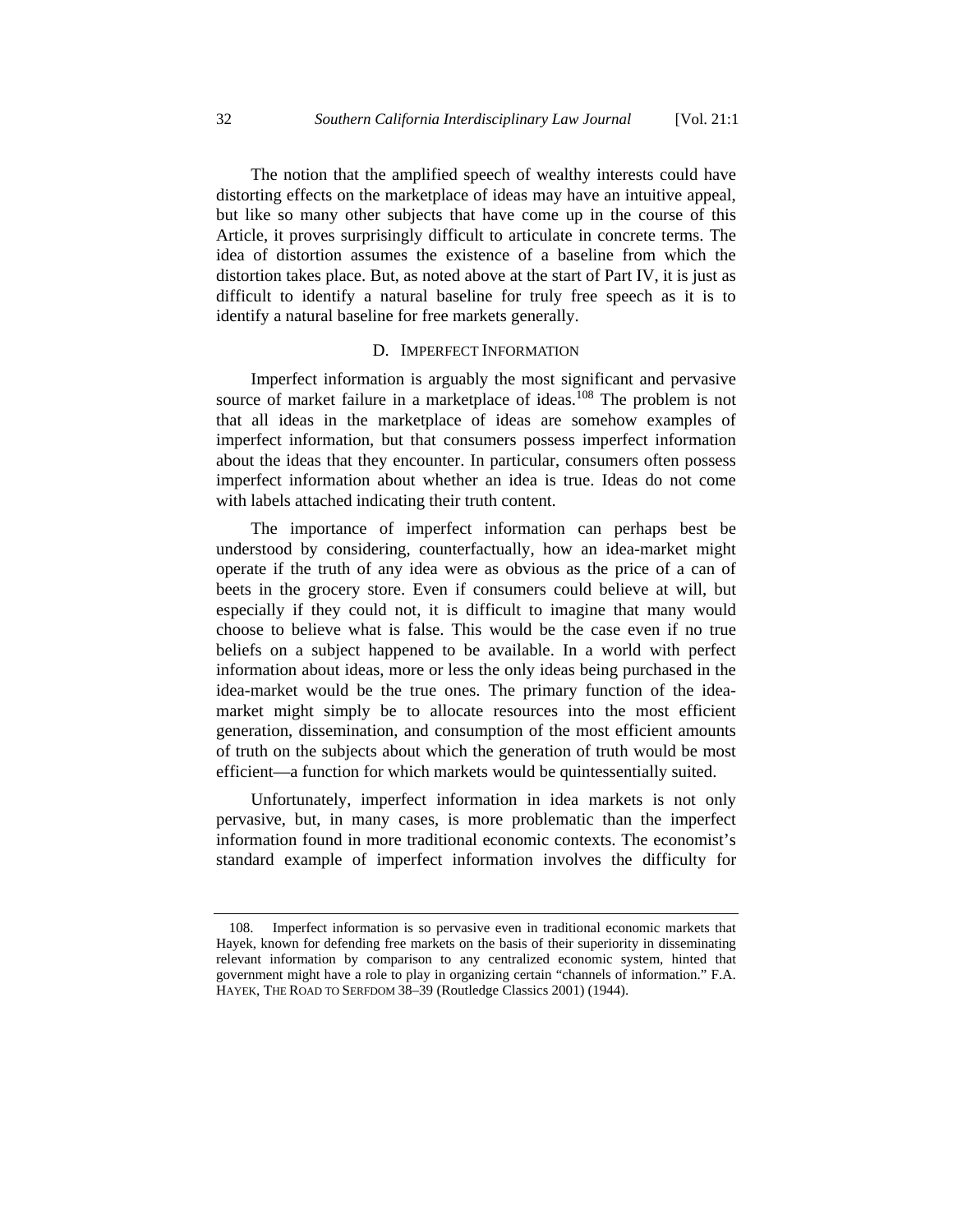consumers of determining whether a used car is a "lemon."109 But in many cases, determining whether an idea is true, or a lemon of falsehood, can be even more difficult. It may require a lifetime of research, and even then the solution may elude the investigator. Material information may simply be unavailable. Or there may be no reliable test by which to determine whether an idea is true. Even in cases where belief in an idea is wholly justified, various forms of skepticism and uncertainty remain possible. In the case of used cars, a lemon will reveal itself to be a lemon within a relatively short period of time. In the case of ideas, a lemon may not reveal itself for centuries, if ever, or reasonable deliberators might disagree about the idea's truth indefinitely.

As a result of the frequently large costs involved in determining whether an idea is even probably true, idea-consumers rely in the vast majority of cases on what might be considered "idea-rating agents" to perform the evaluation for them: the media, teachers, family, and experts. Like credit-rating agencies, however, idea-rating agents can fail. They can also have interests that are adverse to those of consumers. For example, a cable news network identified with a certain ideological or partisan brand might have a variety of incentives to rate ideas emanating from the brand as true even if the ideas were false and the network's viewers would benefit from being informed of their falsity.

## E. EXTERNALITIES (AND TRANSACTION COSTS)

Externalities exist when those who are not parties to a transaction nevertheless receive some cost or benefit as a result of the transaction.<sup>110</sup> In the case of positive externalities, the non-transacting parties receive a benefit for which none of the transacting parties have a right to demand compensation.<sup>111</sup> In the case of negative externalities, the non-transacting parties bear a cost for which they have no right to demand compensation from the transacting parties.<sup>112</sup>

The problem of externalities is related to the issue of transaction costs in the sense that if it were feasible to create property rights in the costs and benefits resulting from a transaction, and the costs of bargaining were

http://www.dictionaryofeconomics.com/article?id=pde2008\_E000200.

 <sup>109.</sup> For the used car market as illustrative of the effects of asymmetric information, see George A. Akerlof, *The Market for "Lemons": Quality Uncertainty and the Market Mechanism*, 84 Q.J. ECON. 488 (1970).

 <sup>110.</sup> *See* J.J. Laffont, *Externalities*, *in* THE NEW PALGRAVE DICTIONARY OF ECONOMICS (2d ed., 2008), *available at* 

 <sup>111.</sup> *Id.* 

 <sup>112.</sup> *Id.*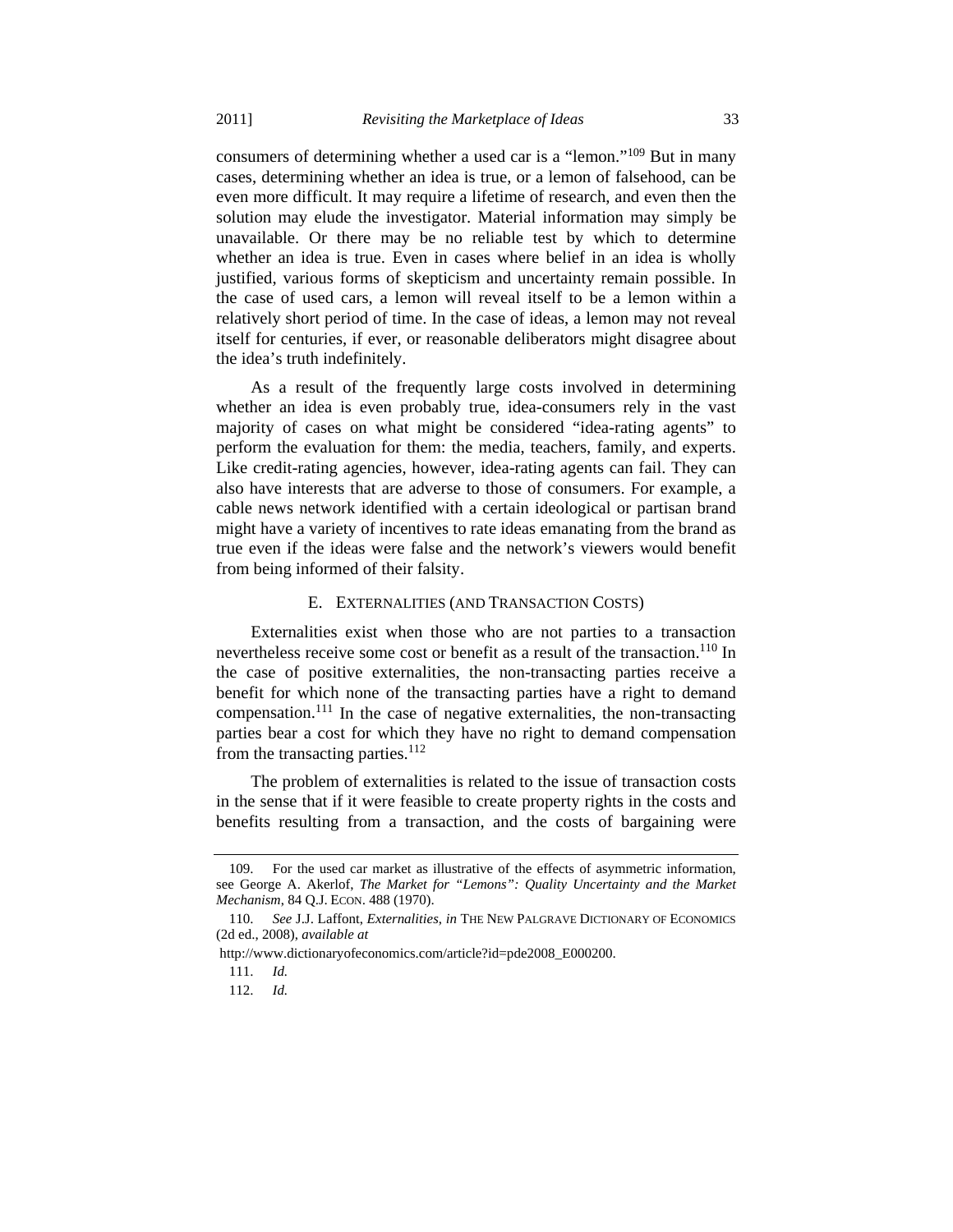sufficiently low, those responsible for positive externalities would theoretically negotiate with the beneficiaries of such externalities for compensation. Meanwhile, the victims of negative externalities would theoretically negotiate with those responsible for compensation, or would pay for the reduction of the activity producing the negative externality. Under ideal conditions, efficient levels of production and consumption would result.

For the significance of the phenomenon of externalities to the marketplace of ideas, consider a type of bad idea: ideas that result in greater costs to believers than benefits to the producer. Why are such bad ideas so often produced? One reason may be the problem of imperfect information, noted above, which can prevent producers and consumers from recognizing such an idea when they see one. But another may be that insofar as producers and distributors of these ideas are able to recoup the benefits of producing and distributing them without compensating others for the costs incurred as a result of the ideas' spread and adoption, these ideas will tend to be overproduced and overdisseminated.

As an example, consider a hypothetical industry trade association that accrues benefits from producing and disseminating false ideas about, say, climate change, but does not have to pay the full costs of its misinformation. Theoretically, if transaction costs were low enough, adequate property rights were in place, wealth inequality were not an issue, and the unidirectionality of time posed no hurdle, anyone whose life would be disrupted as an indirect result of the trade association's misinformation would be able to negotiate with the association. This would ideally produce a socially optimal level of falsehood and uncertainty regarding climate change.<sup>113</sup> Because, however, transaction costs are not low enough, time is unidirectional, wealth inequality will prevent negotiations from maximizing welfare, and property rights are inadequate in many of the developing regions that would probably be hardest hit by the effects of climate change, the industry trade association could be expected to overproduce its idea-pollution. While the trade association accrued the resultant benefits of political opposition to greenhouse gas emissions regulation, the costs of such opposition would be externalized to future refugees, famine victims, subjects of human rights violations in conflicts

 <sup>113.</sup> This level might, in fact, approach zero. Misinformation about climate change is not the unfortunate byproduct of some socially beneficial process, like the toxic waste produced in the manufacture of carpet. Rather, it is the primary product of the hypothetical industry association's idea-factory. The association's media shop can be seen as a factory that exists solely in order to produce waste.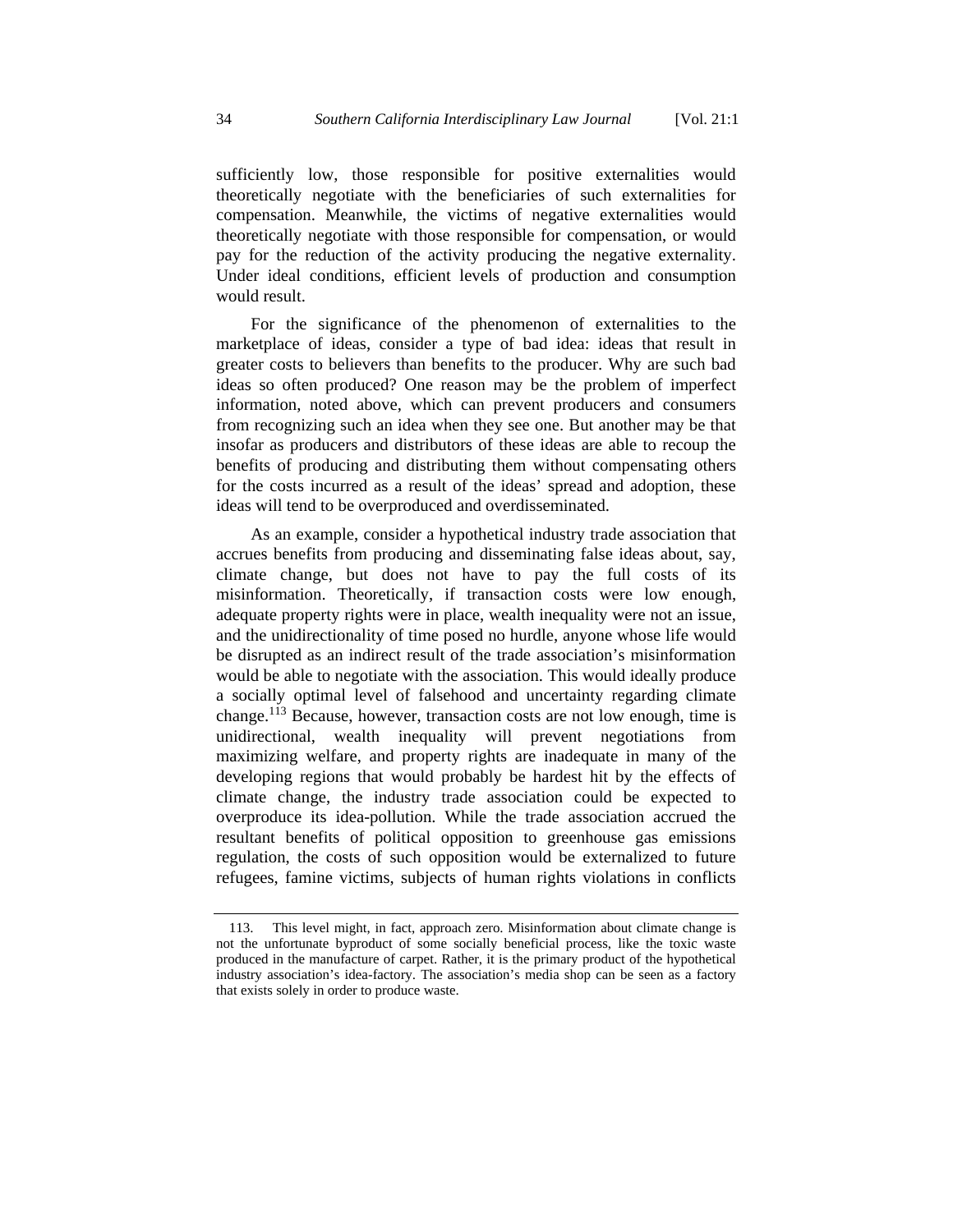over arable land and water, and the taxpayers and military personnel who would pay the costs of increased global instability.<sup>114</sup>

Clearly, the excess production of idea-pollution and other results of the phenomenon of externalities—such as the underproduction of investigative journalism, with its positive externalities—are inefficient. This is true of a market failure by definition. But it may be worth noting, once again, that it is not necessarily true that externalities contribute, in all cases, to a decrease in the quantity of truth. One can easily imagine the existence of negative externalities, for example, encouraging gadflies to produce and disseminate true but unwanted—indeed, overall harmful ideas that they would not have disseminated had they been economically rational and forced to bear the ideas' full costs. Conversely, the existence of positive externalities could disincentivize the production and dissemination of beneficial but false ideas. Aggregate welfare might increase if more people believed that good deeds are inevitably, magically rewarded. If it were possible for the disseminator of this idea to profit from its dissemination by bargaining with the future recipients of believers' good deeds, the disseminator's incentives for promoting the idea would be greatly increased. Because such bargaining is not possible, however, the false but beneficial idea will tend to be promoted at an inefficiently low level.

Finally, transaction costs will play an important role in idea-markets even when such costs are not involved in the generation of externalities. Ideas whose distribution or acceptance involves lower transaction costs will tend to find more adherents than ideas with higher transaction costs. This raises the possibility that in a free, fair contest between a false idea with low transaction costs and a true idea with high ones, the former idea might emerge victorious, contrary to Milton's suggestion.<sup>115</sup> For example, a claim that can be conveyed in an easily digestible sound bite will have a better chance of being disseminated through the mass media than one requiring a lengthy explanation or the questioning of deeply held assumptions.<sup>116</sup>

 <sup>114.</sup> On the likely economic costs of climate change, see NICHOLAS STERN, THE ECONOMICS OF CLIMATE CHANGE: THE STERN REVIEW (2007).

 <sup>115.</sup> MILTON, *supra* note 14*. See supra* Part II and text associated with *supra* note 14.

 <sup>116.</sup> Psychologists sometimes speak of the broader phenomenon of "cognitive fluency"—the consequences of the relative ease or difficulty of thinking about something. *See, e.g.*, Adam L. Alter & Daniel M. Oppenheimer, *Predicting Short-Term Stock Fluctuations by Using Processing Fluency*, 103 PROC. NAT'L ACAD. SCI. 9369 (2006) (finding that the cognitive fluency of stock names is positively correlated with short-term performance). On the other hand, it is not inconceivable that in some social contexts, the difficulty of understanding an idea adds to its attractiveness, thus contributing to its success in the marketplace of ideas. It is a commonplace that academics sometimes favor novel,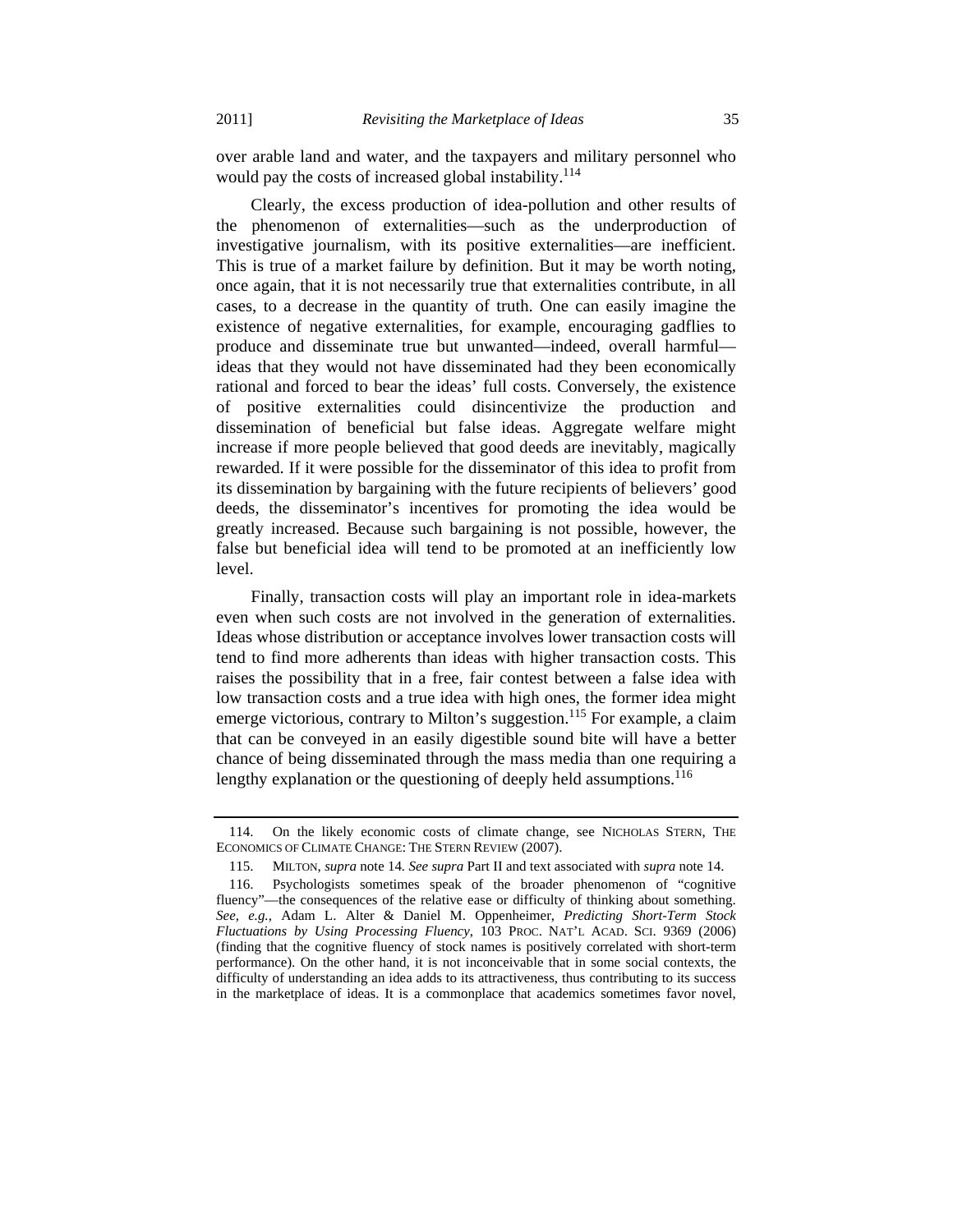Conversely to what was said regarding externalities, adopting easily understood but false ideas over relatively more challenging but true ones does not necessarily constitute a market failure, though it will by definition decrease the quantity of truth in the economy of ideas.

## V. CONCLUSION: APPLYING THE MARKETPLACE OF IDEAS MODEL

Contemporary economic thought is defined by its commitment to modeling—in particular, to sophisticated mathematical modeling.<sup>117</sup> In the words of a leading history, "[m]odern economic analysis requires that the work be expressed in a mathematical model, yield interesting insights, and, in principle, be empirically testable."118 Economist Robert Solow goes so far as to say that "modern mainstream economics consists of little else but examples" of the modeling process.<sup>119</sup>

Could the marketplace of ideas model introduced above be used as a basis for testable mathematical modeling? To the extent that the public's beliefs are quantifiable and open to empirical analysis through tools such as public opinion polling, there seems to be no reason why the marketplace of ideas should lie outside the purview of the contemporary economic approach. This Article has suggested a conceptual framework for investigating the relations between incentives and belief—in other words, the economics of belief. It seems plausible that general laws giving rise to predictable behavior within the marketplace of ideas could be identified within this framework. It may be that political campaign consultants have already begun proceeding in this direction.<sup>120</sup>

118. *Id.* at 382.

 119. *Id.* (quoting Robert M. Solow, *How Did Economics Get That Way and What Way Did It Get?*, 126 DAEDALUS 39, 43 (1997)).

complex, paradoxical, obscure, or counterintuitive ideas over simple, boring, or obvious ones. Highly technical or difficult-to-understand ideas may have other built-in structural advantages as well. *See infra* discussion of anti-competitive benefits in text accompanying footnote 138.

 <sup>117.</sup> *See* LANDRETH & COLANDER, *supra* note 49, at 382–83. The mathematics involved go far beyond the two-dimensional geometrical techniques still used in discussing, for example, supply and demand curves in undergraduate introductory textbooks; beyond the use of multivariate calculus emphasized by Paul Samuelson and John Hicks in the 1960s; and into higher-level techniques such as set theory, game theory, linear programming, and topology. *See id.* at 382, 396–98.

 <sup>120.</sup> Consider, for example, the following anecdote from Vice President Al Gore, which suggests that even the title question of this Article—intended not so much to be answered as to suggest the difficulty of making sense of the notion of a marketplace of ideas—may sometimes be susceptible to resolution.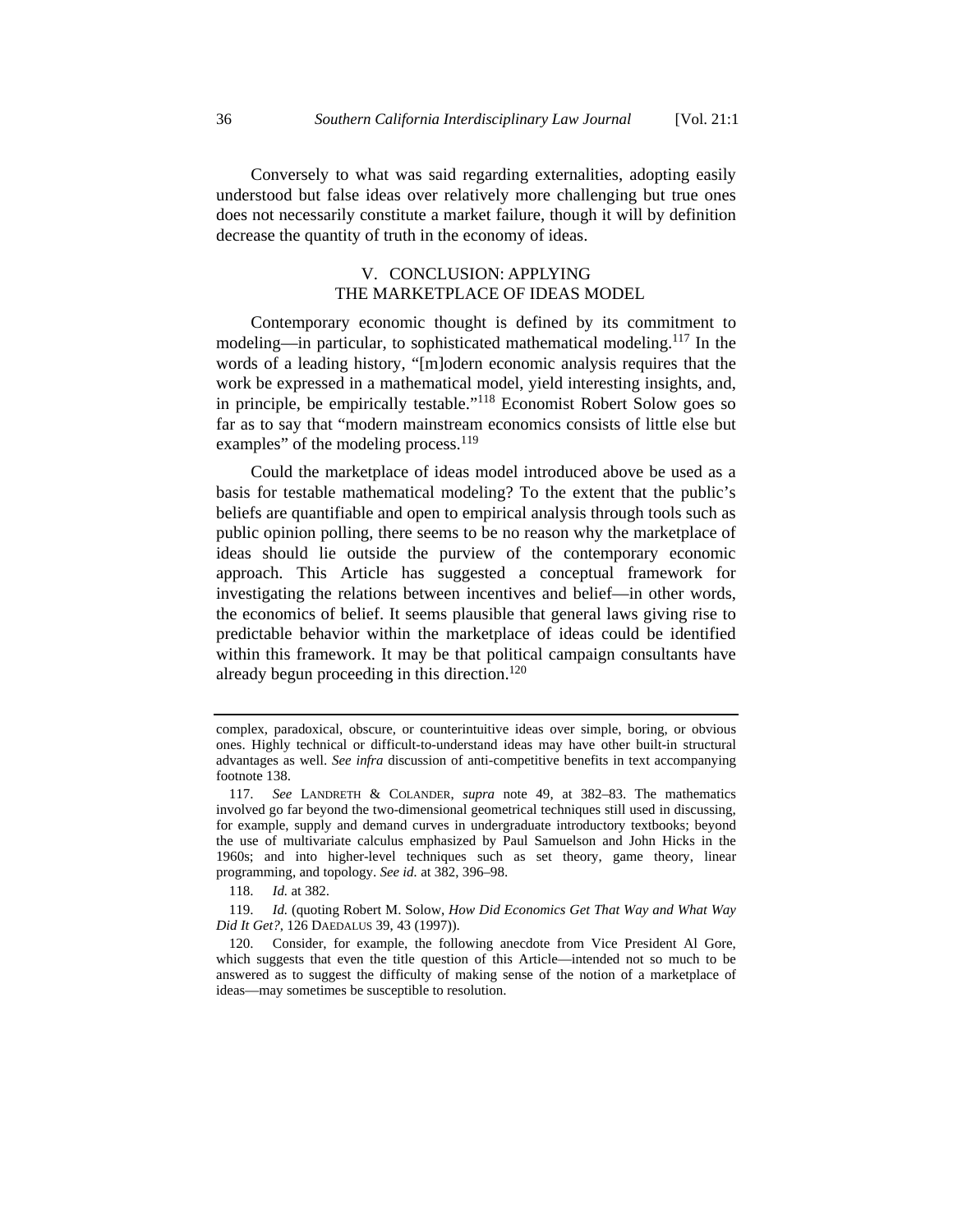To take perhaps the most basic example, one can imagine contexts in which a supply and demand curve could be applied to the marketplace of ideas, despite the many differences between idea-markets and markets in more traditional goods discussed above. A graph could be created with the number of believers in an idea along its horizontal axis, and along its vertical axis the amount of money spent on some scalable mode of persuasion, such as the purchase of the most cost-effective available television airtime for a commercial. For any given idea in any given community, there should presumably exist an upward-sloping curve representing the supply of believers at a given level of expenditure. The curve will begin at the number of people who believe the idea in the absence of any expenditures on persuasion; from there, the greater the aggregate expenditures, the greater the number of believers in the idea assuming that the expenditures are effective at all. Likewise, there should

exist an upward-sloping demand curve representing the amount of money that those interested in persuading the believers would be willing to spend, in the aggregate, to obtain a given quantity of believers. The intersection point of the two curves, if they happened to intersect

at all, could be used to predict the point at which the buyers of belief would stop spending on persuasion if they were perfectly rational.<sup>121</sup> Once the level of belief reached the point of intersection, the buyers would theoretically decide that it was not worth spending another dollar.

The most interesting aspect of a geometrical supply-demand model for belief might be to consider the differing shapes of the curves for differing ideas. Are there characteristics of certain ideas that make the supply of believers more or less inelastic? One might hope that all other things being equal, it would cost less to marginally increase the number of believers in a truth than it would to increase the number of believers in a contrary falsehood by the same amount. But is this in fact true as a general rule?

After a long and detailed review of all the polling information ... my campaign advisers made a recommendation and prediction that surprised me with its specificity: "If you run this ad at this many 'points' . . . the net result after three weeks will be an increase of 8.5 percent in your lead in the polls." I authorized the plan and was astonished when three weeks later my lead had increased by exactly 8.5 percent.

AL GORE, THE ASSAULT ON REASON 9 (2007). *See also* DONALD P. GREEN & ALAN S. GERBER, GET OUT THE VOTE!: HOW TO INCREASE VOTER TURNOUT (2d ed. 2008) (synthesizing the results of randomized social science studies of the relative effectiveness of various political campaign tactics, though with a focus on voter mobilization rather than persuasion).

 <sup>121.</sup> Though it is difficult to imagine how the buyers could know the shape of the belief-supply curve in advance, perhaps we can imagine them more or less obtaining the benefits of such knowledge through regular polling.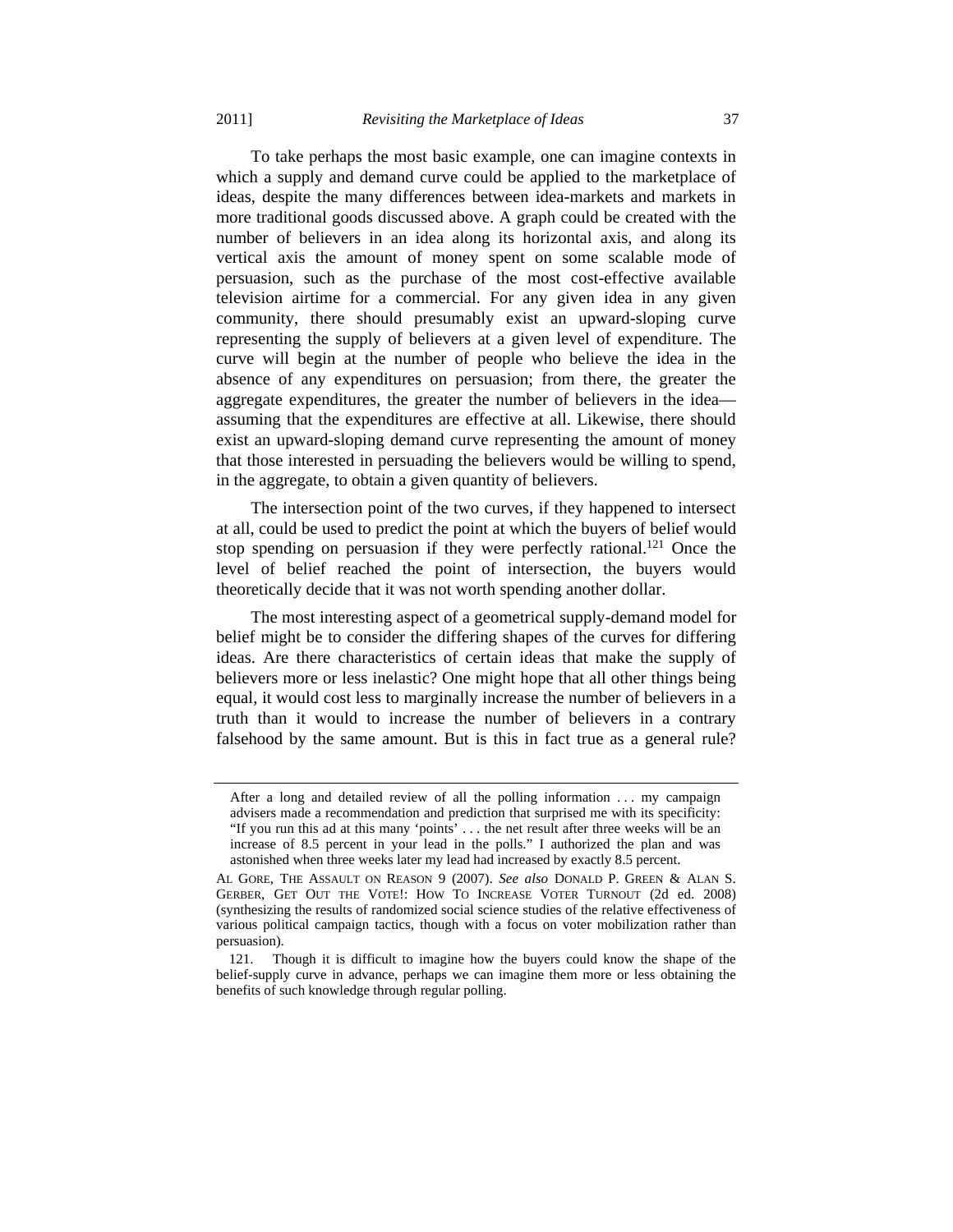Even if it is the case, perhaps other factors, such as the ease of understanding an idea, play a greater role in shaping the supply curve than the idea's truth-value.

Moving beyond geometry to a model able to incorporate time, we might wonder how a supply curve changes in response to the rate of expenditure. Perhaps a slow enough trickle of expenditures will result in a relatively inelastic supply curve, with spending having little effect on the quantity of belief, while a fast enough rate of expenditures will lead to a more elastic supply curve, as newly persuaded believers discuss the idea among themselves and compound the persuasive effect of any spending.

Going further afield, one could imagine applying the tools of contemporary psychology to the analysis of questions regarding the marketplace of ideas. Controlled, randomized experiments could be performed regarding what incentives are necessary to alter subjects' selfreported beliefs in a laboratory setting. How closely is the difficulty of dislodging a belief correlated with self-reported attitudes about the belief, such as expressions of conviction or doubt? Does persuasion require greater incentives in some subject areas than in others? What are more and less effective methods for increasing or decreasing belief in a given idea? 122

It might be possible to develop predictively useful macroeconomic models as well. What generalizations can be drawn regarding the largescale flow of ideas through the public sphere? Are there useful measures of aggregate behavior in idea-markets? What factors contribute to long-term shifts in the beliefs of a society? $123$ 

 <sup>122.</sup> The cognitive scientists George Lakoff has summarized recent research into the mechanisms of belief-formation in books such as GEORGE LAKOFF, THE POLITICAL MIND: A COGNITIVE SCIENTIST'S GUIDE TO YOUR BRAIN AND ITS POLITICS (2009).

 <sup>123.</sup> For an intriguing attempt to chart the flow of ideas through the online media, see Media Cloud (Jan. 3, 2012), http://www.mediacloud.org/ (offering automated collection and analysis of online news sources). *See also* Google Insights for Search (Jan. 3, 2012), http://www.google.com/insights/search/ (offering measures of interest in various terms based on search data). Though this Article has concentrated on the conceptual foundations for the study of the marketplace of ideas as an economic phenomenon, the most valuable future contributions to the understanding of the marketplace of ideas may come from testing theoretical models of idea-markets against the public opinion data collected by, among others, social scientists, political consultants, marketing researchers, businesses, and government agencies. Today we have unprecedented quantities of statistical data on the public's beliefs, and contemporary sociologists already do a great deal of work in tracing out possible causal relations between public opinion and statistical data regarding economic and cultural phenomena. *See, e.g.*, RONALD INGLEHART & PIPPA NORRIS, RISING TIDE (2003) (analyzing relationship between modernization and cultural attitudes toward gender, relying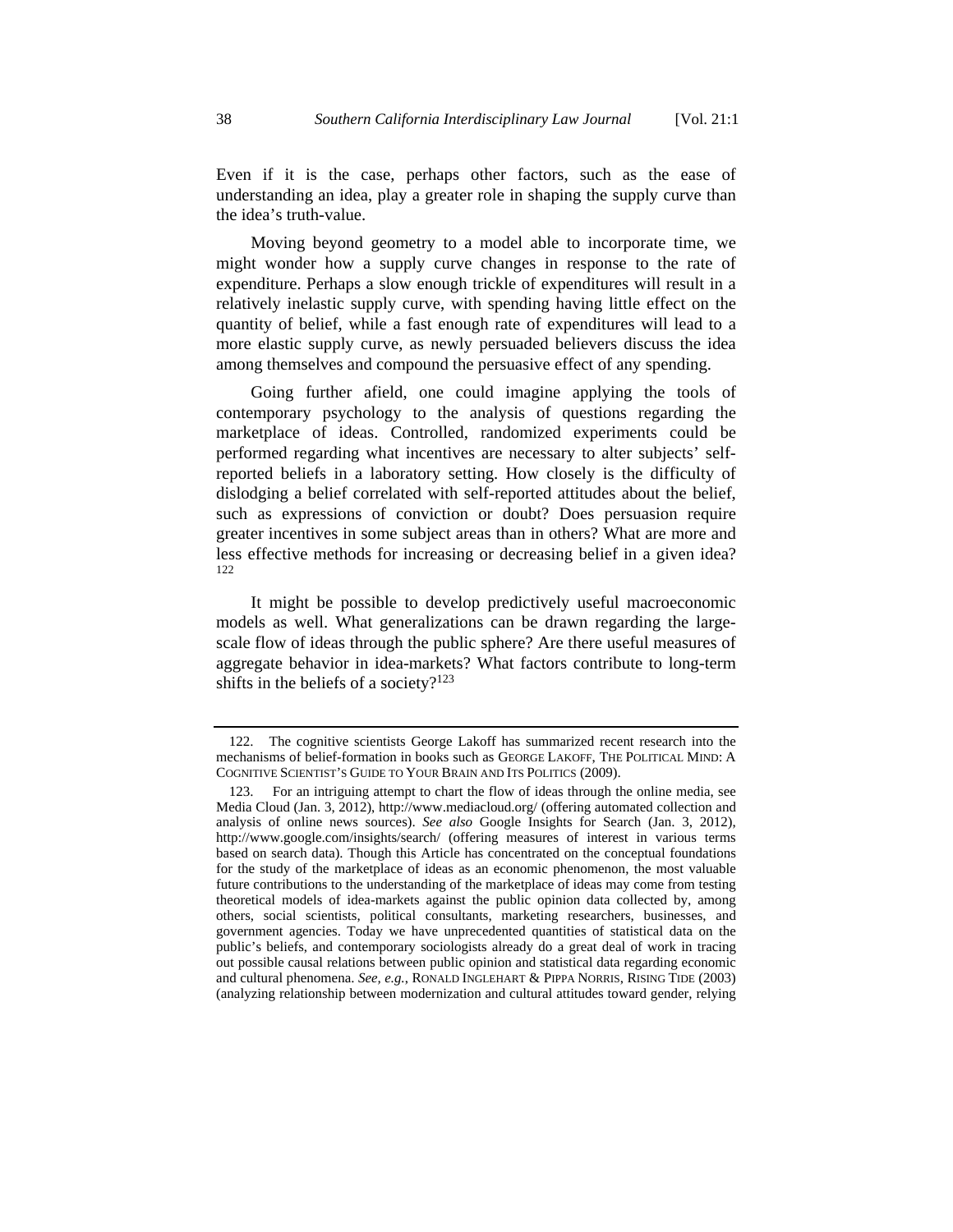Finally, to conclude with an illustration, the marketplace of ideas model might also be used to make sense of some puzzling developments in the recent history of economic thought. It is widely, though not universally, accepted that most mainstream economists failed to see the financial crisis of 2008 coming as it developed, failed to understand the nature of the crisis as it took place, and in many cases actively promoted and employed the theoretical models that helped make the crisis possible.124 In Judge Posner's words: "We have learned since September [2008] that the present generation of economists has not figured out how the economy works."125

Many of the explanations that have been offered for the failure of the economics profession locate the source of the failure, at least in part, in the current methodological dominance of esoteric mathematical modeling. To take an example from an economist whose writings have held up remarkably well in the wake of the crisis, Paul Krugman's primary answer to the question of how economists got it so wrong rests on the appeal of mathematical elegance.<sup>126</sup> Krugman's prescription follows straightforwardly from his diagnosis: "economists will have to learn to live with messiness."<sup>127</sup>

Intellectual historians have struggled to explain the continual encroachment of mathematical and formal logical models into fields of

127. Krugman, *supra* note 126.

heavily on the World Values Survey). Like economists attempting to predict trends in the housing market based on consumer surveys, however, sociologists tend to be concerned with the public's beliefs primarily as something given, a cause or an effect, not as a phenomenon with its own internal laws.

 <sup>124.</sup> For a typical summary view of the systemic failures in the profession, see Alan Freeman, *The Economists of Tomorrow* 2–3 (MPRA Paper No. 15691, 2009), *available at* http://mpra.ub.uni-muenchen.de/15691. Freeman also lists some of the economists who spoke out and were correct. *Id.* at 4.

 <sup>125.</sup> Richard A. Posner, *How I Became a Keynesian*, NEW REPUBLIC (Sept. 23, 2009, 12:00 AM), http://www.tnr.com/article/how-i-became-keynesian. Judge Posner has also used a market metaphor to explain the reluctance of some economists to revise their views in the wake of the financial crisis. "Market correctives work very slowly in dealing with academic markets. Professors have tenure. They have a lot of graduate students in the pipeline who need to get their Ph.Ds. They have techniques that they know and are comfortable with." John Cassidy, *After the Blowup*, NEW YORKER, Jan. 11, 2010, at 29.

 <sup>126. &</sup>quot;As I see it, the economics profession went astray because economists, as a group, mistook beauty, clad in impressive-looking mathematics, for truth." Paul Krugman, *How Did Economists Get It So Wrong?*, NY TIMES MAG., Sept. 2, 2009, at 36, *available at* http://www.nytimes.com/2009/09/06/magazine/06economic-t.html?pagewanted=all.

Invocations of the siren-like attractions of theoretical elegance are frequent in recent narratives of the economic profession's crisis. *See, e.g.*, Barry Eichengreen, *The Last Temptation of Risk*, NAT'L INT., May–June 2009, at 8, *available at* http://wwwpersonal.umich.edu/~rudib/lasttemptationofrisk\_eichengreen.pdf (discussing "the seductive appeal of elegant theory").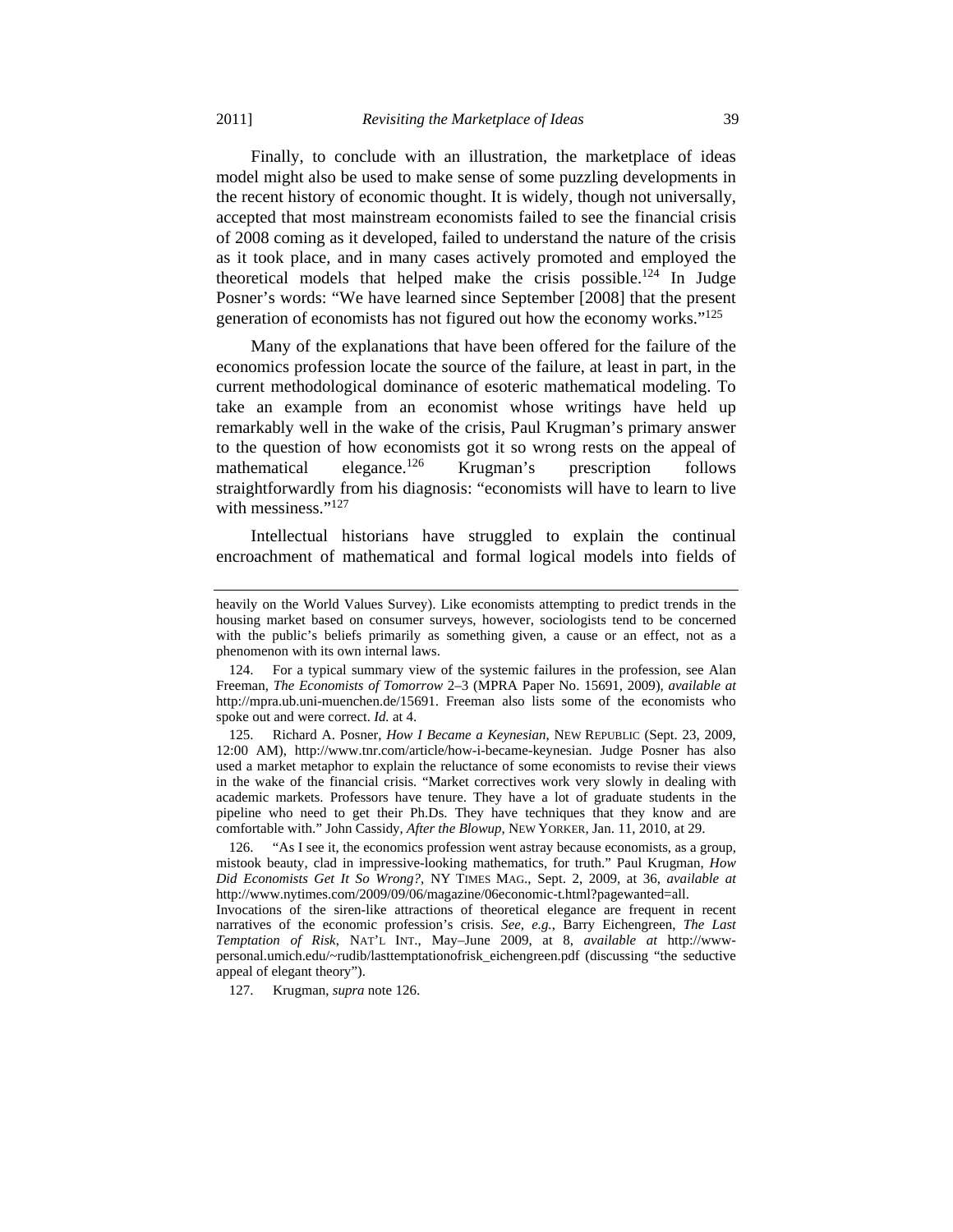inquiry in which they seem to decrease, rather than increase, predictive power, especially social sciences such as economics.<sup>128</sup> Why are the "corner stones of many models in finance and macroeconomics . . . maintained *despite* all the contradictory evidence discovered in empirical research"?129 The methodological dominance of mathematical modeling in mainstream economics is a relatively new phenomenon. As recently as the later nineteenth century, Alfred Marshall—one of the core figures of mainstream neoclassical economics<sup>130</sup>—famously downplayed the need for mathematics in writing on economics, concluding that "a good mathematical theorem dealing with economic hypotheses was very unlikely to be good economics."131 Many of the most prominent economists of the early and middle twentieth century, such as John Maynard Keynes, Joseph Schumpeter, Milton Friedman, Ronald Coase, Gary Becker, and Friedrich Hayek, also chose largely to forego advanced mathematical modeling in their writings.132 But as noted above, the dominance of such modeling in the contemporary economics profession is now well-settled.

 129. David Colander et al., *The Financial Crisis and the Systemic Failure of Academic Economics* 7–8 (Univ. of Copenhagen Dept. of Econ. Discussion Paper No. 09-03, 2009), *available at* http://ssrn.com/abstract=1355882.

130. LANDRETH & COLANDER, *supra* note 49, at 272.

 131. *Id.* at 278. In the same letter, Marshall also laid out a six-step method for economic work, the fifth step being: "Burn the mathematics." *Id.* 

 132. *See id.* at 400–01, 421, 479, 495–96 (discussing Friedman, Coase, Becker, Keynes, Schumpeter, and Hayek). Keynes himself may offer the best general diagnosis of the failures of the economics profession in the run-up to the recent crisis. His diagnosis of the success of the pristine deductive theories of David Ricardo, despite their relative lack of predictive value, applies just as well to the success in recent decades of various mathematically elaborated myths concerning the rationality of markets:

The completeness of the Ricardian victory is something of a curiosity and a mystery. It must have been due to a complex of suitabilities in the doctrine to the environment into which it was projected. That it reached conclusions quite different from what the ordinary uninstructed person would expect, added, I suppose, to its intellectual prestige. That its teaching, translated into practice, was austere and often unpalatable, lent it virtue. That it was adapted to carry a vast and consistent logical superstructure, gave it beauty. That it could explain much social injustice and apparent cruelty as an

 <sup>128.</sup> *See, e.g.*, STEPHEN TOULMIN, RETURN TO REASON (2001). Toulmin was trained as both a scientist and philosopher. He dedicated the majority of his career to arguing against the conquest of human inquiry by the imperial claims of "rationalism," especially its insistence that deductive logic should provide the standard for what a good reason looks like in every field. Toulmin's critique of the mathematical turn in economics appears in a chapter entitled "Economics, or the Physics That Never Was." Roberto Mangabeira Unger's related critiques appear in *Beyond Incompleteness: The Sham Similarity Between Postmarginalist Economics and Physics*, in ROBERTO MANGABEIRA UNGER, FREE TRADE REIMAGINED 51–65 (2007). See also PHILIP MIROWSKI, MORE HEAT THAN LIGHT: ECONOMICS AS SOCIAL PHYSICS: PHYSICS AS NATURE'S ECONOMICS (1989), for critiques that echo Toulmin's.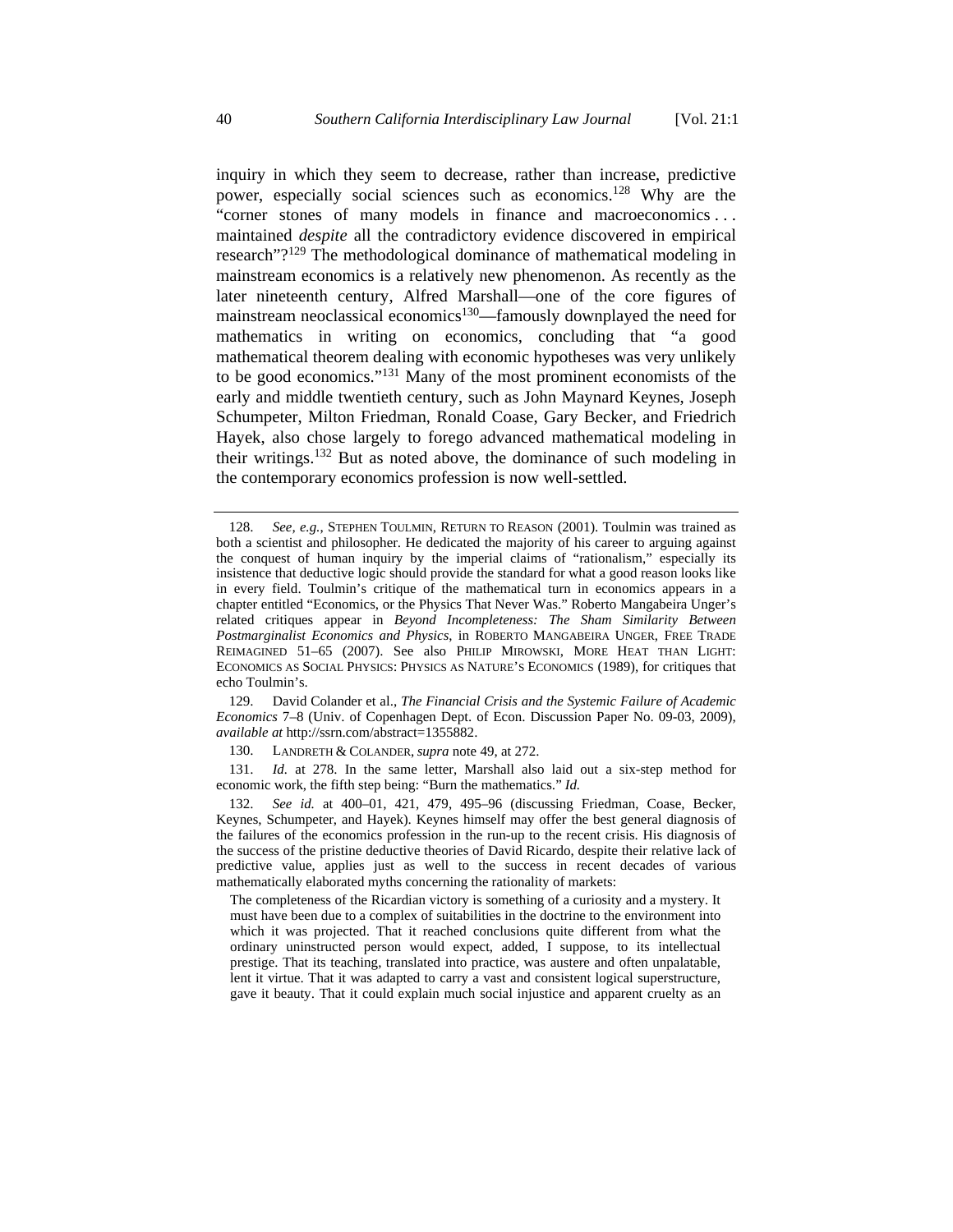Why is it that economists find mathematical elegance so seductive? We could simply posit the appeal of mathematical beauty as a given. But the positing of ad hoc preferences should be avoided where possible, if only to reduce the number of assumptions in an explanatory model to a minimum.<sup>133</sup> The marketplace of ideas model can be used to explain economists' choice of predictively weak but theoretically elegant mathematical models based simply on economists' economically rational behavior.134

Consider how a self-interested economic idea-producer might approach work in the field of economics. He would like to spend as little effort and as few resources as possible, while receiving as great a benefit as possible in return. As an ideal, he might envision producing, say, one idea with a small investment of effort, and in return receiving publication, tenure, and various reputational benefits. But there is a problem. Insofar as the marketplace of ideas is open to competition from all producers, our idea-producer might invest his effort into the production of an idea only to find it discredited prior to publication, or, perhaps worse, discredited after publication but prior to tenure. Even after tenure, an idea-producer in a competitive market might find the reputational benefits upon which he has justified his life's work stripped from him as the result of a competitor's idea displacing his own in the marketplace of economic ideas.

One way to avoid these dismal fates would be for our idea-producer to protect his intellectual products from competition—in other words, to

inevitable incident in the scheme of progress, and the attempt to change such things as likely on the whole to do more harm than good, commended it to authority. That it afforded a measure of justification to the free activities of the individual capitalist, attracted to it the support of the dominant social force behind authority.

JOHN MAYNARD KEYNES, THE GENERAL THEORY OF EMPLOYMENT, INTEREST AND MONEY 32–33 (1936).

 <sup>133. &</sup>quot;The assumption of stable preferences . . . prevents the analyst from succumbing to the temptation of simply postulating the required shift in preferences to 'explain' all apparent contradictions to his predictions." BECKER, *supra* note 50, at 5.

 <sup>134.</sup> There is arguably a certain perversity in using an economic model or metaphor such as a market in ideas—in order to explain the failure of economic models. The exercise can be defended, however, on at least two grounds. First, the approach to the marketplace of ideas used here does not depend for its validity on the kind of elegant mathematical economic modeling whose dominance is being questioned. Instead, this section relies on general, non-technical assumptions about self-interested human behavior in order to think through the likely consequences of various institutional structures in the economics profession. To the extent that this section uses one kind of thinking that might be called "economic" to critique another kind, it avoids performative self-contradiction. Second, the application of the marketplace of ideas model to the economics profession can be defended on the ground that internal critiques are often more useful than external ones.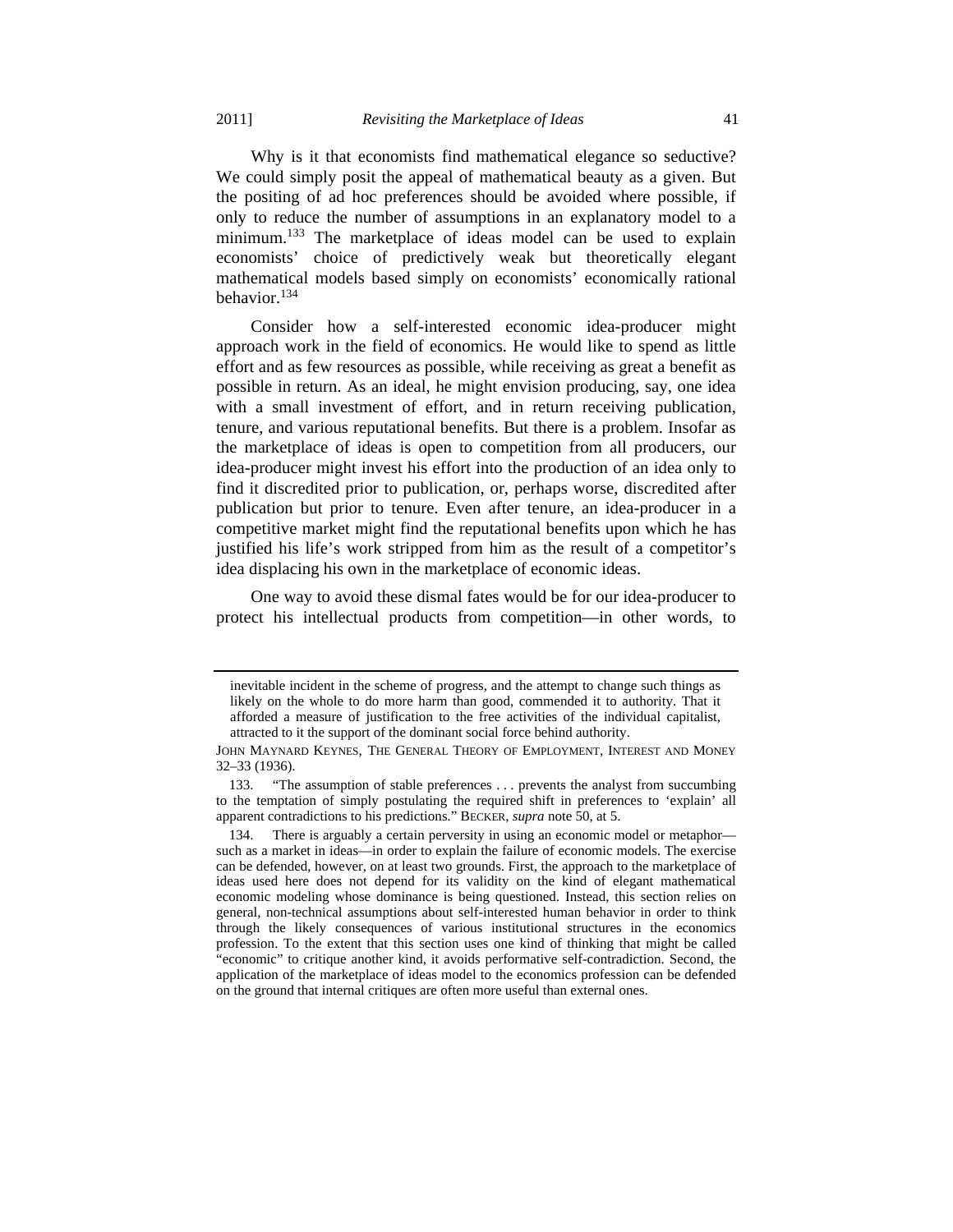pursue a "strategy of invulnerability."135 This strategy could involve several elements. The idea-producer would want to use a method of inquiry whose products would be, as much as possible, immune from refutation and thus invulnerable to displacement. No method of inquiry will be perfectly invulnerable, but mathematical methods come as close as possible to the ideal. Once a mathematical theorem is proven, it can never be disproven, and at least some of the most celebrated theoretical models in economics are "too abstract to be confronted with data."136

Given the choice between producing ideas with the quality of mathematical certainty or with the quality of contingent empirical support, the self-interested idea-producer has a strong incentive to pursue the former mode, guaranteeing his ideas a relatively greater immunity from obsolescence. He may thus pursue the mathematical mode of production even if the result will bring lesser predictive benefits than a more empirically driven idea would have done—indeed, even if the result might bring positive harm, such as through the creation of a "control illusion" whereby mathematical rigor obscures the limited applicability of risk management tools.<sup>137</sup>

Self-interested idea-producers have additional anti-competitive incentives to mathematicize their work. Mastering even the basic mathematical tools of contemporary economics requires an enormous investment of time and effort that most individuals would find intimidating, tedious, and perhaps beyond their intellectual and material resources. The mathematicization of economics thus creates high barriers to entry for prospective idea-producers.<sup>138</sup> The point here is not to bemoan the relative difficulty of criticizing economic ideas today or to lament the problems for any democracy of ordinary citizens' lives being determined by ideas produced in a discourse they cannot understand. The point is simply to note that the high barriers to entry created by mathematicization give

 <sup>135.</sup> I borrow the phrase from a lecture by Professor Roberto Mangabeira Unger at Harvard Law School in Spring 2010.

 <sup>136.</sup> David Colander et al., *supra* note 129.

 <sup>137.</sup> *See id.* at 6.

 <sup>138.</sup> By contrast, these barriers did not exist to anything near the same degree when the classical economic treatises were written. When Karl Marx set about studying the English economists in 1844, it took him less than a year to produce a first sketch of his critical, competing ideas, the so-called *Economic and Philosophic Manuscripts of 1844*. *See* PETER SINGER, MARX: A VERY SHORT INTRODUCTION 32 (1980). Marx was not required to spend several preparatory years attempting to master multivariable calculus, real analysis, topology, and econometrics.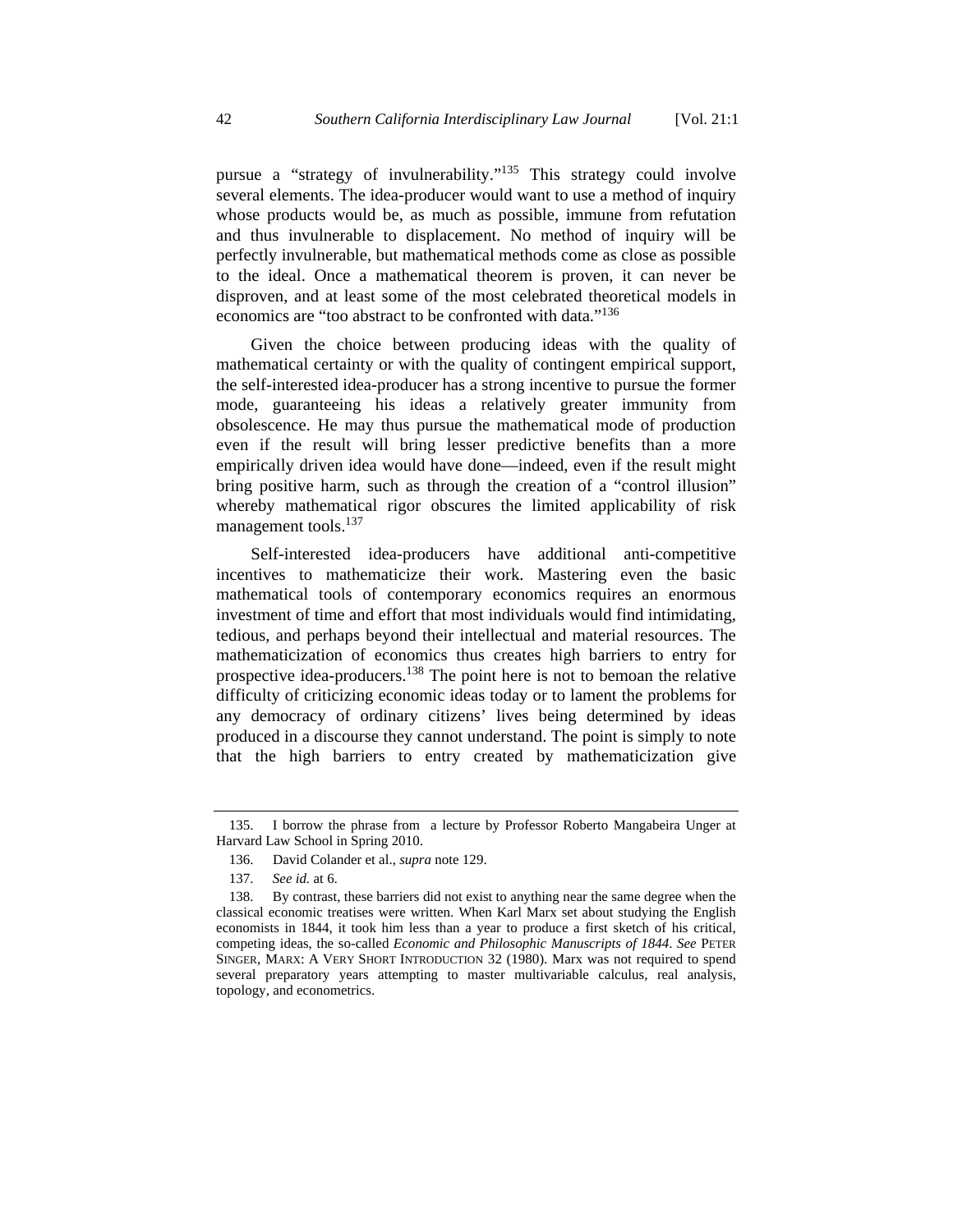economists another incentive to pursue the mathematical mode of ideaproduction.

Would the same high barriers not also shrink the pool of potential idea-consumers, however, and thus reduce an idea-producer's reputational benefits? Upon closer inspection, this may not be true. Economists are often able to offer their conclusions to the public in more or less everyday language, even as the mathematical reasoning behind the conclusion remains publicly inaccessible. The sophisticated mathematical economist thus enjoys the best of both worlds: he is largely protected against competition from other idea-producers who might debunk his ideas, but he is also able to market his ideas to a wide public that is largely incapable of intelligent criticism. The public's inability to understand the priestly conjurings that lie behind the economist's conclusions only enhances his prestige.139 Considering the significance of the economist's role in contemporary society—as Keynes famously claimed, "the world is ruled by little else" than "[t]he ideas of economists and political philosophers"<sup>140</sup> one might fairly wonder when, at least since the demise of the medieval Catholic church, a group of intellectuals has established such an effectively self-protecting intellectual structure at the commanding heights of society.

A final anticompetitive benefit of the mathematicization of the economics profession relates to teaching. The reproduction of the profession is a necessary condition for many of the idea-producer's reputational and occupational benefits. This requires, however, that at least some people surmount the high barriers to entry into the profession. What would be the best way to ensure that the new entrants would not spoil the monopoly by introducing ideas that compete with the established professors' products that are already on the market? A straightforward ideological test for applicants might backfire by inviting unwelcome outside scrutiny, and in any case would not work if new entrants lied or changed their minds. The surest approach that self-interested idea-

 <sup>139.</sup> Even as numerically adept a thinker as Nassim Taleb obliquely admits to being made to feel stupid in conversations with economists: "I have nothing against economists: you should let them entertain each others with their theories and elegant mathematics. . . . But beware: they can be plain wrong, yet frame things in a way to make you feel stupid arguing with them." Nassim Nicholas Taleb, *The Fourth Quadrant: A Map of the Limits of Statistics*, EDGE (Sept. 15, 2008), http://www.edge.org/3rd\_culture/taleb08\_index.html. Or consider the admission that Robert Skidelsky, a former member of the economics department at the University of Warwick and author of the standard biography of Keynes, feels compelled to make in the preface to a work criticizing the contemporary state of economics: "I find mathematics and statistics 'challenging', as they say, and it is too late to improve." SKIDELSKY, *supra* note 92, at x.

 <sup>140.</sup> SKIDELSKY, *supra* note 92, at 28.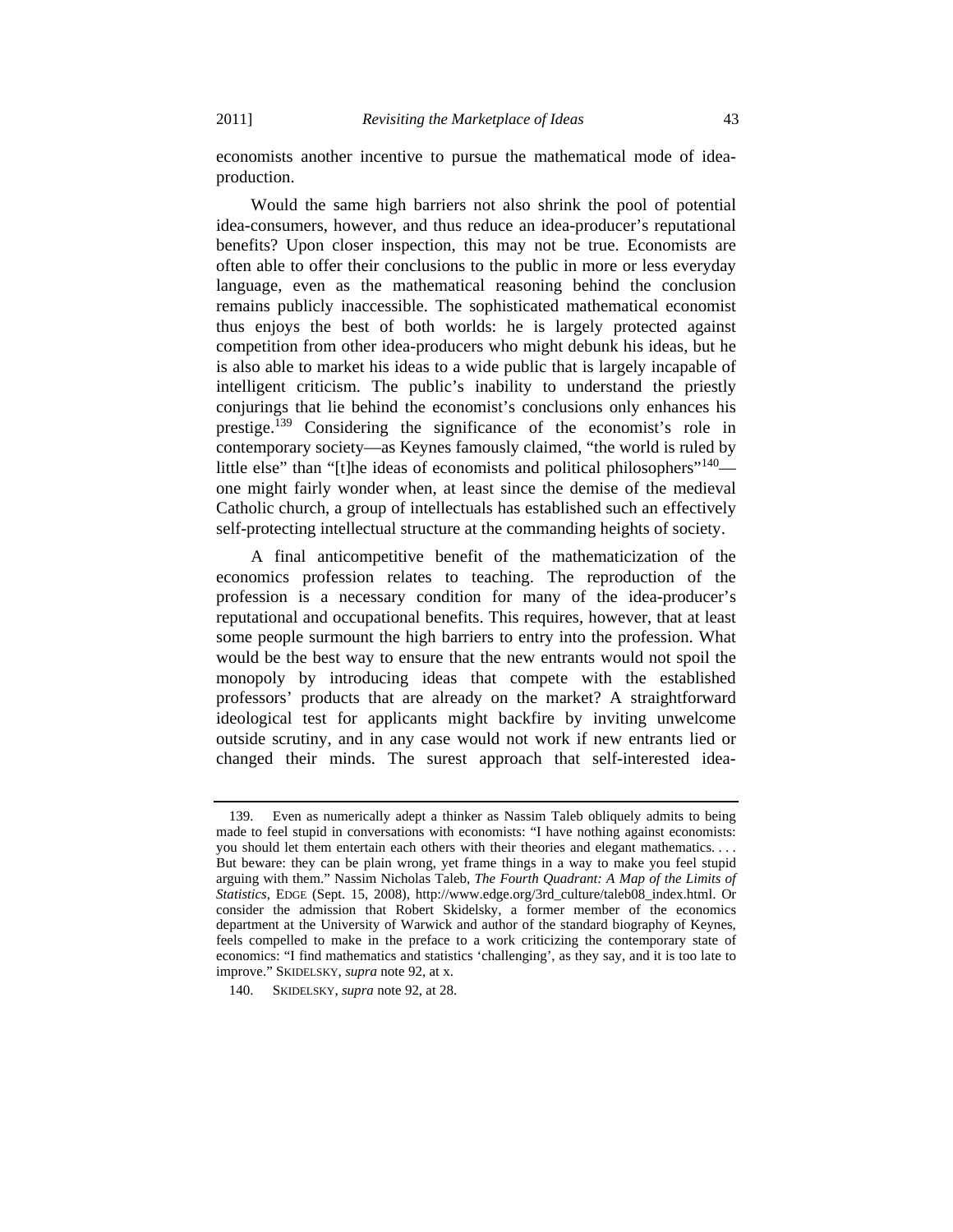producers could take to preserve their monopoly might be to shape new entrants' assumptions without even leaving them aware of the influence. According to at least one account, this is precisely what some economics graduate schools currently do:

Students in freshwater graduate programs have to learn a huge amount of math very fast. It is not possible to do so if one doesn't set aside all doubts as to the validity of the approach. Once the huge investment has been made it is psychologically difficult to decide that it was wasted. Hence the school gets new disciples by forcing students to follow extremely difficult  $courses \dots$ .<sup>141</sup>

Anyone who has attempted to understand a work from a highly unfamiliar discipline will recognize the first step. So many questionable, largely unstated assumptions seem to be made in such quick succession that it soon becomes unfeasible to keep track of all the reservations and confusions one might have had. One must simply accept on faith many of the foundational methodological aspects of the work in order to arrive at the work's intended claims, especially if one operates under severe time constraints—as economics graduate students so often do, from "math camp" onward. If one tries to reflect later about one's initial doubts, they will often seem to have been nothing more than confusions. One has somehow, largely unaware, passed to the inside.

Ludwig Wittgenstein offers what might seem, at first glance, a perplexing aphorism: "This is how philosophers should salute each other: Take your time!"<sup>142</sup> The aphorism becomes clearer when we consider Wittgenstein's thoroughgoing skepticism.<sup>143</sup> To question the foundations of a subject requires taking one's time as one approaches it. The sheer quantity of math that new graduate students in economics are required to learn makes it practically impossible to have a well-developed skepticism toward the way that math is used in the discipline. Once again, the institutional structures of the economics profession minimize challenges to the ideas of producers already on the inside.

 <sup>141.</sup> *Id.* at 31 (internal citation omitted). On the difficulty of breaking with a method of work after investing a great deal of human capital in it, see also LANDRETH & COLANDER, *supra* note 49, at 10.

 <sup>142.</sup> LUDWIG WITTGENSTEIN, CULTURE AND VALUE 80e (G.H. Von Wright ed., Peter Winch trans., Univ. Of Chi. Press 1980) (1977).

 <sup>143.</sup> Toulmin, a student of Wittgenstein, and Robert Fogelin, one of Wittgenstein's leading interpreters, both note the similarities between Wittgenstein's later philosophy and Pyrrhonian (not Cartesian) skepticism. *See, e.g.*, TOULMIN, *supra* note 128, at 195; ROBERT J. FOGELIN, WITTGENSTEIN 226–34 (2d ed. 1987).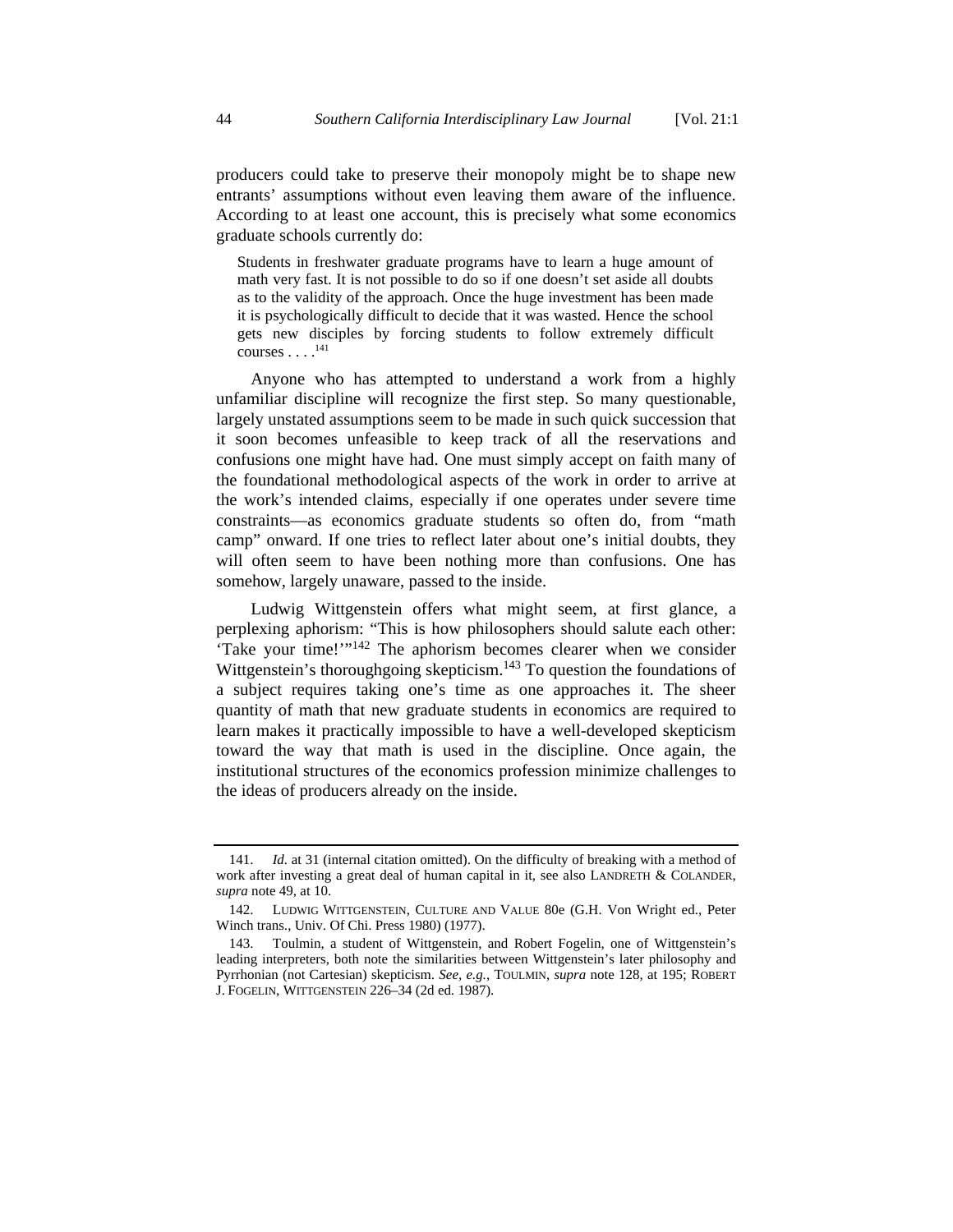In any case, after the aspiring economic professionals have surmounted the costly barriers to entry and found a spot for themselves within the profession, they will presumably have the same incentives as their predecessors to preserve and strengthen the quasi-monopolistic structure of the marketplace of economic ideas. If we conceive of the profession on the model of a cartel, then defection from the cartel can be strongly disincentivized by blocking the publication of dissenters' papers, thwarting their attempts to secure tenure, and ostracizing them in other, more subtle ways.<sup>144</sup> Adherence to orthodox assumptions can be rewarded by offering publication even to trivial ideas, as long as those ideas are

expressed within the terms of the favored research paradigm.

Indeed, another widely recognized advantage of the mathematicization of economics for those on the inside of the profession is the ability of the research paradigm to generate a practically unlimited amount of scholarship without the requirement of much original thought.<sup>145</sup> Not only does this make professional advancement easier for the individual economist, as well as more easily justified in the eyes of outsiders, but also it will tend to drive down the supply of skeptical critiques of existing economic ideas. Young academics must produce some scholarship, and if the mathematicization of banality did not exist as an easier alternative, marginally more scholars would presumably produce more original ideas. Because originality and skepticism so often go hand in hand, as both tend to involve the questioning of basic assumptions, this increased originality would pose heightened risks for the intellectual status quo. Mathematicization, once again, shows itself to be a potential means for achieving anticompetitive ends.

In sum, the marketplace of ideas model can provide, with a minimum of assumptions, a basis for making sense of the otherwise puzzling preference of many economists for elegant models phrased in the language

 <sup>144.</sup> On the importance of publishing to an economist's professional success and the resulting influence of the editors of economics journals over the direction of economic thinking, see LANDRETH & COLANDER, *supra* note 49, at 16. Landreth and Colander suggest, for example, that the "Keynesian" multiplier model—which does not appear in Keynes's writings, but was developed "in excruciating detail" in the 1940s and 1950s—owed some of its popularity to the relative ease with which journal articles could be produced based on it. *See id.* at 421–22.

 <sup>145.</sup> *See, e.g.*, PAUL KRUGMAN, PEDDLING PROSPERITY: ECONOMIC SENSE AND NONSENSE IN THE AGE OF DIMINISHED EXPECTATIONS, at xi (1994) ("[W]ithout doubt there is too much mathematics in the economics journals, because mathematical elaboration is a time-honored way of dressing up a banal idea.").